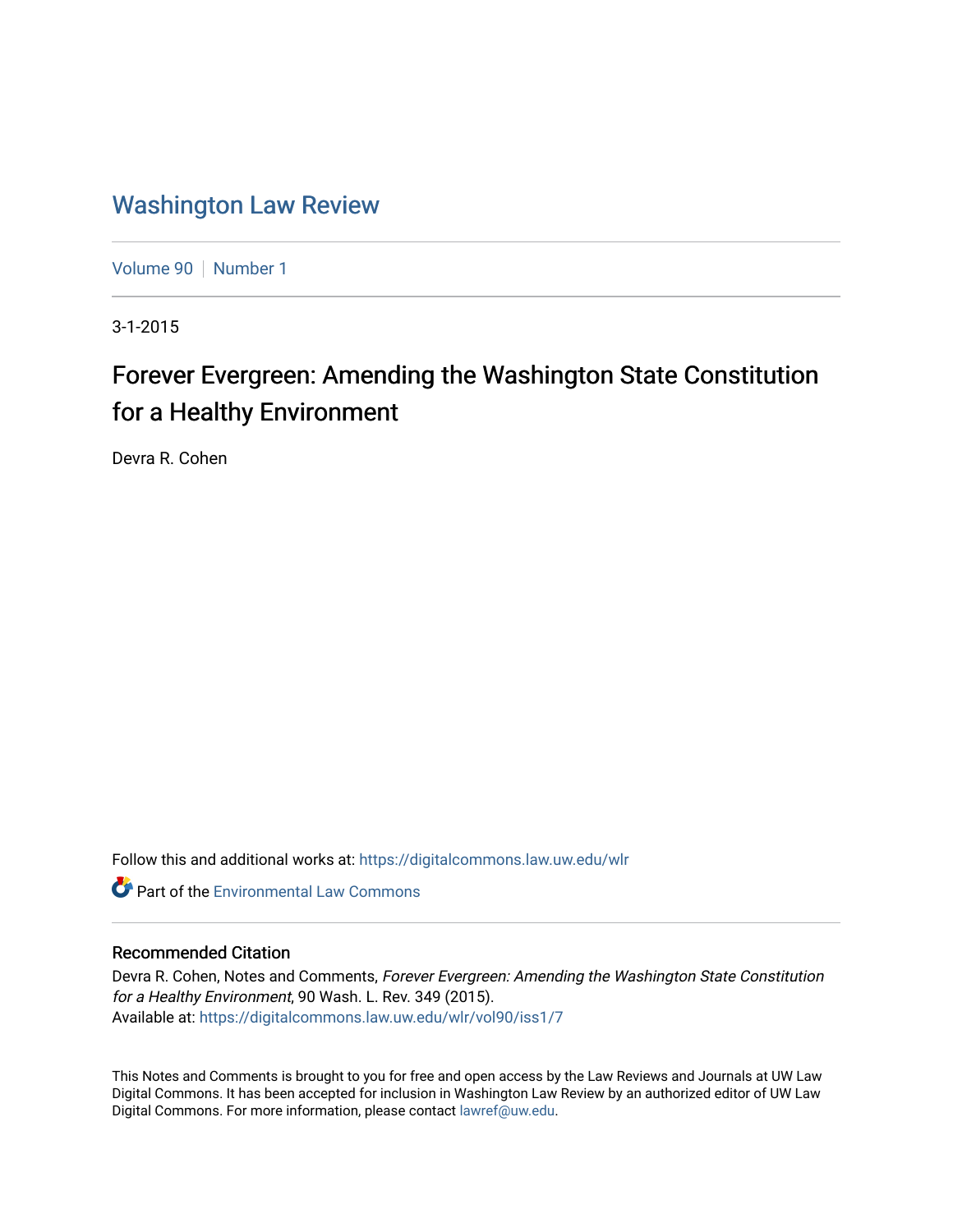## **FOREVER EVERGREEN: AMENDING THE WASHINGTON STATE CONSTITUTION FOR A HEALTHY ENVIRONMENT**

#### Devra R. Cohen

*Abstract:* Pollution poses an ongoing threat to the health and welfare of the citizens of Washington State. Air pollution costs Washington approximately \$190 million per year, ocean acidification is contributing to oyster die-offs, and approximately 677,000 acres of land are affected by area-wide soil contamination. Although Washington has aspirational environmental legislation and a narrowly defined duty under article XVII of the Washington State Constitution to protect navigable waters, their shores and tidelands, the State needs to do more if its citizens—present and future—are going to enjoy a healthy environment. Amending the Washington State Constitution to include an extended public trust doctrine that provides broad environmental protection and incorporates an affirmative right to a healthy environment will add a layer of environmental protection and provide the impetus for politically difficult environmental action. Amending the State Constitution to include a positive right to a healthy environment would not be a radical departure from current policy, and is necessary to safeguard the environment for present and future generations.

#### INTRODUCTION

 $\overline{a}$ 

Washington State, along with the rest of the world, is facing and will continue to face significant environmental challenges. Air pollution, soil pollution, and climate change all pose serious threats to the state's natural environment, economy, and citizens' health. To tackle these threats, this Comment argues for an amendment to the Washington State Constitution that enshrines a broad public trust duty and provides a positive right $1$  to a healthy environment. To protect Washingtonians' health and welfare, and to ensure a healthy environment for generations to come, the Washington State Constitution should be amended to include the following provision:

<span id="page-1-1"></span>(a) The state of Washington is the trustee of Washington's natural environment, including the air, water, soil, and ocean shores. It is one of the principal duties of the state to protect,

<span id="page-1-0"></span><sup>1.</sup> A "positive right" is "[a] right entitling a person to have another do some act for the benefit of the person entitled." BLACK'S LAW DICTIONARY 1519 (10th ed. 2014). As one scholar explained, in the context of state constitutions, "'positive' rights provisions or broad normative goals and aspirations . . . *require*, rather than *prohibit*, government action." Cornell W. Clayton, *Toward a Theory of the Washington Constitution*, 37 GONZAGA L. REV. 41, 75 (2001–2002) (emphasis in original). Positive rights enshrined in state constitutions "impose an obligation on state governments to act." *Id.*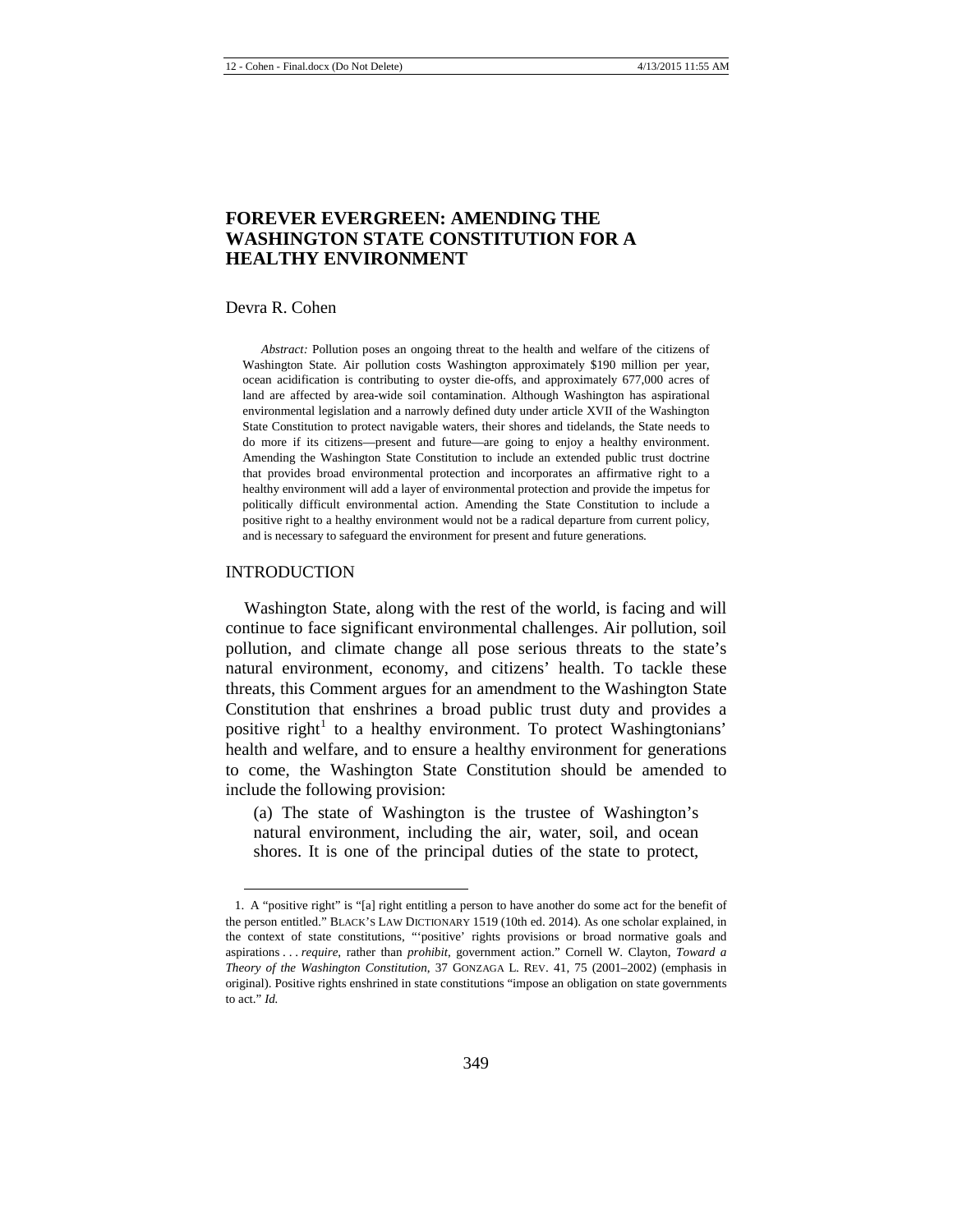preserve, and restore the state's natural environment for the current generation and for generations to come. Those residing within Washington's borders, now and in the future, have a positive right to live in and enjoy a healthy environment.

(b) This amendment shall take full effect immediately upon the approval and ratification by the qualified voters. The legislature may take action to carry out the purposes of this section, but no such action shall be required for this section to become effective. $^{2}$  $^{2}$  $^{2}$ 

This language provides a positive right to a healthy environment. Like the right to education, $3$  this proposed language would allow citizens to sue the government<sup>[4](#page-2-2)</sup> to declare and enforce their rights,<sup>[5](#page-2-3)</sup> and would encourage both the legislature and the courts to prioritize environmental protection.<sup>[6](#page-2-4)</sup> The provision is meant to encompass all aspects of the natural environment—including those, like air and water, that are affected by climate change—and enshrine a broad public trust duty in the State Constitution.<sup>[7](#page-2-5)</sup> Although adding such an amendment may seem

<span id="page-2-3"></span>5. When a plaintiff alleges that the state has violated a constitutional provision, Washington courts have authority to declare the state action unconstitutional. *See* Svitak *ex rel.* Svitak v. State, No. 69710-2-I, 2013 WL 6632124, at \*2 (Wash. Ct. App. Dec. 16, 2013) (implying that had the plaintiff "identif[ied] a constitutional basis from which [the court] could find the State's inaction to be unconstitutional" the court could have addressed the issue pursuant to its authority under RCW 7.24.010). Revised Code of Washington 7.24.010 provides the court with the "power to declare rights, status and other legal relations whether or not further relief is or could be claimed." WASH. REV. CODE § 7.24.010 (2014). *See generally McCleary*, 173 Wash. 2d at 477, 269 P.3d at 227 (illustrating that there is a constitutional basis for enforcement of the right to amply funded education).

6. *See infra* Part II.B.

<span id="page-2-5"></span><span id="page-2-4"></span>7. The concept of amending state constitutions to include a public trust duty is not new. *See, e.g.*, Mary Christina Wood, *Advancing the Sovereign Trust of Government to Safeguard the Environment for Present and Future Generations (Part I): Ecological Realism and the Need for a Paradigm Shift*, 39 ENVTL. L. 43, 74 (2009) (recognizing that some state constitutions contain public trust provisions and recommending that states "could amend their constitutions to make the trust duty

<span id="page-2-6"></span><sup>2.</sup> A proposed joint resolution to introduce this amendment is attached as Appendix A.

<span id="page-2-1"></span><span id="page-2-0"></span><sup>3.</sup> WASH. CONST. art. IX, § 1 ("It is the paramount duty of the state to make ample provision for the education of all children residing within its borders, without distinction or preference on account of race, color, caste, or sex.").

<span id="page-2-2"></span><sup>4.</sup> Individuals can bring constitutional challenges. *See, e.g.*, McCleary v. State, 173 Wash. 2d 447, 269 P.3d 227 (2012) (enforcing the right to amply funded education found in article IX, section 1 of the Washington State Constitution). Even if sovereign immunity were to be an issue, the legislature could waive that immunity, as it has in the tort context. *See* WASH. REV. CODE § 4.92.090 (2014) ("The state of Washington, whether acting in its governmental or proprietary capacity, shall be liable for damages arising out of its tortious conduct to the same extent as if it were a private person or corporation."). For an in-depth examination of Washington's waiver of sovereign immunity for tortious conduct, see generally Michael Tardif & Rob McKenna, *Washington State's 45-Year Experiment in Governmental Liability*, 29 SEATTLE U. L. REV. 1 (2005); Debra L. Stephens & Bryan P. Harnetiaux, *The Value of Government Tort Liability: Washington State's Journey from Immunity to Accountability*, 30 SEATTLE U. L. REV. 35 (2006).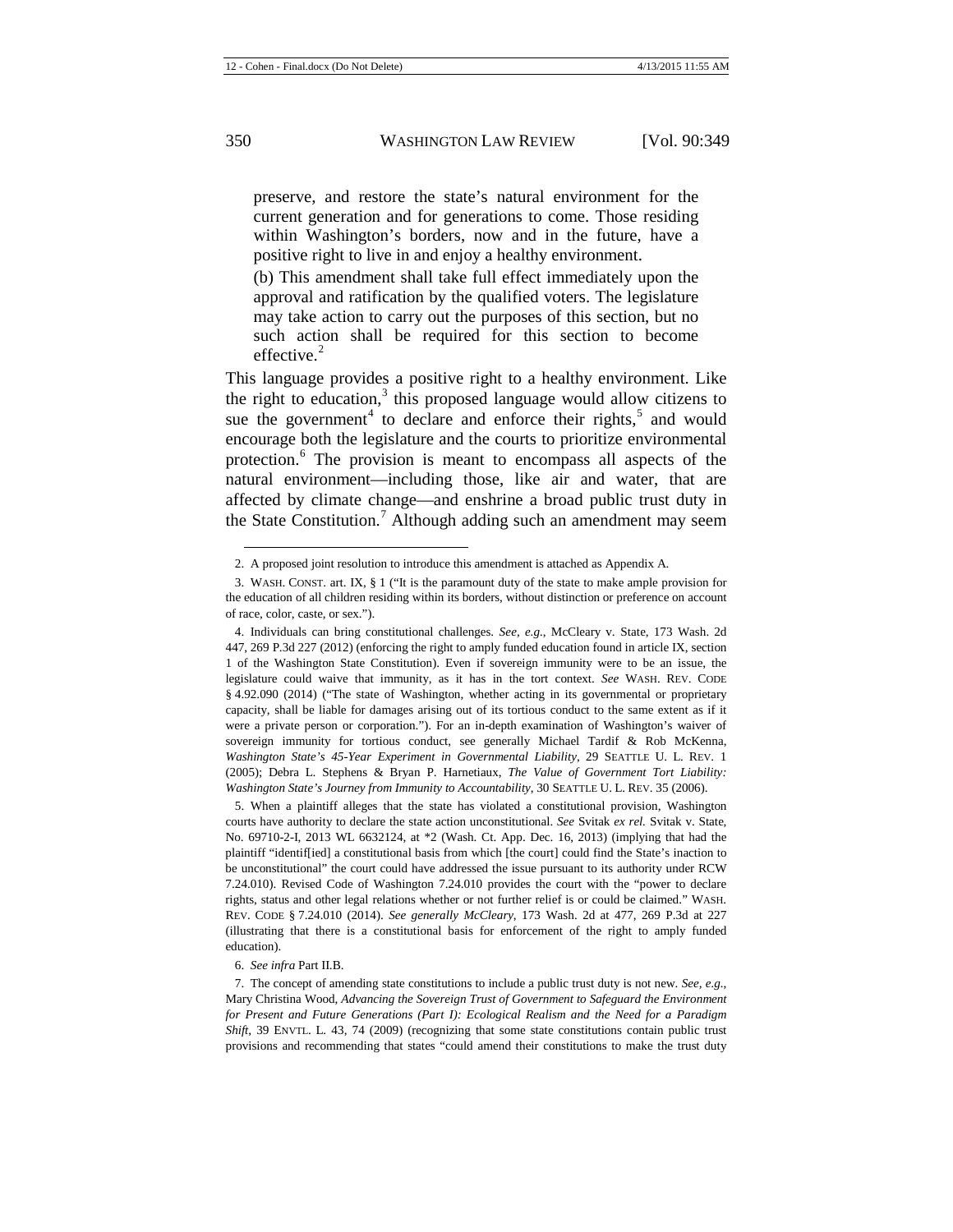radical at first glance, this Comment will demonstrate that it is not radical<sup>[8](#page-3-0)</sup> and that it is necessary.<sup>[9](#page-3-1)</sup>

This Comment proceeds in two parts. Part I shows that adding this amendment to the Washington State Constitution would not be a radical departure from Washington's history, current policy, existing constitutional structure, and national and international trends. First, this Part provides an overview of the public trust doctrine—both generally<sup>[10](#page-3-2)</sup> and in Washington specifically.<sup>[11](#page-3-3)</sup> As this Comment illustrates, Washington's public trust doctrine is well established, in line with the doctrine's ancient origins and its modern interpretation in other states,<sup>[12](#page-3-4)</sup> and that the traditional, narrow public trust doctrine is already enshrined in article XVII, section 1 of the Washington State Constitution.<sup>[13](#page-3-5)</sup> This Comment then explains how there is room for expansion of Washington's common law public trust doctrine.<sup>[14](#page-3-6)</sup> As Part I demonstrates, codifying a broad public trust duty in a constitutional amendment would not be a radical leap from existing Washington common law.

Part I continues with a discussion of current Washington laws that exemplify an existing commitment to the environment.<sup>[15](#page-3-7)</sup> It then discusses other constitutionally protected positive rights, demonstrating that including one for the environment would not be unprecedented, and would allow the State Constitution to reflect Washingtonians' values.<sup>[16](#page-3-8)</sup> This Part concludes with an overview of the national and international scene.<sup>[17](#page-3-9)</sup> In addition to providing a broad overview of the frequency of constitutional environmental protection provisions, this Part provides six concrete examples—three national<sup>[18](#page-3-10)</sup> and three international<sup>[19](#page-3-11)</sup>—of how this right has been utilized elsewhere to protect the environment and tackle major environmental challenges.

- 16. *See infra* Part I.D.
- <span id="page-3-9"></span>17. *See infra* Part I.E.
- <span id="page-3-10"></span>18. *See infra* Parts I.E.1.a–c.
- <span id="page-3-11"></span>19. *See infra* Parts I.E.2.a–c.

<span id="page-3-1"></span><span id="page-3-0"></span>explicit").  $\overline{a}$ 

<sup>8.</sup> *See infra* Part I.

<span id="page-3-2"></span><sup>9.</sup> *See infra* Part II.

<sup>10.</sup> *See infra* Part I.A.

<sup>11.</sup> *See infra* Part I.B.

<span id="page-3-3"></span><sup>12.</sup> *See infra* Part I.B.1.

<sup>13.</sup> *Id.*

<sup>14.</sup> *See infra* Part I.B.2.

<span id="page-3-8"></span><span id="page-3-7"></span><span id="page-3-6"></span><span id="page-3-5"></span><span id="page-3-4"></span><sup>15.</sup> *See infra* Part I.C. This Part highlights some of the aspirational language the Washington State Legislature has adopted in its environmental legislation. Part II.A, *infra*, will show that these aspirations have not been met.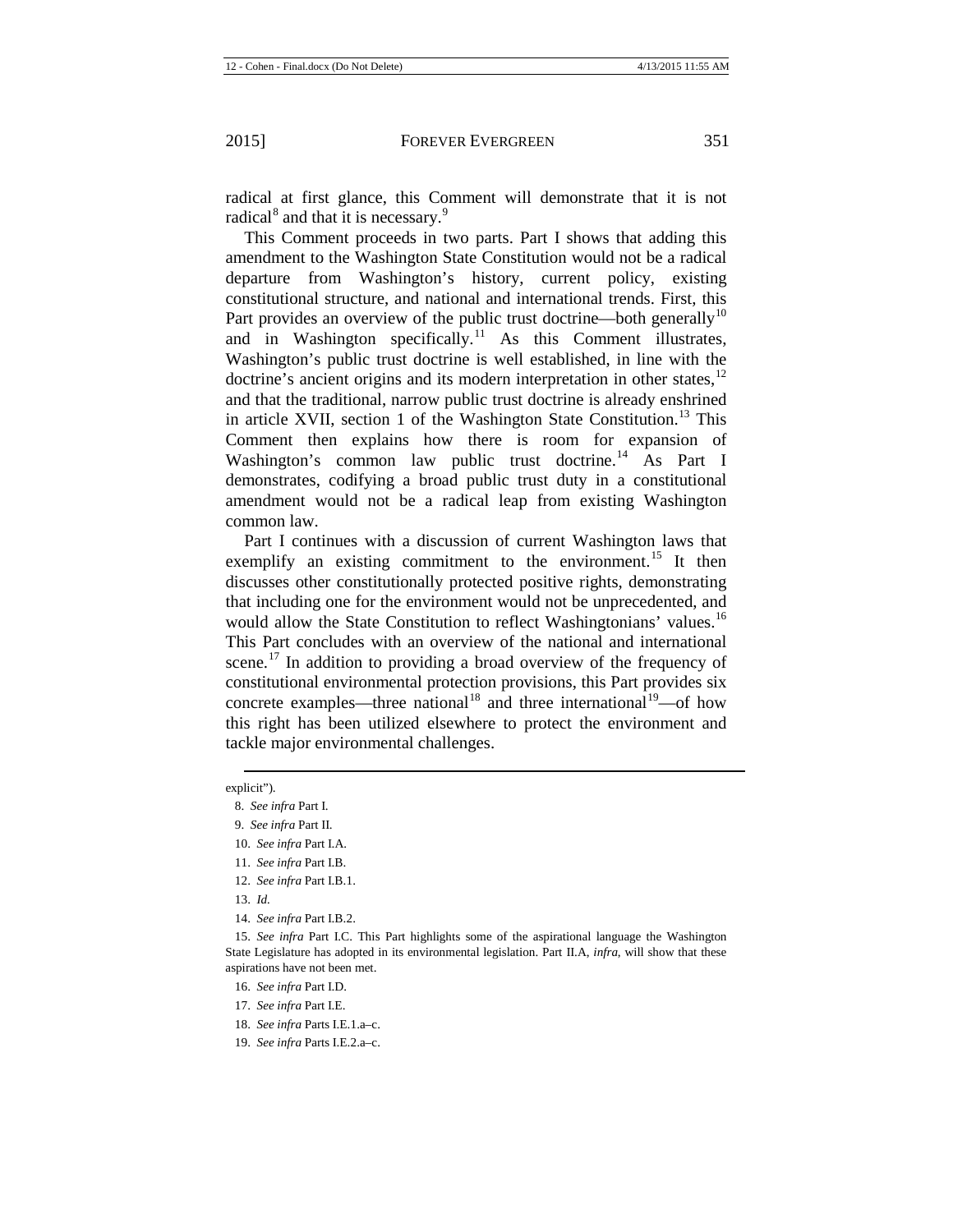While Part I lays the groundwork for why the proposed amendment would not be a radical step, Part II explains why such an amendment is necessary to protect the health and welfare of Washingtonians. This Part first explores some of Washington's existing environmental problems, including air,  $^{20}$  $^{20}$  $^{20}$  water,  $^{21}$  $^{21}$  $^{21}$  and land/soil pollution.  $^{22}$  $^{22}$  $^{22}$  It then details why a constitutional amendment—not stronger legislation or the common law—is necessary to address these, and other, environmental challenges. $^{23}$  $^{23}$  $^{23}$ 

The Author freely admits that amending the State Constitution will not immediately solve all environmental problems. However, as this Comment demonstrates, including the right to a healthy environment in the State Constitution is not radical. It is, however, a necessary first step to ensure that the people, the courts, and the legislature have the tools to tackle today's worst environmental problems.

## I. AMENDING THE WASHINGTON STATE CONSTITUTION WOULD NOT BE A RADICAL STEP

Amending the Washington State Constitution to include a positive right to a healthy environment that is a codification of a broad public trust duty is not a radical departure from existing Washington law and policy. Washington's long history with the public trust doctrine,  $24$  its inclusion of the traditional doctrine in its Constitution, $25$  and the possibility of common law expansion of the doctrine<sup>[26](#page-4-6)</sup> indicate that the state is ready to accept a broader public trust doctrine. Current Washington law, which demonstrates an ethos of environmental protectionism, $^{27}$  $^{27}$  $^{27}$  and a state constitution, which traditionally reflects the people's mores, $28$  both indicate that including a strong environmental provision in the Constitution would be in line with Washingtonians' convictions.[29](#page-4-9) Finally, amending the State Constitution would be consistent with both national and international trends of including strong, positive environmental protections directly in states'

- <span id="page-4-4"></span>24. *See infra* Part I.B.1.
- <span id="page-4-5"></span>25. *Id.*

- <span id="page-4-6"></span>26. *See infra* Part I.B.2.
- <span id="page-4-7"></span>27. *See infra* Part I.C.
- <span id="page-4-8"></span>28. *See infra* Part I.D.
- <span id="page-4-9"></span>29. *See infra* Parts I.C & D.

<span id="page-4-1"></span><span id="page-4-0"></span><sup>20.</sup> *See infra* Part II.A.1.

<sup>21.</sup> *See infra* Part II.A.2.

<span id="page-4-2"></span><sup>22.</sup> *See infra* Part II.A.3.

<span id="page-4-3"></span><sup>23.</sup> *See infra* Part II.B.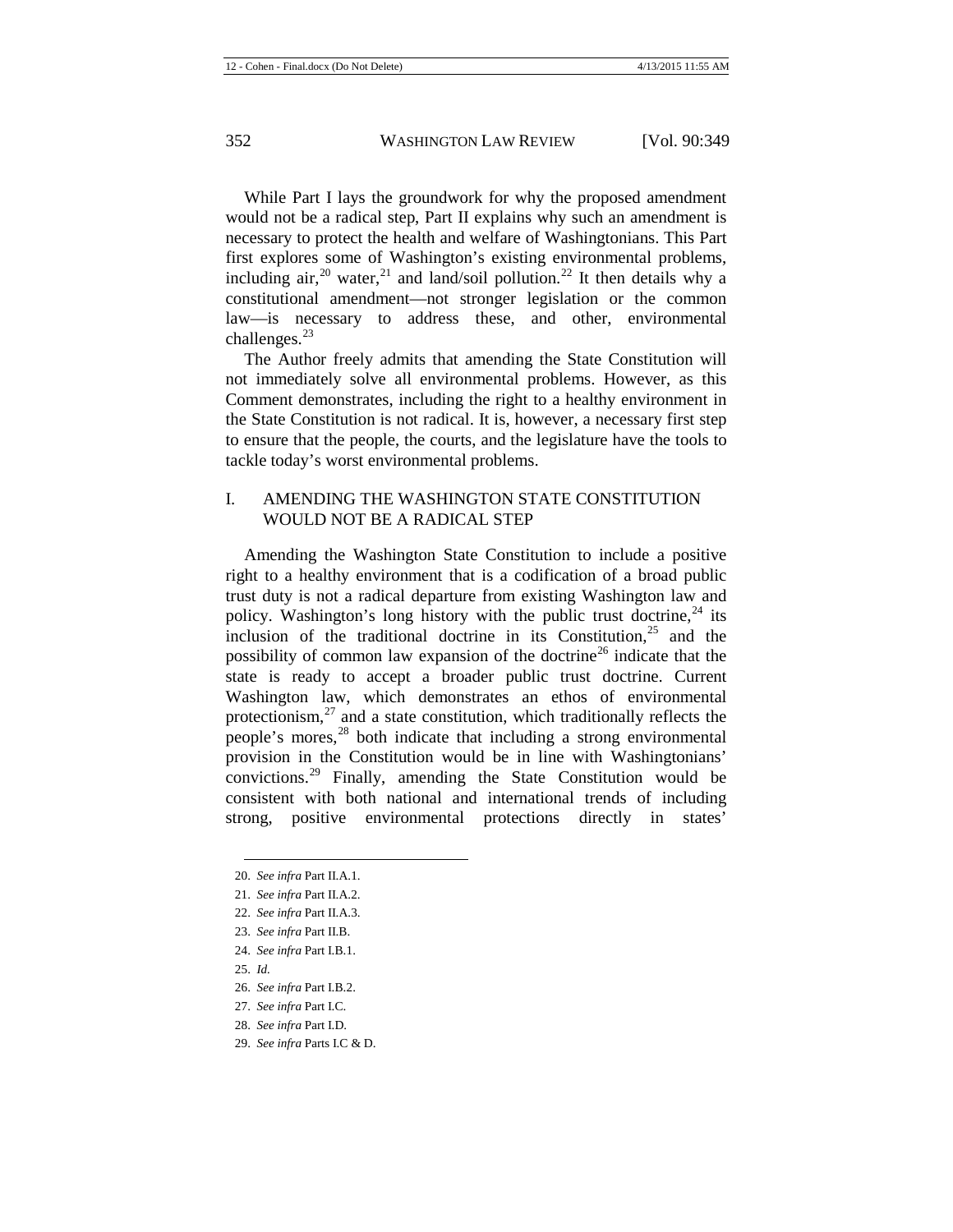constitutions.[30](#page-5-1)

#### *A. The Deep Roots of the Public Trust Doctrine*

<span id="page-5-12"></span><span id="page-5-0"></span>It has long been recognized that the government has a duty to keep and protect certain resources for the public at large.<sup>[31](#page-5-2)</sup> This duty, known as the public trust doctrine, has its roots in Roman law.<sup>[32](#page-5-3)</sup> The Institutes of Justinian declared that certain resources, namely the air, sea, sea-shore, and running water, were "by natural law common to all."<sup>[33](#page-5-4)</sup> This declaration is recognized as Ancient Rome's public trust doctrine.<sup>[34](#page-5-5)</sup> This expansive public trust doctrine was also present in medieval European law.<sup>[35](#page-5-6)</sup> Eleventh-century French law stated that certain resources, including "the public highways and byways, running water and springs, meadows, pastures, forests, heaths and rocks" were open to use by all people, and were not owned or exclusively used by lords.<sup>[36](#page-5-7)</sup> Professor Sax, the founding father of the modern public trust doctrine,  $37$  explained that in medieval Europe it was logical for the common places—like the forests and pastures—to be held for the public, since their public use was the basis of the feudal economy.<sup>[38](#page-5-9)</sup> This medieval customary law incorporated the developed expectations of the community into the ultimate determination of rights and uses. $39$  Determinations based on the public trust doctrine were allowed to consider the stability of society along with formalities like title ownership.<sup>[40](#page-5-11)</sup>

The doctrine has persevered through time and place, and was recognized in England and the United States after independence. In

**.** 

39. *Id.* at 192.

<sup>30.</sup> *See infra* Part I.E.

<span id="page-5-2"></span><span id="page-5-1"></span><sup>31.</sup> *See* Alexandra B. Klass, *Modern Public Trust Principles: Recognizing Rights and Integrating Standards*, 82 NOTRE DAME L. REV. 699, 699 (2006). *See generally* Joseph L. Sax, *The Public Trust Doctrine in Natural Resource Law: Effective Judicial Intervention*, 68 MICH. L. REV. 471 (1970) (describing the public trust doctrine).

<span id="page-5-3"></span><sup>32.</sup> J.B. Ruhl & James Salzman, *Ecosystem Services and the Public Trust Doctrine: Working Change from Within*, 15 SOUTHEASTERN ENVTL. L.J. 223, 224 (2006); *see also* Rettkowski v. Dep't of Ecology, 122 Wash. 2d 219, 239, 858 P.2d 232, 243 (1993) (Guy, J., dissenting).

<span id="page-5-5"></span><span id="page-5-4"></span><sup>33.</sup> *Rettkowski*, 122 Wash. 2d at 239, 858 P.2d at 243 (Guy, J., dissenting) (quoting J. INST. 2.1.1 (J. Moyle trans., 1896)).

<sup>34</sup>*. Id.*

<span id="page-5-6"></span><sup>35.</sup> Joseph L. Sax, *Liberating the Public Trust Doctrine from Its Historical Shackles*, 14 U.C. DAVIS L. REV. 185, 189 (1980).

<sup>36.</sup> *Id.* (quoting M. BLOCH, FRENCH RURAL HISTORY 183 (1966)).

<span id="page-5-9"></span><span id="page-5-8"></span><span id="page-5-7"></span><sup>37.</sup> *See* Douglas Martin, *Joseph L. Sax, 78, Dies; Pioneered Environmental Law*, N.Y. TIMES, Mar. 11, 2014, at B16.

<sup>38.</sup> Sax, *supra* not[e 35,](#page-5-0) at 189.

<span id="page-5-11"></span><span id="page-5-10"></span><sup>40.</sup> *Id.* "The central idea of the public trust is preventing the destabilizing disappointment of expectations held in common but without formal recognition such as title." *Id.* at 188.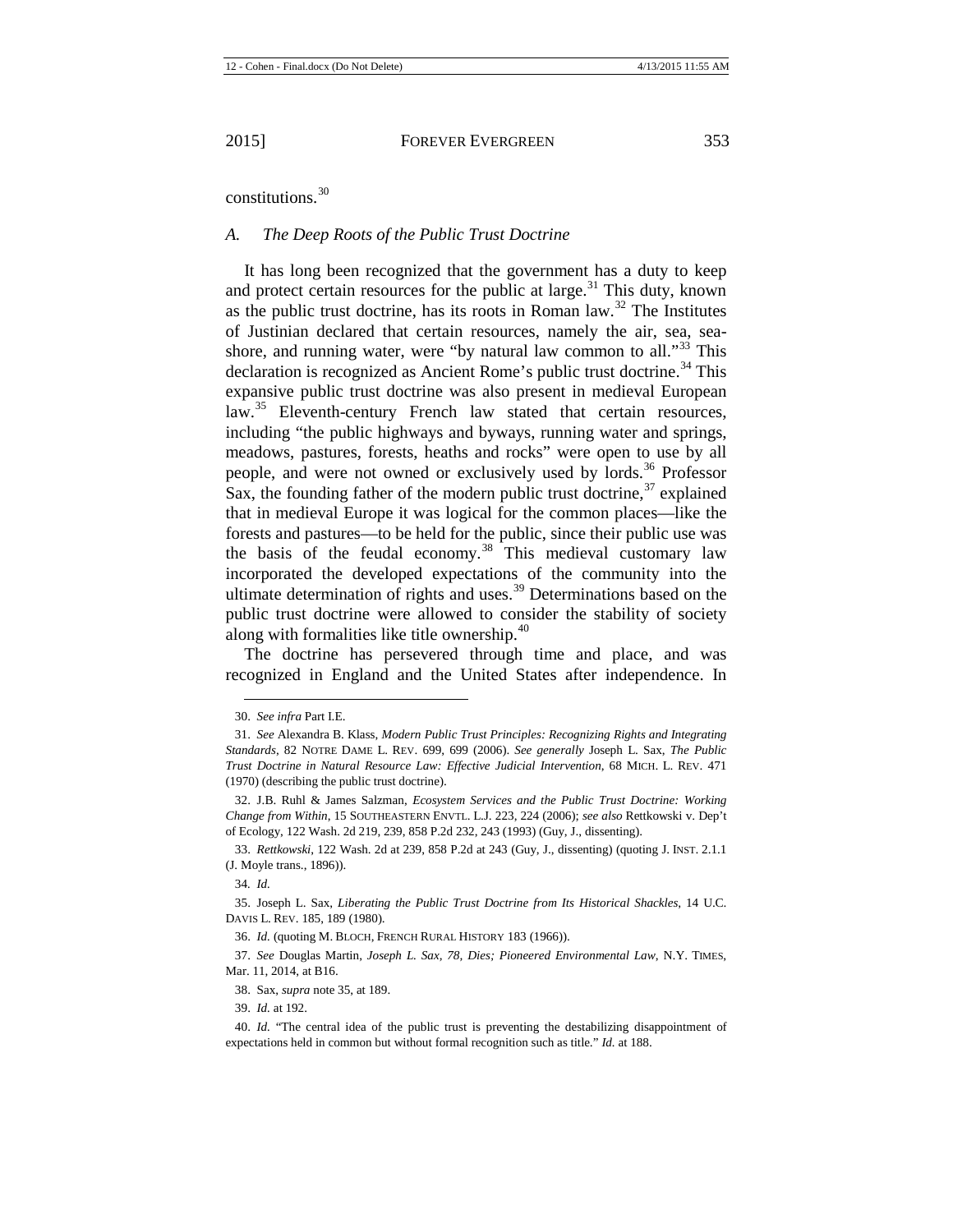<span id="page-6-1"></span><span id="page-6-0"></span>England, the doctrine established that the Crown held the beds of navigable waters in an unbreakable trust for the people so that they might enjoy commerce, navigation, and the fisheries.<sup>[41](#page-6-2)</sup> The United States<sup> $42$ </sup> inherited the public trust doctrine from the English Crown upon independence. $43$  Under the doctrine, states hold the title to navigable waters, to the lands under navigable waters, and to land under tidewaters, in trust for the people of the state.<sup>[44](#page-6-5)</sup> The trust ensures that the people "may enjoy the navigation of the waters, carry on commerce over them, and have liberty of fishing therein freed from the obstruction or interference of private parties."[45](#page-6-6) States may grant parcels of this submerged protected land for building structures like docks and wharves, which aid commerce, so long as those parcels, once built upon, "do not substantially impair the public interest in the lands and waters remaining."[46](#page-6-7) The states have the power to define the boundaries of public trust protection within their borders. $47$  However, at no point may a state generally abdicate its control over water or land held in trust such that it is completely outside of state control and no longer beneficial for the general public. $48$ 

<span id="page-6-10"></span>The modern incarnation of the public trust doctrine in the United

43. Johnson, *supra* not[e 41,](#page-6-0) at 674.

<span id="page-6-5"></span><span id="page-6-4"></span>44. Ill. Cent. R.R. Co. v. Illinois, 146 U.S. 387, 452 (1892); *see also* Craig, *supra* not[e 42,](#page-6-1) at 801– 02 ("The original 13 states acquired title to beds and banks underlying tidal and, as would later be confirmed, navigable-in-fact, nontidal waters as a matter of their conquest of England. All other states acquired such ownership by operation of the Equal Footing Doctrine, under which all subsequent states were admitted with the same rights as the original 13." (footnotes omitted)).

45. *Ill. Cent. R.R. Co.*, 146 U.S. at 452.

46. *Id.*

<span id="page-6-2"></span><sup>41.</sup> Ralph W. Johnson, *Oil and the Public Trust Doctrine in Washington*, 14 U. PUGET SOUND L. REV. 671, 673 (1991).

<span id="page-6-3"></span><sup>42.</sup> An in-depth and detailed view of the public trust doctrine within the United States more broadly is beyond the scope of this Comment. For a more detailed look at the public trust doctrine in the United States, see generally, e.g., Robin Kundis Craig, *Adapting to Climate Change: The Potential Role of State Common-Law Public Trust Doctrines*, 34 VT. L. REV. 781 (2010) (describing the contours of the public trust doctrine in the United States).

<span id="page-6-8"></span><span id="page-6-7"></span><span id="page-6-6"></span><sup>47</sup>*.* Phillips Petroleum Co. v. Mississippi, 484 U.S. 469, 475 (1988) (stating that "it has been long established that the individual States have the authority to define the limits of the lands held in public trust"); *see also, e.g.*, Patrick Redmond, *The Public Trust in Wildlife: Two Steps Forward, Two Steps Back*, 49 NAT. RESOURCES J. 249, 258 (2009) (noting that the Supreme Court in *Phillips Petroleum Co.* "acknowledged that the states are free to narrow or expand the zone of public trust protection").

<span id="page-6-9"></span><sup>48.</sup> *Ill. Cent. R.R. Co.*, 146 U.S. at 452–53 ("The State can no more abdicate its trust over property in which the whole people are interested, like navigable waters and soils under them, so as to leave them entirely under the use and control of private parties, except in the instance of parcels mentioned for the improvement of the navigation and use of the waters, or when parcels can be disposed of without impairment of the public interest in what remains, than it can abdicate its police powers in the administration of government and the preservation of the peace.").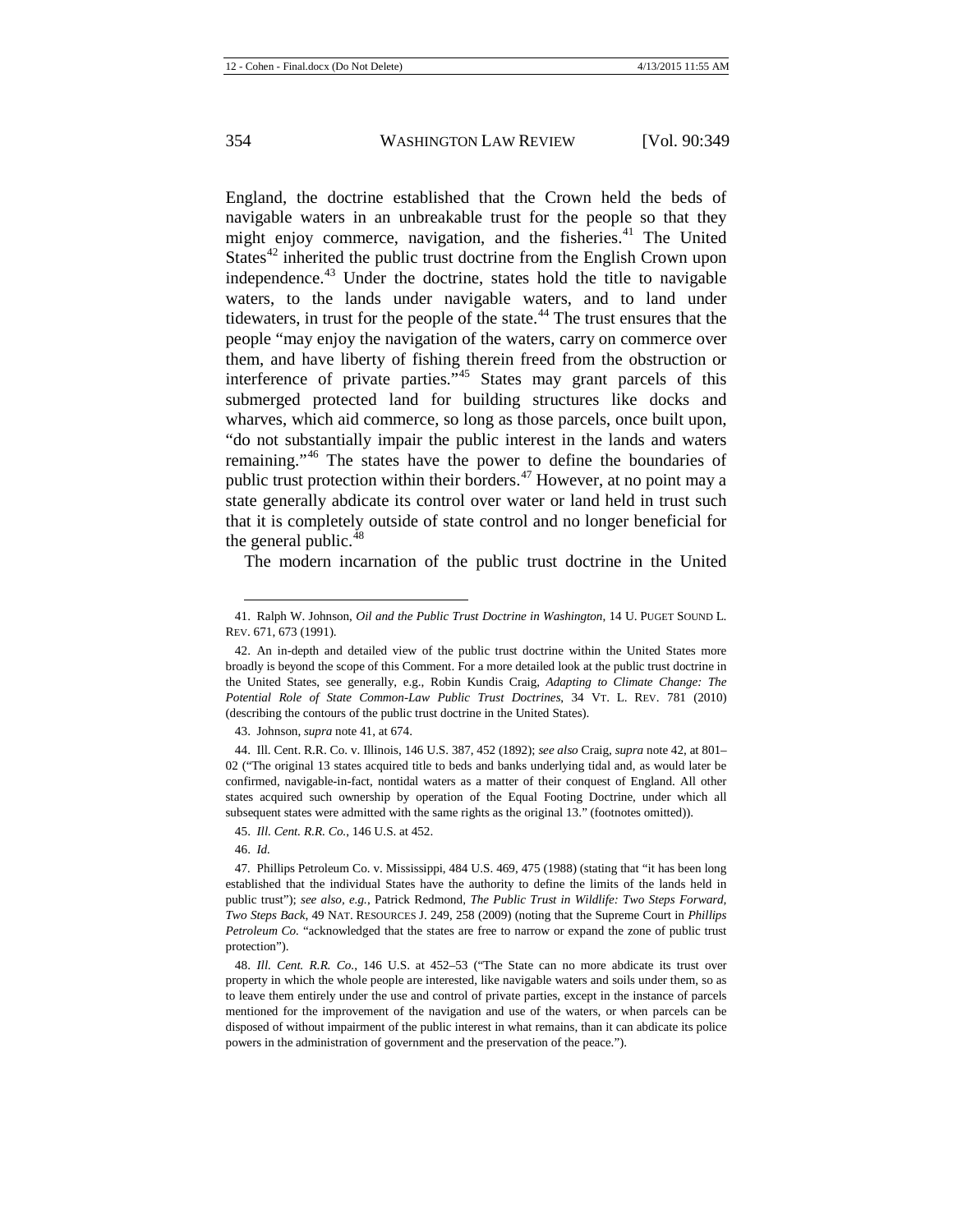States collects various common law rules to protect certain natural resources for the people.<sup>[49](#page-7-0)</sup> The core of the doctrine is that the state cannot sell or give up its control of navigable waters, their beds and tidelands ("public trust resources"). $50$  The state controls these resources for the benefit of the people, and, "in its strongest formulations, has an affirmative duty to exercise 'continuing supervision' over their management to preserve them as fully as possible."<sup>[51](#page-7-2)</sup>

In the United States, the federal government does not determine the bounds of the public trust doctrine. However, some elements are common amongst the states. Throughout the United States, the public trust doctrine protects salt and fresh waters that are navigable-in-fact,  $52$ the beds of those waters, and the shoreland up to the high tide/water mark.<sup>[53](#page-7-4)</sup> Outside of this traditional scope of the public trust doctrine, each state has the power to expand or contract the protection of the public trust doctrine within its own borders.<sup>[54](#page-7-5)</sup> This power is limited, however, by the states' inability to fully abrogate state control over public trust land $^{55}$  $^{55}$  $^{55}$ 

Although the public trust doctrine traditionally protects three rights (navigation, commerce, and fisheries<sup>[56](#page-7-7)</sup>), some states have expanded their public trust doctrine beyond these traditional geographic and/or purpose-based boundaries.<sup>[57](#page-7-8)</sup> At a basic level, many western states' public trust doctrines encompass waters that are not navigable-in-fact for commercial vessels, but are navigable-in-fact for small personal pleasure crafts.<sup>[58](#page-7-9)</sup> Some states have gone even further,<sup>[59](#page-7-10)</sup> giving greater strength and breadth to the public trust doctrine. For example, when dealing with water extraction in California, the public trust doctrine applies to non-

52. For a more complete explanation of navigable-in-fact see Johnson, *supra* not[e 41,](#page-6-0) at 677–78.

<span id="page-7-0"></span><sup>49.</sup> Rettkowski v. Dep't of Ecology, 122 Wash. 2d 219, 239, 858 P.2d 232, 243 (1993) (Guy, J., dissenting) (citing W. RODGERS, ENVIRONMENTAL LAW § 2.16, at 170–71 (1977) ("The public trust doctrine is a collection of common law principles recognizing that some types of natural resources are held in trust by government for the benefit of the public.")).

<span id="page-7-2"></span><span id="page-7-1"></span><sup>50.</sup> Redmond, *supra* not[e 47,](#page-6-10) at 250; Wood, *supra* not[e 7,](#page-2-6) at 80 (2009) (noting that the traditional public trust resources are "navigable waters and soils under them" but arguing that these resources "were part of a broader category of property imbued with the public trust").

<sup>51.</sup> Redmond*, supra* not[e 47,](#page-6-10) at 250 (footnote omitted).

<sup>53.</sup> *Id.* at 678.

<span id="page-7-6"></span><span id="page-7-5"></span><span id="page-7-4"></span><span id="page-7-3"></span><sup>54.</sup> Phillips Petroleum Co. v. Mississippi, 484 U.S. 469, 475 (1988); *see also* Redmond, *supra* note [47,](#page-6-10) at 258.

<sup>55.</sup> Ill. Cent. R.R. Co. v. Illinois, 146 U.S. 387, 452–53 (1892).

<sup>56.</sup> Johnson, *supra* not[e 41,](#page-6-0) at 678 (citing *Ill. Cent. R.R. Co.*, 146 U.S. at 387).

<span id="page-7-10"></span><span id="page-7-9"></span><span id="page-7-8"></span><span id="page-7-7"></span><sup>57.</sup> For a more detailed overview of the contours of the public trust doctrine throughout different states in the United States, see generally Craig, *supra* not[e 42;](#page-6-1) Klass, *supra* not[e 31.](#page-5-12) 

<sup>58.</sup> Johnson, *supra* not[e 41,](#page-6-0) at 681.

<sup>59.</sup> For additional examples other than those provided in this section, see *id.* at 681–83.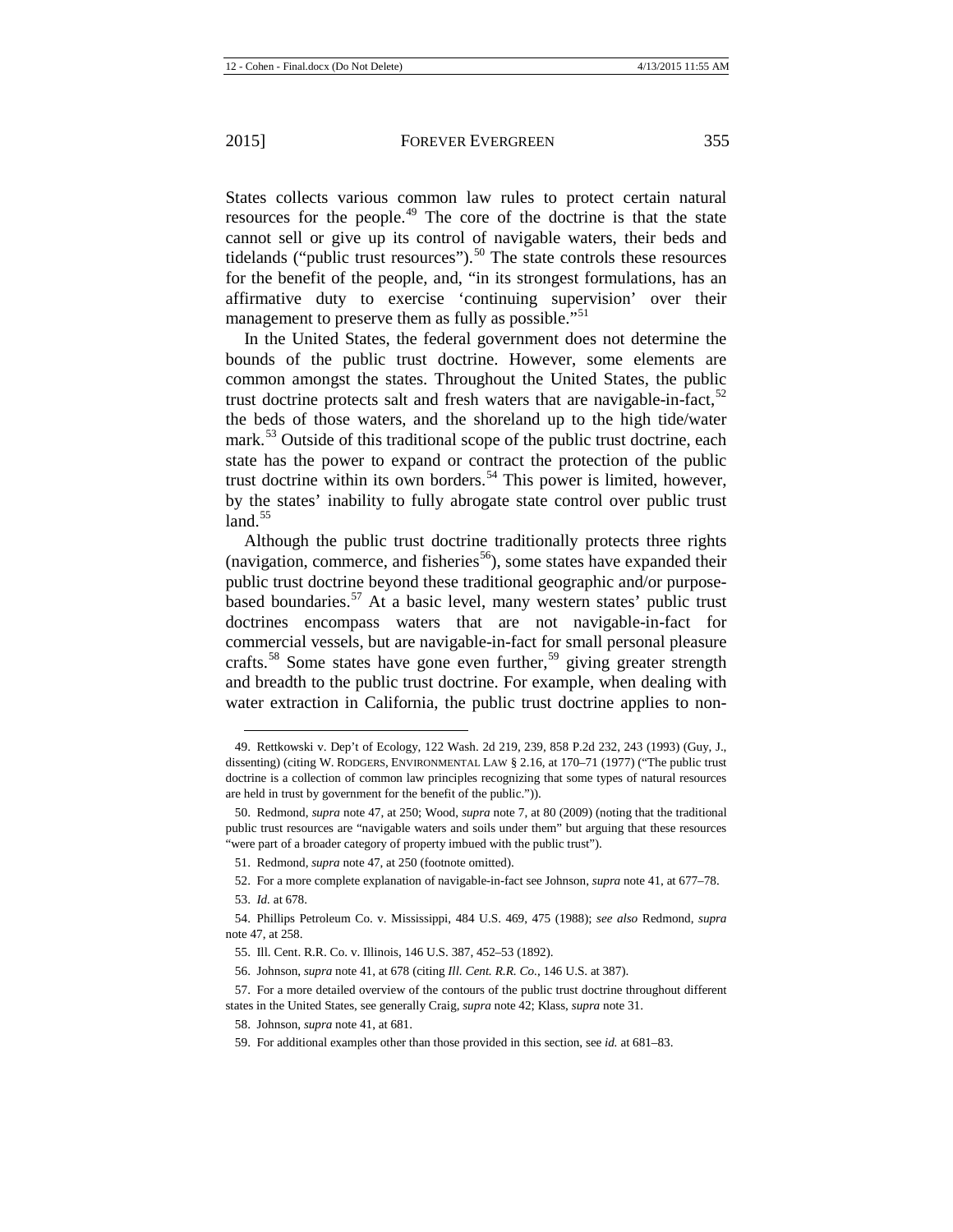navigable tributaries of navigable waters. $60$  Massachusetts' public trust doctrine covers state parks $^{61}$  $^{61}$  $^{61}$  and swamps,  $^{62}$  $^{62}$  $^{62}$  regardless of whether they are connected to navigable waters. $63$  Similarly, in New York, the public trust extends to parkland, and prohibits the use of parkland for even environmentally friendly activities like recycling and composting.<sup>[64](#page-8-4)</sup>

<span id="page-8-9"></span>In Pennsylvania, the public trust doctrine is enshrined in the Commonwealth's Constitution<sup> $65$ </sup> and is one of the strongest and broadest public trust doctrines in the country. The Supreme Court of Pennsylvania has stated that the public trust doctrine "establishes the Commonwealth's duties with respect to Pennsylvania's commonlyowned public natural resources, which are both negative (*i.e.*, prohibitory) and affirmative (*i.e.*, implicating enactment of legislation and regulations).<sup>"[66](#page-8-6)</sup> These so-called negative rights impose upon Pennsylvania "a duty to refrain from permitting or encouraging the degradation, diminution, or depletion of public natural resources, whether . . . through direct state action . . . [or] because of the state's failure to restrain the actions of private parties."<sup>[67](#page-8-7)</sup> In addition to the prohibition on state conduct, Pennsylvania's public trust doctrine also imposes a positive duty on the Commonwealth "to act affirmatively to protect the environment, via legislative action."[68](#page-8-8) Combined, the public trust doctrine imposes upon Pennsylvania "a duty to prevent and remedy the degradation, diminution, or depletion of [Pennsylvania's] public

<span id="page-8-0"></span><sup>60.</sup> Nat'l Audubon Soc'y v. Superior Court of Alpine Cnty., 658 P.2d 709, 721 (Cal. 1983) (Mono Lake case holding that the public trust doctrine applies to "diversion of nonnavigable tributaries" to protect navigable waters); *see also* Johnson, *supra* note [41,](#page-6-0) at 681 ("The California court made it clear that 'if the public trust doctrine applies to constrain *fills* which destroy navigation and other public trust uses in navigable waters, it should equally apply to constrain the *extraction* of water that destroys navigation and other public interests. Both actions result in the same damage to the public interest.'" (emphasis in original) (quoting *Nat'l Audubon Soc'y*, 658 P. 2d at 720)); Redmond, *supra* not[e 47,](#page-6-10) at 258–59.

<span id="page-8-2"></span><span id="page-8-1"></span><sup>61.</sup> Johnson, *supra* note [41,](#page-6-0) at 682 (citing Gould v. Greylock Reservation Comm'n, 215 N.E.2d 114 (Mass. 1966)).

<sup>62.</sup> *Id.* (citing Robbins v. Dep't of Pub. Works, 244 N.E.2d 577 (Mass. 1969)).

<sup>63.</sup> *Id.*

<span id="page-8-4"></span><span id="page-8-3"></span><sup>64.</sup> *In re* Raritan Baykeeper, Inc. v. City of New York, No. 31145/06, 2013 WL 6916531, at \*5 (N.Y. Sup. Ct. Dec. 20, 2013).

<span id="page-8-5"></span><sup>65.</sup> The third clause of section 27 of the Declaration of Rights in the Pennsylvania Constitution states, "As trustee of these resources, the Commonwealth shall conserve and maintain them for the benefit of all the people." PA. CONST. art. 1, § 27. This provision "establishes the public trust doctrine with respect to these natural resources (the corpus of the trust), and designates 'the Commonwealth' as trustee and the people as the named beneficiaries." Robinson Twp. v. Commonwealth, 83 A.3d 901, 956 (Pa. 2013). Pennsylvania's constitutional provision will be discussed at greater length *infra* Part I.E.1.c.

<span id="page-8-6"></span><sup>66.</sup> *Robinson Twp.*, 83 A.3d at 955–56.

<span id="page-8-7"></span><sup>67.</sup> *Id.* at 957.

<span id="page-8-8"></span><sup>68.</sup> *Id.* at 958.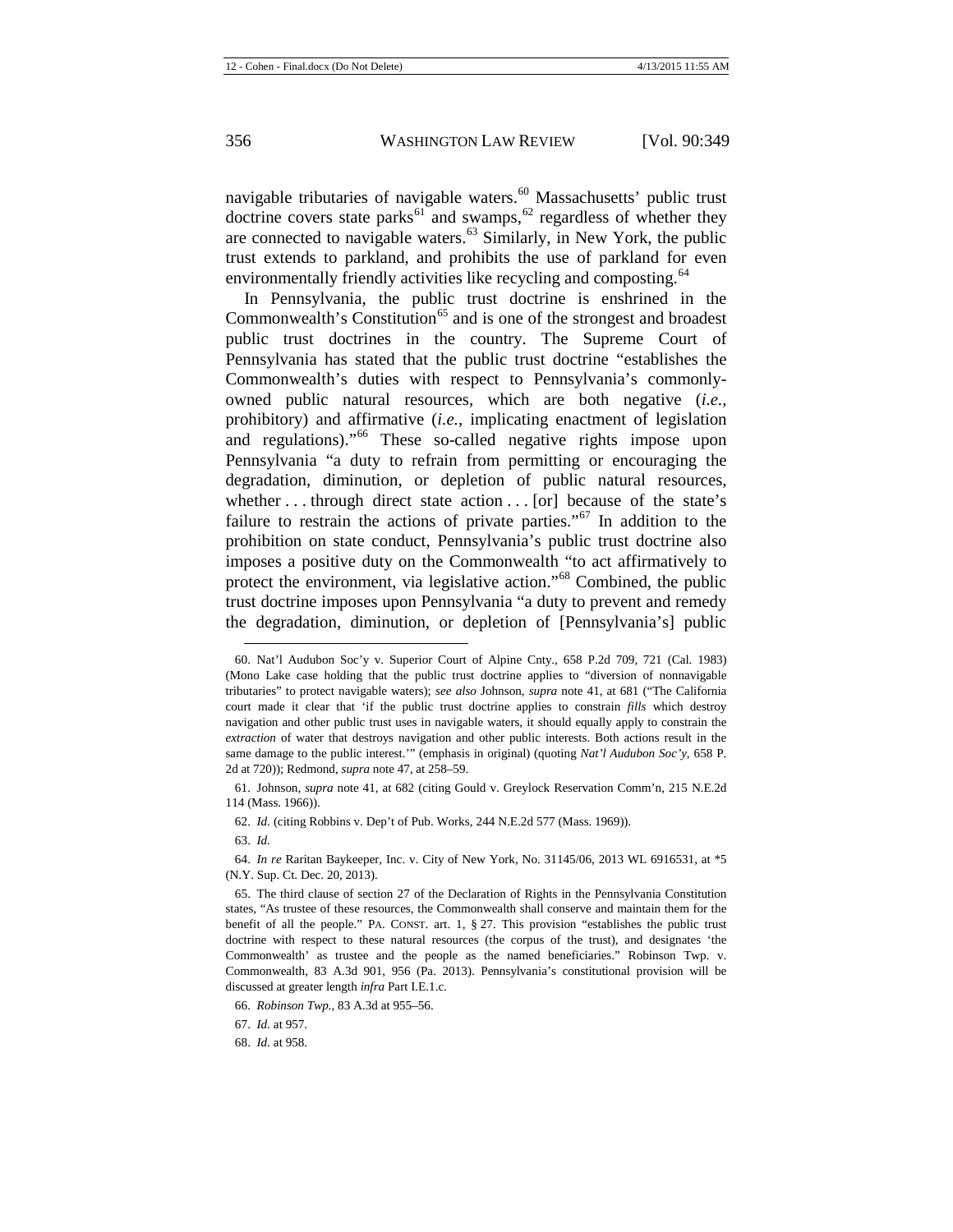natural resources. As a fiduciary, the Commonwealth has a duty to act toward the corpus of the trust—the public natural resources—with prudence, loyalty, and impartiality."<sup>[69](#page-9-1)</sup> Pennsylvania must uphold its fiduciary duty to protect and safeguard the Commonwealth's natural resources for both the present and future generations.<sup>[70](#page-9-2)</sup> It must consider both short- and long-term environmental impacts of proposed action—or inaction—and ensure that future generations have "equal access" to the Commonwealth's natural resources.<sup>[71](#page-9-3)</sup> Pennsylvania's clear articulation of its expansive and duty-imposing public trust doctrine is a prime example of how states may extend their public trust doctrine beyond the traditional protection<sup>[72](#page-9-4)</sup> of navigable waters, their beds, and their shorelands.

<span id="page-9-8"></span>The public trust doctrine has a long and well-accepted history. It has been part of American law since independence. Although it is traditionally applicable only to navigable waters, their beds and tidelands, each state can determine the bounds of its public trust doctrine. Indeed, many states have expanded the doctrine to include additional lands and waters, giving state protection to great swaths of the environment.

## *B. The Public Trust Doctrine: Washington's Duty to Its Current and Future Citizens*

<span id="page-9-0"></span>Washington's adoption, interpretation, and application of the public trust doctrine are in line with the doctrine's ancient origins and modern interpretation elsewhere in the United States. The public trust doctrine has been recognized in Washington since at least  $1901$ .<sup>[73](#page-9-5)</sup> The doctrine has, from its inception, been used to protect the water resources for public purposes.<sup>[74](#page-9-6)</sup> Safeguarding natural resources for citizens is a concept that is not new—not for Washington, and not in the law more broadly. $^{75}$  $^{75}$  $^{75}$ 

This Section describes the history and evolution of the public trust doctrine in Washington. It then shows how Washington's acceptance of

<sup>69.</sup> *Id.* at 957.

<span id="page-9-2"></span><span id="page-9-1"></span><sup>70.</sup> *Id.* at 959.

<sup>71.</sup> *Id.*

<sup>72.</sup> *See* Johnson, *supra* not[e 41,](#page-6-0) at 676–78.

<span id="page-9-5"></span><span id="page-9-4"></span><span id="page-9-3"></span><sup>73.</sup> City of New Whatcom v. Fairhaven Land Co., 24 Wash. 493, 499–500, 64 P. 735, 737–38 (1901); *see also* F. Lorraine Bodi, *The Public Trust Doctrine in the State of Washington: Does it Make Any Difference to the Public?*, 19 ENVTL. L. 645, 646 (1989).

<span id="page-9-7"></span><span id="page-9-6"></span><sup>74.</sup> Caminiti v. Boyle, 107 Wash. 2d 662, 667 & n.7, 732 P.2d 989, 993 & n.7 (1987); Bodi, *supra* not[e 73,](#page-9-0) at 646.

<sup>75.</sup> *See* Klass, *supra* not[e 31,](#page-5-12) at 702.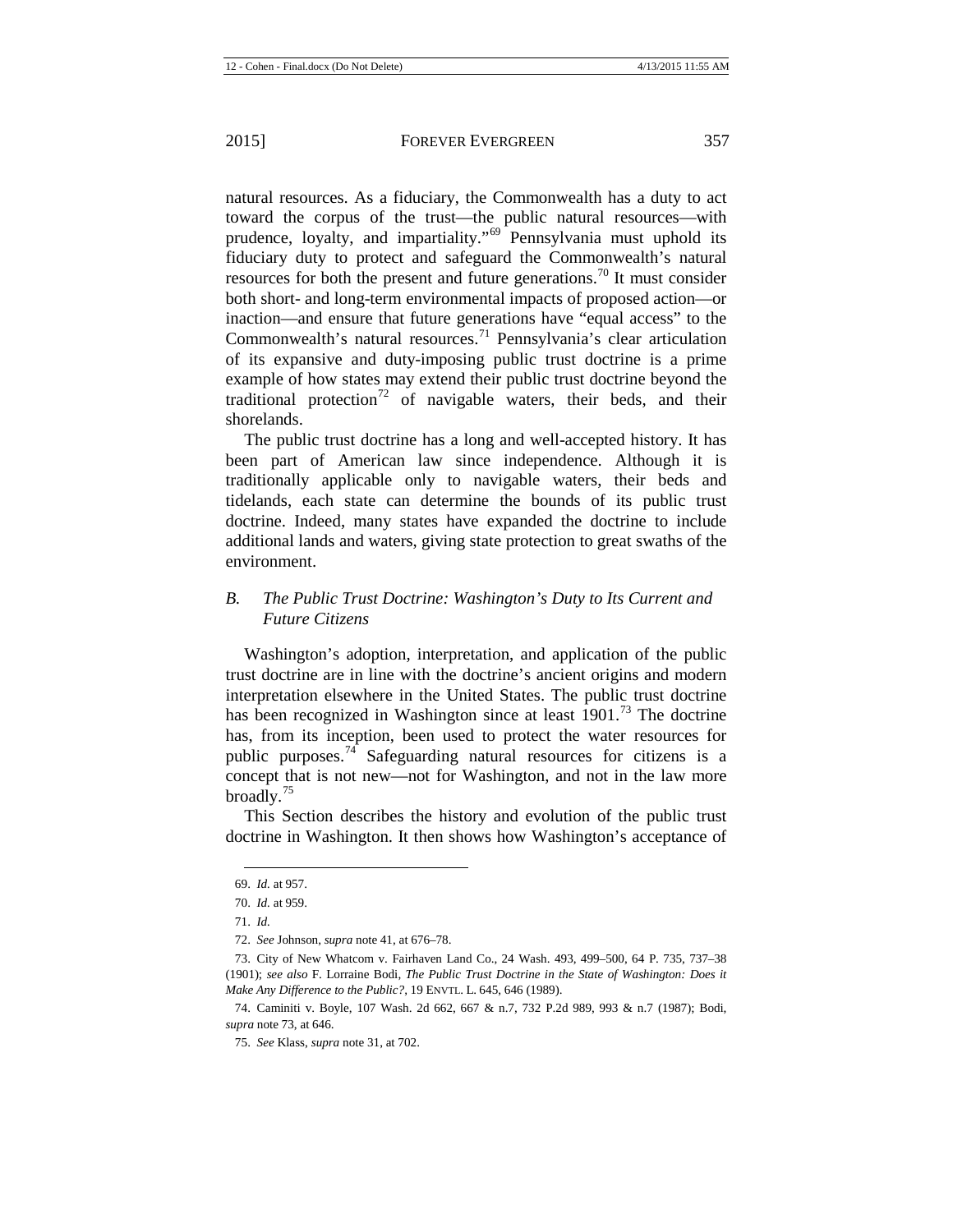the public trust doctrine is consistent with the doctrine's historic roots and with its acceptance elsewhere in the United States. This section wraps up with a discussion of the traditional public trust doctrine that is codified in article XVII, section 1 of the Washington State Constitution, and a discussion of how Washington's common law public trust doctrine has room for expansion.

## *1. Washington's Public Trust Doctrine*

Washington has a long history of accepting the public trust doctrine: it has been recognized in the state for over a century. In 1901, in *City of New Whatcom v. Fairhaven Land Co.*, [76](#page-10-0) the Washington State Supreme Court explained the essential characteristics of the State's ownership of navigable waters, their beds, and the tidelands, which passed to the states from the English Crown after the American Revolution:

The title to lands under tide waters in the sea, arms, and inlets thereof, and in tidal rivers . . . was, by the common law, deemed to be vested in the king, as a public trust, to subserve and protect the public right to use them as a common highway for commerce, trade, and intercourse. The king, by virtue of his proprietary interest, could grant the soil so that it should become private property; but his grant was subject to the paramount right of the public use of navigable waters, which he could neither destroy nor abridge. In every such grant there was an implied reservation of the public right. $^{77}$  $^{77}$  $^{77}$ 

The traditional, limited doctrine was codified in 1889 in article XVII, section 1 of the State Constitution.<sup>[78](#page-10-2)</sup> That section provides:

The [S]tate of Washington asserts its ownership to the beds and shores of all navigable waters in the state up to and including the line of ordinary high tide, in waters where the tide ebbs and flows, and up to and including the line of ordinary high water within the banks of all navigable rivers and lakes: *Provided*, that this section shall not be construed so as to debar any person from asserting his claim to vested rights in the courts of the state<sup>[79](#page-10-3)</sup>

<span id="page-10-4"></span>The Washington State Supreme Court has held repeatedly that under article XVII, section 1, Washington may sell or otherwise dispose of the

<sup>76.</sup> 24 Wash. 493, 64 P. 735 (1901).

<sup>77.</sup> *Id.* at 499, 64 P. at 737.

<sup>78.</sup> *Caminiti*, 107 Wash. 2d at 666–67, 732 P.2d at 992–93.

<span id="page-10-3"></span><span id="page-10-2"></span><span id="page-10-1"></span><span id="page-10-0"></span><sup>79.</sup> WASH. CONST. art. XVII, § 1 (emphasis in original). For a history of this amendment, see ROBERT F. UTTER & HUGH D. SPITZER, THE WASHINGTON STATE CONSTITUTION 229–34 (2d ed. 2013).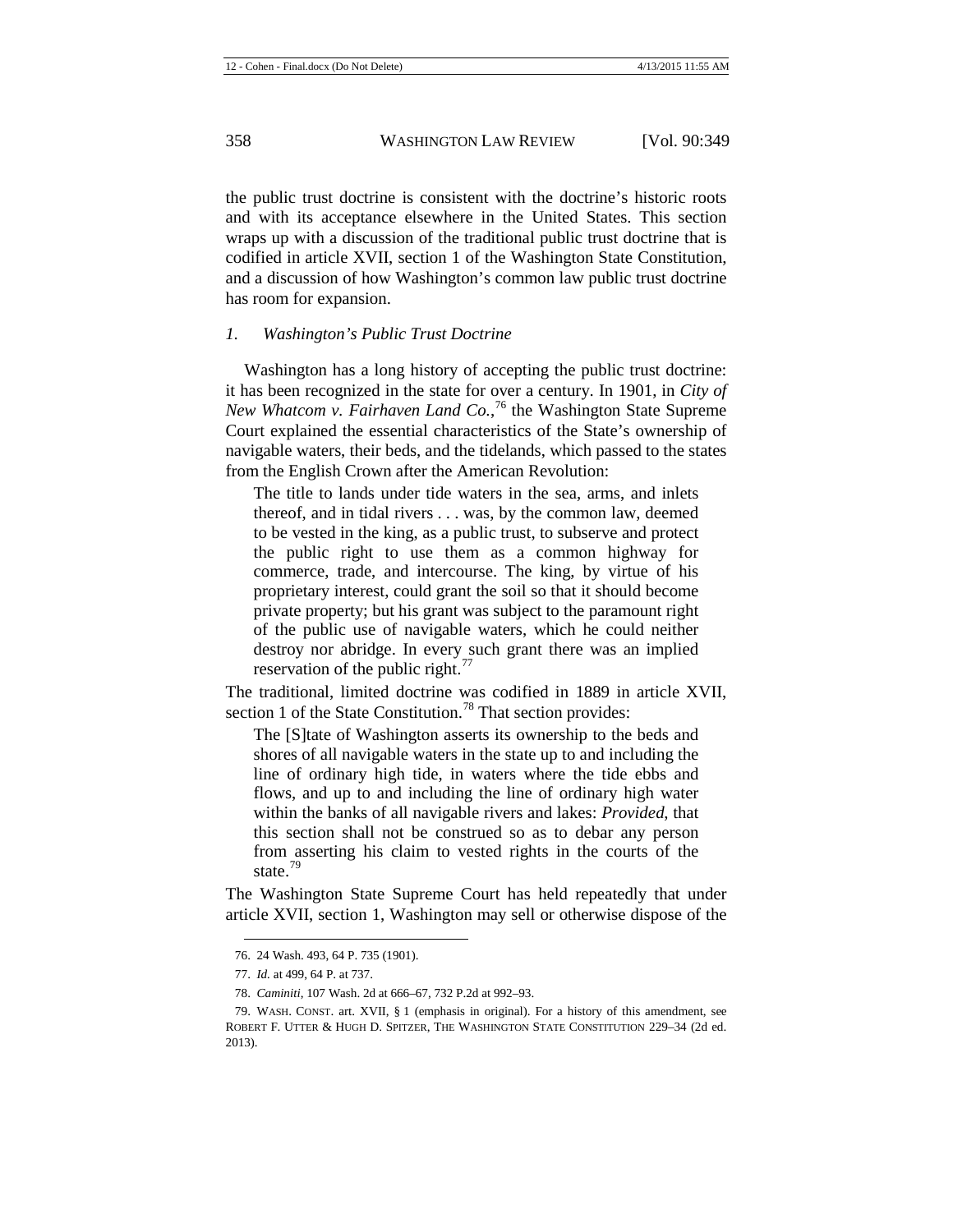tidelands and shorelands to private individuals.<sup>[80](#page-11-0)</sup> However, even private ownership of tidelands and shorelands is subject to "the paramount public right of navigation and the fishery."<sup>[81](#page-11-1)</sup> The Court has defined navigable waters to include those that can be used for boats, modes of water transportation, and floating  $\log s$ .<sup>[82](#page-11-2)</sup>

The Washington State Supreme Court revisited the public trust doctrine in 1969 in *Wilbour v. Gallagher*. [83](#page-11-3) In *Wilbour*, a class action was brought against landowners who had filled in a portion of their land that had previously been artificially submerged for a portion of the year by closing a dam, which raised the level of navigable Lake Chelan.<sup>[84](#page-11-4)</sup> The Court found that for the thirty-five years prior to the defendants filling in their land, that land—when submerged—was openly used by the public "for fishing, boating, swimming and for general recreational use."<sup>[85](#page-11-5)</sup> The Court held that the submerged land was subject to the public right of navigation and the incidental public rights of fishing and recreation.<sup>[86](#page-11-6)</sup> The defendants could not infringe on the public's use of the navigable water, and thus the Court ordered that the fill be removed. $87$ However, when the land was not submerged, the Court held that the landowners could "keep trespassers off their land, and may do with the land as they wish[ed] consistent with the right of navigation when it is submerged."[88](#page-11-8) The Court treated the artificially fluctuating waters the same as it would have treated naturally fluctuating waters: when the land is submerged, the public can exercise its right to utilize the waters; when the land is not submerged, the private owners' rights prevail and the public does not have the right to access that land.<sup>[89](#page-11-9)</sup>

*Wilbour* expanded the public trust doctrine in Washington in two

<sup>80.</sup> *Caminiti*, 107 Wash. 2d at 666–67 & n.7, 732 P.2d at 993 & n.7.

<sup>81.</sup> *Id.* at 667, 732 P.2d at 993.

<span id="page-11-4"></span><span id="page-11-3"></span><span id="page-11-2"></span><span id="page-11-1"></span><span id="page-11-0"></span><sup>82.</sup> *See* Dawson v. McMillan, 34 Wash. 269, 274, 75 P. 807, 809 (1904); Craig, *supra* not[e 42,](#page-6-1) at 817.

<sup>83.</sup> 77 Wash. 2d 306, 462 P.2d 232 (1969).

<sup>84.</sup> *Id.* at 309, 462 P.2d at 234–35.

<span id="page-11-5"></span><sup>85.</sup> *Id.* at 312, 462 P.2d at 236.

<span id="page-11-6"></span><sup>86.</sup> *Id.* at 316, 462 P.2d at 239.

<sup>87.</sup> *Id.*

<sup>88.</sup> *Id.*

<span id="page-11-9"></span><span id="page-11-8"></span><span id="page-11-7"></span><sup>89.</sup> *Id.* at 315, 462 P.2d at 238 ("[I]n the situation of a naturally varying water level, the respective rights of the public and of the owners of the periodically submerged lands are dependent upon the level of the water. As the level rises, the rights of the public to use the water increase since the area of water increases; correspondingly, the rights of the landowners decrease since they cannot use their property in such a manner as to interfere with the expanded public rights. As the level and the area of the water decreases, the rights of the public decrease and the rights of the landowners increase as the waters drain off their land, again giving them the right to exclusive possession until their lands are again submerged.").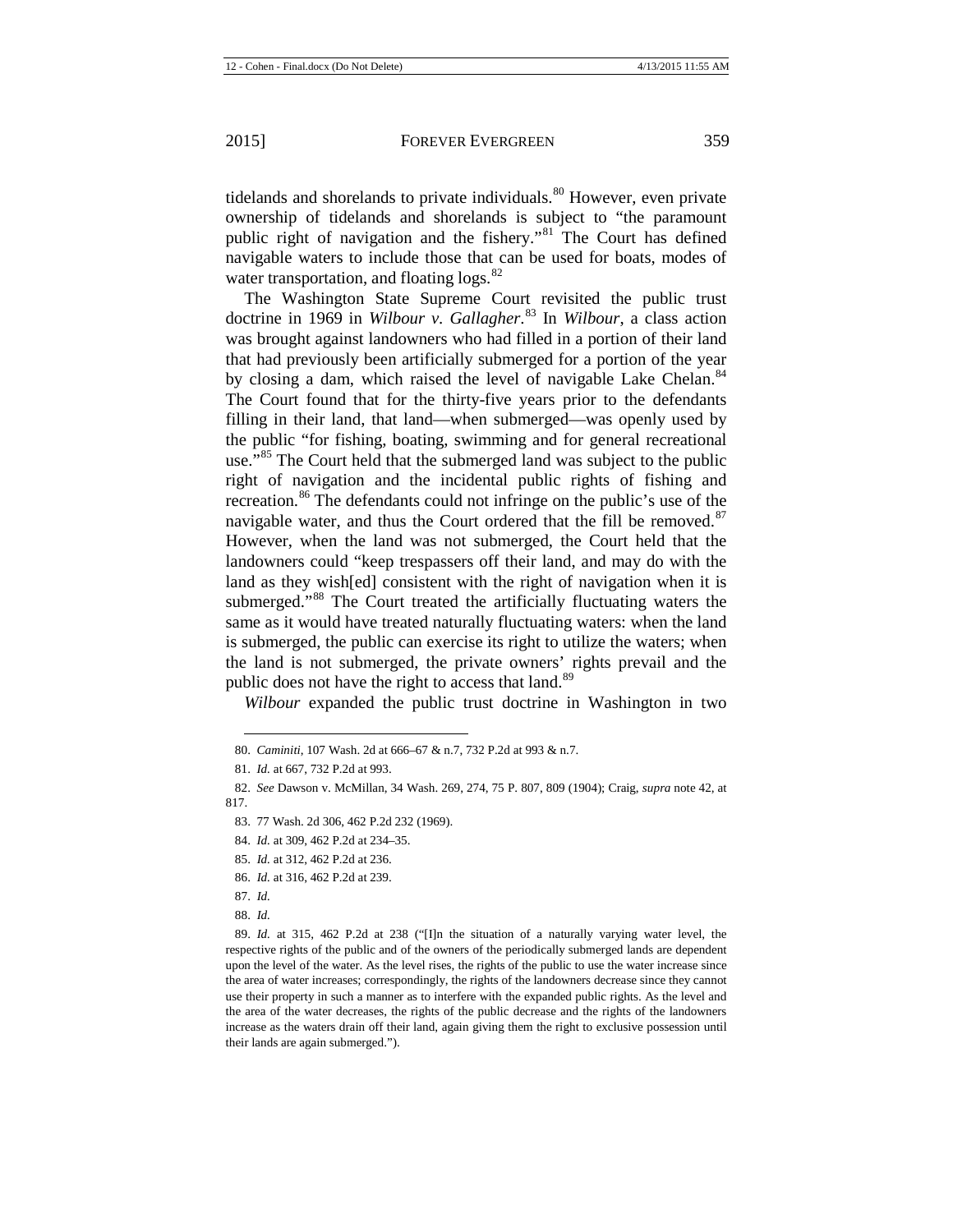ways.<sup>[90](#page-12-0)</sup> First, it established that even if water level fluctuates, and even if that fluctuation is artificial, the public right to use navigable waters was paramount.<sup>[91](#page-12-1)</sup> Second, the Court defined the "incidental rights of fishing, boating, swimming, water skiing, and other related recreational purposes" as "corollary to the right of navigation and the use of public waters."<sup>[92](#page-12-2)</sup> The public can exercise these corollary rights in the same way it may exercise its right of navigation.<sup>[93](#page-12-3)</sup> For determining the scope of public use for purposes of the public trust doctrine, there is no distinction between the right of navigation and the incidental rights of recreation and fishing.

In 1987, the Washington State Supreme Court provided the "classic exposition<sup>"[94](#page-12-4)</sup> of the state's modern public trust doctrine in *Caminiti v*. *Boyle*. [95](#page-12-5) In *Caminiti*, the Court explained that "the state's ownership of tidelands and shorelands is  $\dots$  comprised of two distinct aspects."<sup>[96](#page-12-6)</sup> The first—*jus privatum* (private property interest)—provides that, "[a]s owner, the state holds full proprietary rights in tidelands and shorelands and has fee simple title to such lands. Thus, the state may convey title to tidelands and shorelands."[97](#page-12-7) The second—*jus publicum* (public authority interest)—is the "principle that the public has an overriding interest in navigable waterways and [t]he lands under them."[98](#page-12-8) *Jus publicum* is the public trust doctrine,<sup>[99](#page-12-9)</sup> and it constrains the state in what it may and may not do. The Court explained: "[t]he state can no more convey or give away this *jus publicum* interest than it can 'abdicate its police powers in the administration of government and the preservation of the peace.'"<sup>[100](#page-12-10)</sup> In Washington, the *jus publicum* right includes navigation and fishery, as well as the right to other incidental recreational purposes.<sup>[101](#page-12-11)</sup> Under its *jus publicum* obligations, the state holds these lands "in trust for the public," and "[i]t is this principle which is referred to as the 'public trust

- 95. 107 Wash. 2d 662, 732 P.2d 989 (1987).
- 96. *Id.* at 668, 732 P.2d at 993.

- 98. *Id.* at 668, 732 P.2d at 994.
- <span id="page-12-10"></span>99. *Id.* at 669, 732 P.2d at 994.
- 100. *Id.* (quoting Ill. Cent. R.R. Co. v. Illinois, 146 U.S. 387, 453 (1892)).

<sup>90.</sup> Bodi, *supra* not[e 73,](#page-9-0) at 647.

<span id="page-12-2"></span><span id="page-12-1"></span><span id="page-12-0"></span><sup>91.</sup> *Wilbour*, 77 Wash. 2d at 315–16, 462 P.2d at 238 ("[T]he public has the right to go where the navigable waters go, even though the navigable waters lie over privately owned lands."); *see also*  Bodi, *supra* not[e 73,](#page-9-0) at 647.

<sup>92.</sup> *Wilbour*, 77 Wash. 2d at 316, 462 P.2d at 239; *see also* Bodi, *supra* note [73,](#page-9-0) at 647.

<span id="page-12-4"></span><span id="page-12-3"></span><sup>93.</sup> *Wilbour*, 77 Wash. 2d at 316, 462 P.2d at 239.

<sup>94.</sup> Redmond, *supra* not[e 47,](#page-6-10) at 296.

<span id="page-12-9"></span><span id="page-12-8"></span><span id="page-12-7"></span><span id="page-12-6"></span><span id="page-12-5"></span><sup>97</sup>*. Id.* The emphasis of this Comment is on the second aspect of ownership, *jus publicum*, and thus will not further discuss *jus privatum*.

<span id="page-12-11"></span><sup>101.</sup> *Id.* (citing Wilbour v. Gallagher, 77 Wash. 2d 306, 462 P.2d 232 (1969)).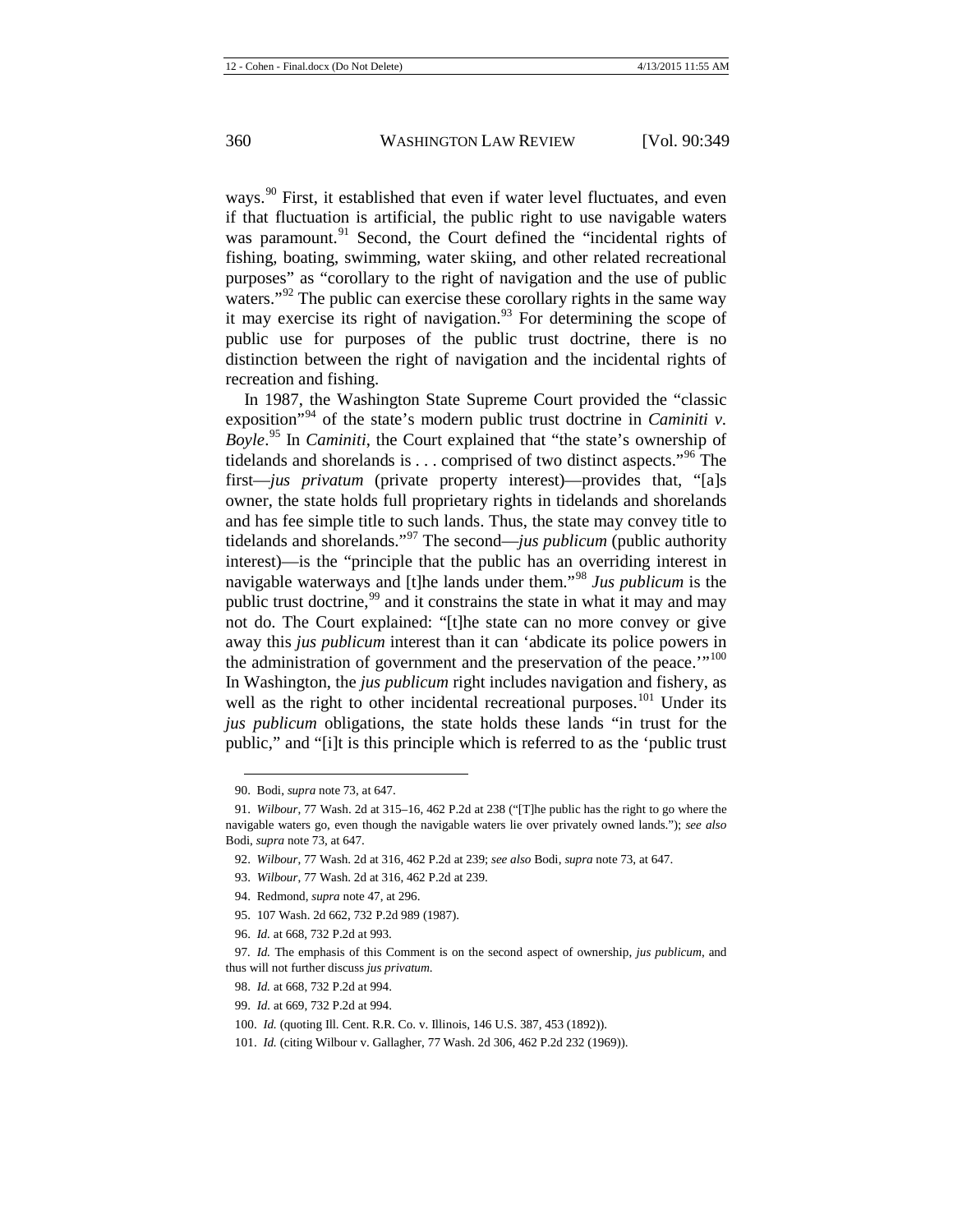doctrine," which "has always existed in the State of Washington."<sup>[102](#page-13-0)</sup>

The same year that the Washington State Supreme Court decided *Caminiti*, it also ruled on *Orion Corp. v. State*. [103](#page-13-1) In *Orion Corp.*, the Court reaffirmed that the public trust doctrine does, and has always, existed in Washington, and that the doctrine "requires the state to maintain its dominion in trust for the people."[104](#page-13-2) In addition, the Court reiterated that where there is a public trust issue—for example, the sale of tidelands, which affects the people's need to access navigable waters—the right of fishery and navigation is the "paramount public right" that the State must protect.<sup>[105](#page-13-3)</sup> The Court also added a new layer to the public trust doctrine, describing it as a doctrine that "resembles 'a covenant running with the land (or lake or marsh or shore) for the benefit of the public and the land's dependent wildlife."<sup>[106](#page-13-4)</sup> Importantly, the Court explicitly refused to "decide the total scope of the doctrine,"<sup>[107](#page-13-5)</sup> indicating that the doctrine in Washington is still developing and growing.<sup>[108](#page-13-6)</sup>

Eleven years after *Caminiti* and *Orion Corp.*, the Court took another step toward expanding the public trust doctrine in *Weden v. San Juan County*. [109](#page-13-7) After finding that noise and traffic from personal watercrafts threatened birds and mammals throughout San Juan County, and conflicted with other traditional uses of the shoreline, the county banned the use of personal watercrafts  $(PWCs)$ .<sup>[110](#page-13-8)</sup> The Court upheld this ordinance.[111](#page-13-9) In response to a public trust challenge to the ordinance, the Court held that, although the ordinance did prohibit a specific form of recreation, the waters were still open to the public, including PWC owners who used a different form of recreation.<sup>[112](#page-13-10)</sup> The Court defined the public trust doctrine as protecting "public ownership interests in certain uses of navigable waters and underlying lands, including navigation, commerce, fisheries, recreation, *and environmental quality*."[113](#page-13-11) The

- 107. *Id.* at 641, 747 P.2d at 1073.
- 108. *See* Bodi, *supra* not[e 73,](#page-9-0) at 650.
- 109. 135 Wash. 2d 678, 958 P.2d 273 (1998).
- 110. *Id.* at 685–88, 958 P.2d at 276–78.
- 111. *Id.* at 709, 958 P.2d at 288.
- 112. *Id.* at 699, 958 P.2d at 283–84.

<span id="page-13-12"></span><span id="page-13-0"></span><sup>102.</sup> *Id.* at 669–70, 732 P.2d at 994.

<sup>103.</sup> 109 Wash. 2d 621, 747 P.2d 1062 (1987).

<sup>104.</sup> *Id.* at 639, 747 P.2d at 1072.

<sup>105.</sup> *Id.* at 640, 747 P.2d at 1072.

<span id="page-13-7"></span><span id="page-13-6"></span><span id="page-13-5"></span><span id="page-13-4"></span><span id="page-13-3"></span><span id="page-13-2"></span><span id="page-13-1"></span><sup>106.</sup> *Id.* at 640, 747 P.2d at 1072–73 (quoting Reed, *The Public Trust Doctrine: Is It Amphibious?*, 1 J. ENVTL. L. & LITIG. 107, 118 (1986)).

<span id="page-13-11"></span><span id="page-13-10"></span><span id="page-13-9"></span><span id="page-13-8"></span><sup>113.</sup> *Id.* at 698, 958 P.2d at 283 (emphasis added) (quoting Ralph W. Johnson et al., *The Public Trust Doctrine and Coastal Zone Management in Washington State*, 67 WASH. L. REV. 521, 524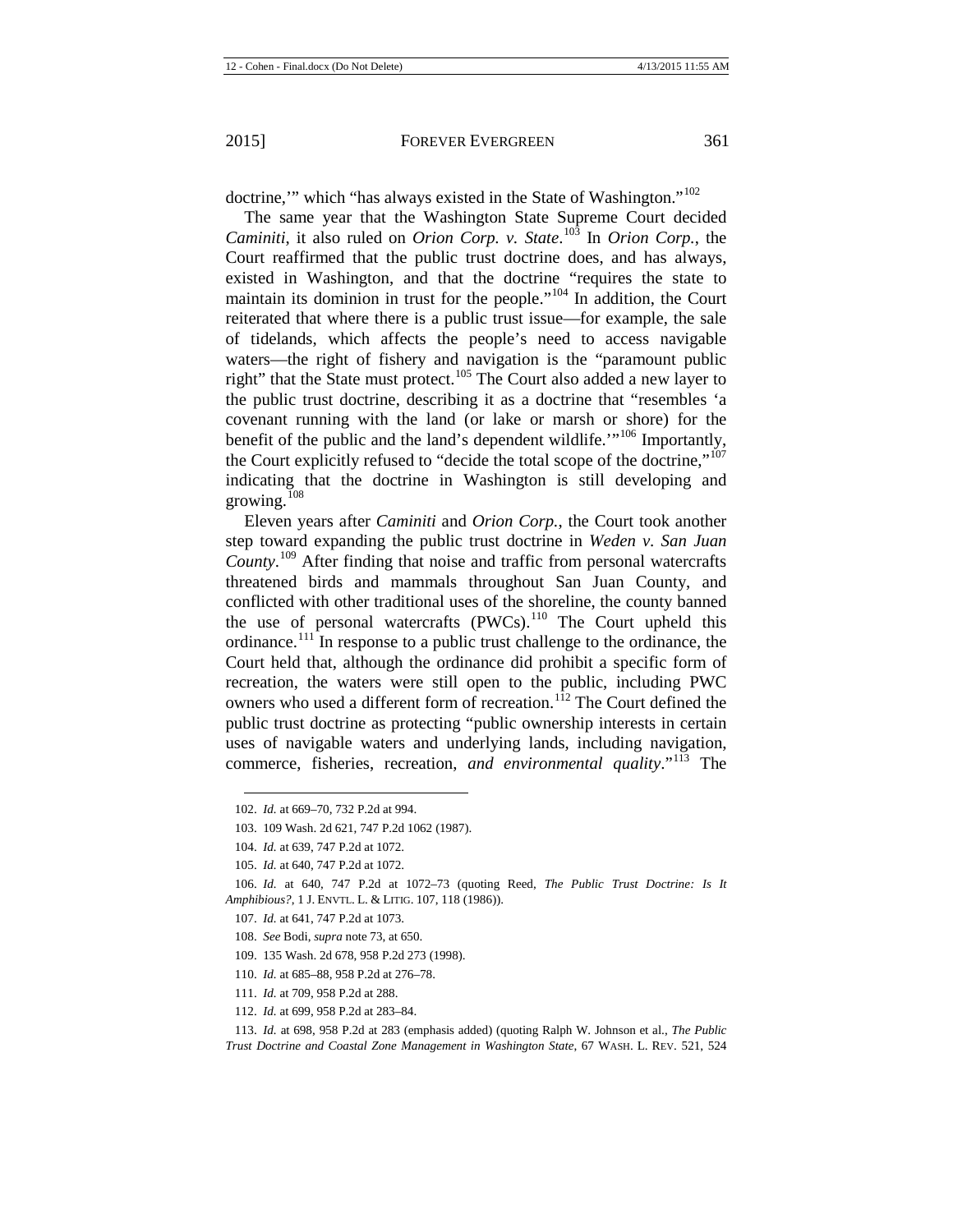Court concluded, "it would be an odd use of the public trust doctrine to sanction an activity that actually harms and damages the waters and wildlife of this State."<sup>[114](#page-14-0)</sup> The court seemingly assumed that the protection of wildlife fell within the scope of Washington's public trust doctrine<sup>[115](#page-14-1)</sup> and stated that the public trust doctrine includes protection of environmental quality.<sup>[116](#page-14-2)</sup> This common law extension of the doctrine has had practical effects. After *Weden*, the Shoreline Hearings Board,<sup>[117](#page-14-3)</sup> which reviews permits under the Shoreline Management Act,<sup>[118](#page-14-4)</sup> indicated that "the public interest in access to and enjoyment of the shoreline 'necessarily includes a component of environmental and habitat protection."<sup>[119](#page-14-5)</sup>

Of course, the Court has recognized limitations on the public trust doctrine. In *Rettkowski v. Department of Ecology*, [120](#page-14-6) the Washington State Supreme Court declined to invoke the public trust doctrine in deciding whether the Department of Ecology had authority to issue cease-and-desist orders to prohibit irrigation farmers from making groundwater withdrawals.<sup>[121](#page-14-7)</sup> Although the Court admitted that the public trust doctrine is "partially encapsulated" in article XVII, section 1 of the State Constitution, it declined to apply the doctrine to the issues in *Rettkowski* for two reasons.<sup>[122](#page-14-8)</sup> First, because the court had never extended the public trust doctrine to apply to ground water or non-navigable waters.<sup>[123](#page-14-9)</sup> Second, because the state—not any particular state

121. *Id.*

<span id="page-14-0"></span><sup>(1992)).</sup>  $\overline{a}$ 

<sup>114.</sup> *Id.* at 700, 958 P.2d at 284 (emphasis added).

<sup>115.</sup> Redmond, *supra* not[e 47,](#page-6-10) at 298.

<span id="page-14-2"></span><span id="page-14-1"></span><sup>116.</sup> *Weden*, 135 Wash. 2d at 698, 958 P.2d at 283 (quoting Johnson et al., *supra* note [113,](#page-13-12) at 524).

<span id="page-14-3"></span><sup>117.</sup> The Shoreline Hearings Board is "invested by the [Shoreline Management Act (SMA)] with authority over permitting reviews under section 90.58.180, [and] has viewed the SMA's primary mandate as maintaining 'public use and enjoyment of the shorelines,' which covers the right to navigation but includes other forms of public access and even visual impacts." Redmond, *supra* note [47,](#page-6-10) at 299 (quoting Ass'n of Wash. Bus. v. Wash. Dep't of Ecology, SHB No. 00-037, 2001 WL 1022097, at \*9 (Wash. Shorelines Hearings Bd. 2001)). The SMA will be discussed at greater length *infra* Parts I.C & II.A.2.

<span id="page-14-4"></span><sup>118.</sup> The Shoreline Management Act was passed in 1971 and was prompted, at least in part, by *Wilbour v. Gallagher*, 77 Wash. 2d 306, 462 P.2d 232 (1969), and the Court's "question[ing] the appropriateness of filling and other tideland development absent a state regulatory process." Bodi, *supra* not[e 73,](#page-9-0) at 647.

<span id="page-14-5"></span><sup>119.</sup> Redmond, *supra* not[e 47,](#page-6-10) at 299 (quoting *Ass'n of Wash. Bus.*, 2001 WL 1022097, at \*9).

<sup>120.</sup> 122 Wash. 2d 219, 858 P.2d 232 (1993).

<sup>122.</sup> *Id.* at 232, 858 P.2d at 239.

<span id="page-14-9"></span><span id="page-14-8"></span><span id="page-14-7"></span><span id="page-14-6"></span><sup>123.</sup> *Id.* It is important to note that the Court said that it had "never *previously* interpreted" the doctrine to cover these waters; it did not say that it could *never* interpret the public trust doctrine to apply to groundwater and non-navigable water. *Id.* (emphasis added). Indeed, the Court included a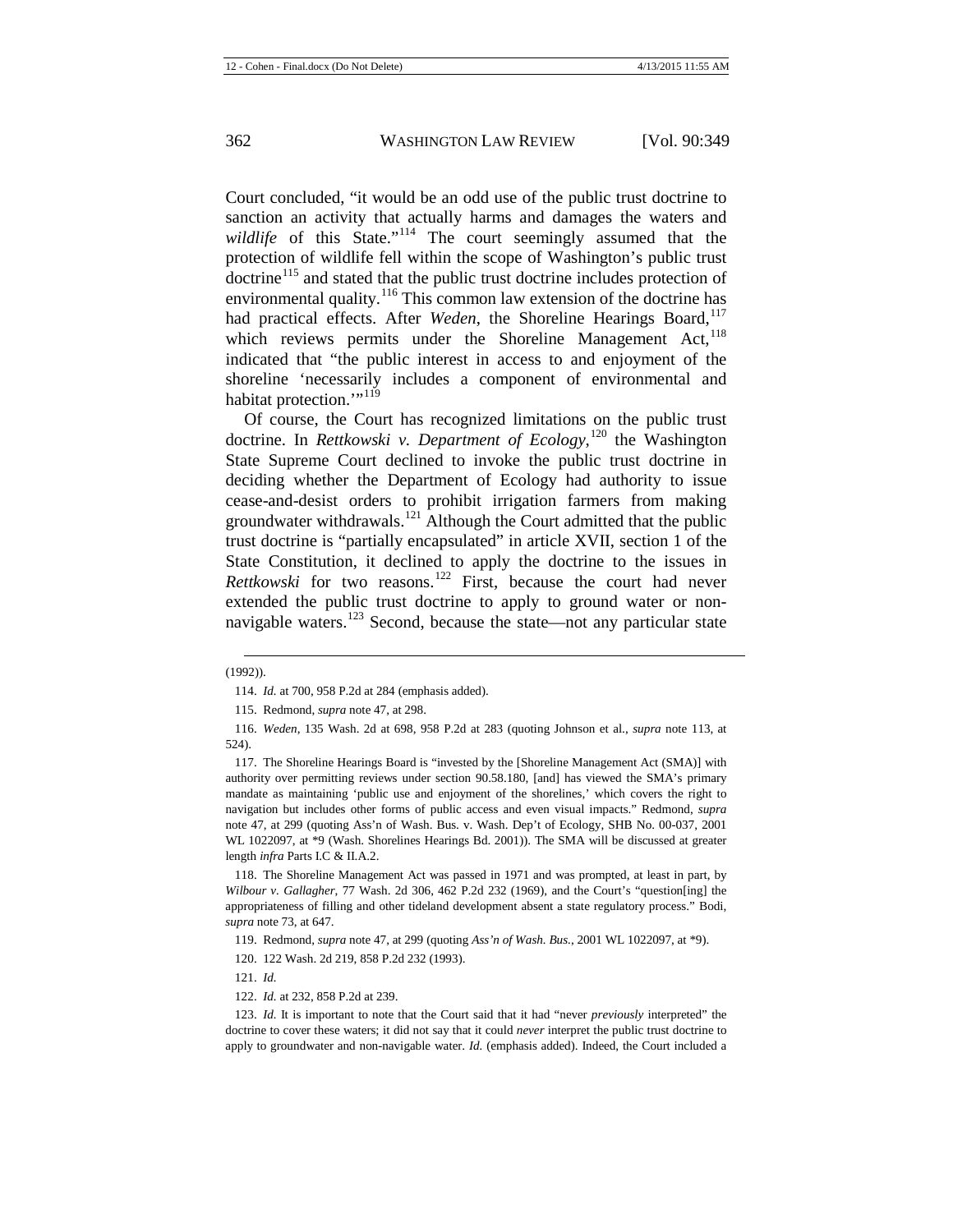agency—carries the duty established by the public trust doctrine.<sup>[124](#page-15-0)</sup> Later, in *State v. Longshore*,<sup>[125](#page-15-1)</sup> the Washington State Supreme Court held that the public trust doctrine does not protect the public's right to gather all water-dependent creatures.<sup>[126](#page-15-2)</sup> The doctrine "does not encompass the right to gather naturally occurring clams on private property."[127](#page-15-3) The Court reasoned that, "because of the characteristics of clams, clamming activity is more closely related to ownership of underlying land than to utilization of public waters."<sup>[128](#page-15-4)</sup> However, even in *Longshore*, the Court reiterated one of the central holdings in *Caminiti*: Although the state can "invest individuals with ownership of tidelands and shorelands," it can do so only as long as that investment does not interfere with "the paramount public right of navigation and fishery."[129](#page-15-5) Most recently, in *Biggers v. City of Bainbridge Island*, [130](#page-15-6) the Court reiterated that the duties imposed by the public trust doctrine as codified in article XVII of the State Constitution are imposed only on the state, and therefore can be utilized only by the state and not by a municipality.<sup>[131](#page-15-7)</sup>

In sum, Washington has a clearly established public trust duty, dating back to at least 1901. This doctrine—at least in its traditional, narrow form—is partially codified in article XVII, section 1 of the State Constitution. The fact that the public trust doctrine is enshrined in the State Constitution has not only allowed the Court to expand the state's obligations under the public trust doctrine through case law, but also indicates that codifying this broader public trust duty in the Constitution would be consistent with the existing Constitution. Although the Washington State Supreme Court has not defined the outer limits of the doctrine, the Court seems to be expanding public trust protection to the natural resources associated with the state's navigable waters. The Court's semi-frequent and relatively contemporary application of the doctrine indicates that it is alive and well, and remains a vibrant, if vulnerable,<sup>[132](#page-15-8)</sup> tool that could be used to further environmental protection

- <span id="page-15-4"></span>128. *Id.* at 427, 5 P.3d at 1263.
- <span id="page-15-5"></span>129. *Id.* (citing Caminiti v. Boyle, 107 Wash. 2d 662, 667, 732 P.2d 989, 993 (1987)).
- <span id="page-15-7"></span><span id="page-15-6"></span>130. 162 Wash. 2d 683, 169 P.3d 14 (2007).
- 131. *Id.* at 695–96, 169 P.3d at 21–22; *see also* Redmond, *supra* not[e 47,](#page-6-10) at 302–03.
- <span id="page-15-8"></span>132. Aside from the navigable waters and their beds, shorelands, and tidelands protected by

<span id="page-15-0"></span>footnote directly after this statement expressing this sentiment. *Id.* at 232 n.5, 858 P.2d at 239 n.5 ("We similarly do not need to address the scope of the doctrine today."). This point will be addressed in greater detail *infra* Part I.B.2.

<sup>124.</sup> *Rettowski*, 122 Wash. 2d at 232, 858 P. 2d at 239.

<span id="page-15-1"></span><sup>125.</sup> 141 Wash. 2d 414, 5 P.3d 1256 (2000).

<span id="page-15-2"></span><sup>126.</sup> *Id.* at 429, 5 P.3d at 1263.

<span id="page-15-3"></span><sup>127</sup>*. Id.* at 428, 5 P.3d at 1263.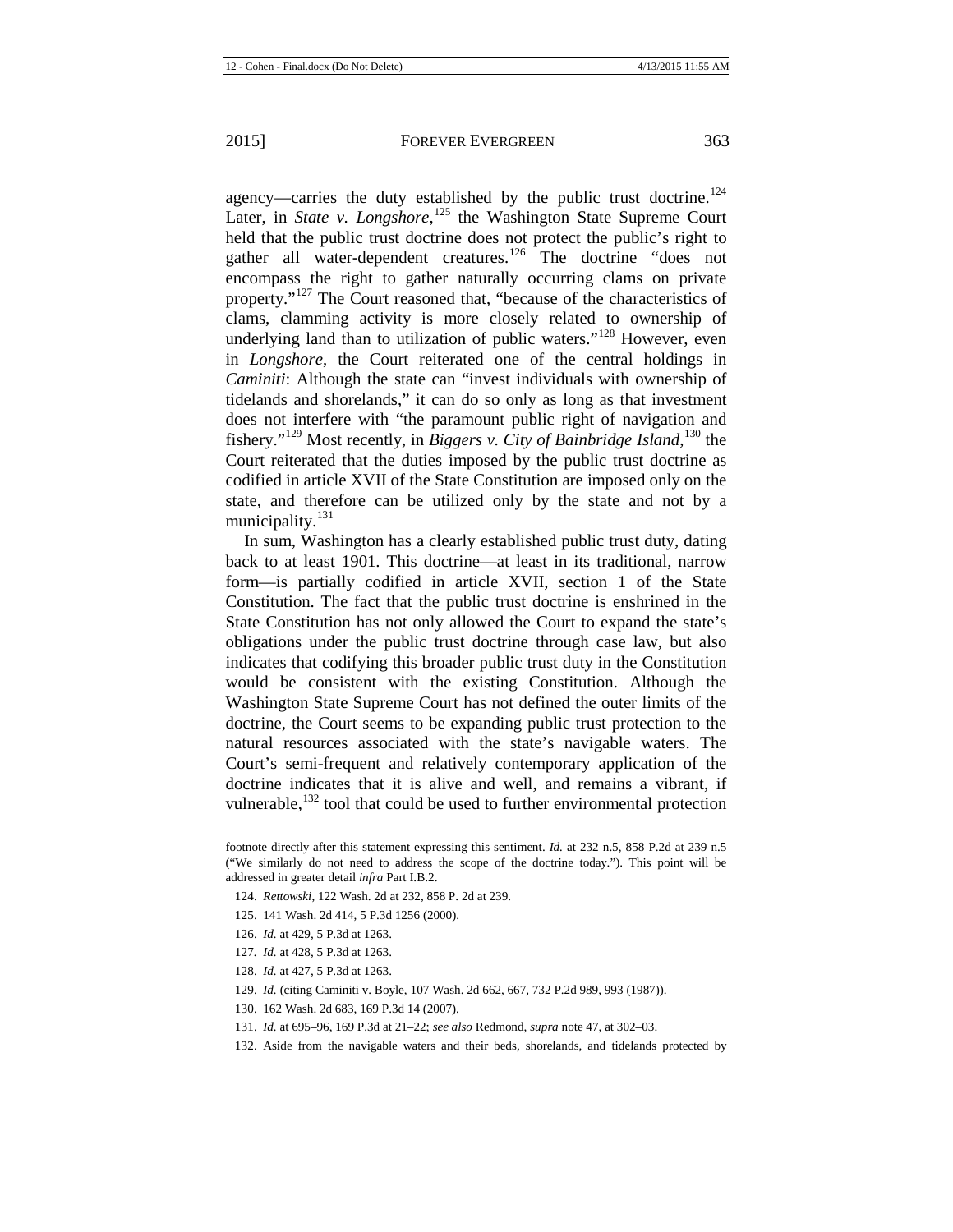in Washington.

### *2. There Is Room for Expansion of Washington's Common Law Public Trust Doctrine*

The public trust doctrine provides the state with a mechanism to reduce pollution in the state's waters, and protect the public's interest "in clean water, environmental quality, fish and wildlife, and recreation."<sup>[133](#page-16-0)</sup> Although the traditional doctrine—protecting navigable waters and their attendant lands—is enshrined in the State Constitution, it seems unlikely that the Court would find constitutional public trust protection for resources that are not directly tied to navigable waters and their lands.<sup>[134](#page-16-1)</sup> That being said, while the Washington State Supreme Court has provided some guidance on the bounds of the public trust doctrine, it has

<span id="page-16-1"></span>134. Article XVII, section 1 specifically refers to the State's ownership of "the beds and shores of all navigable waters in the state up to and including the line of ordinary high tide . . . and up to and including the line of ordinary high water within the banks of all navigable rivers and lakes." WASH. CONST. art XVII, § 1. *Caminiti v. Boyle* specifically referred to this constitutional provision, and cases dealing only with navigable waters and other lands covered by this provision, when that case held that the public trust doctrine had always existed in Washington. 107 Wash. 2d 662, 666–70, 732 P.2d 989, 992–94 (1987). After discussing *Caminiti*'s holding, the Court in *Orion Corp. v. State* also expressly referred to the State's ownership of tidelands and shorelands as the basis for the application of the public trust doctrine to the tidelands at issue in the case. 109 Wash. 2d 621, 639, 747 P.2d 1062, 1072 (1987) ("Because title in and sovereignty over Washington's tidelands and shorelands vested in the state upon admission into the Union, the public trust doctrine applies to Orion's Padilla Bay tidelands."). The Court also recognized that the State's public trust duty in tidelands and shorelands was based on the public's need to access navigable waters. *Id.* at 640, 747 P.2d at 1073; *see also* Steven W. Turnbull, Note, *The Public Trust Doctrine: Accommodating the Public Need Within Constitutional Bounds—*Orion Corp. v. State, *109 Wash. 2d 621, 747 P.2d 1062 (1987), cert. denied, 108 S. Ct. 1996 (1988)*, 63 WASH. L. REV. 1087, 1096, 1107 (1988).

In the foundational cases regarding the constitutionally enshrined public trust doctrine, the Court has dealt only with those waters and lands that are protected under article XVII, section 1. It seems unlikely that the Court would hold that the constitutionally enshrined public trust expands beyond those waters and lands specified in article XVII, section 1. *See* Svitak *ex rel.* Svitak v. State, No. 69710-2-I, 2013 WL 6632124, at \*1 (Wash. Ct. App. Dec. 16, 2013). In *Svitak ex rel. Svitak v. State*, the court of appeals dismissed a complaint for declaratory and injunctive relief that alleged the public trust doctrine created an affirmative duty on the state to protect the atmosphere because, at least in part, "the issue is not justiciable as there is no allegation of violation of a specific statute or constitution." *Id.* By finding that there was no allegation of a constitutional violation, the court necessarily did not extend the constitutionally enshrined public trust doctrine to include the atmosphere. Had the court concluded that the constitutional public trust doctrine—outlined in article XVII, section 1—included natural resources like the atmosphere, there *would* have been a violation of a constitutional provision. Thus it seems likely that any expansion of the public trust doctrine beyond those waters and lands would not be grounded in the Constitution, and would instead necessarily have to be based in common law.

article XVII, any application of the public trust doctrine is based solely on common law. This leaves the doctrine vulnerable to encroachment and erosion by the legislature and the courts. *See infra*  Parts II.B.1–2.

<span id="page-16-0"></span><sup>133.</sup> Ralph W. Johnson, *The Emerging Recognition of a Public Interest in Water: Water Quality Control by the Public Trust Doctrine*, WATER & THE AM. W. 127, 128 (1988).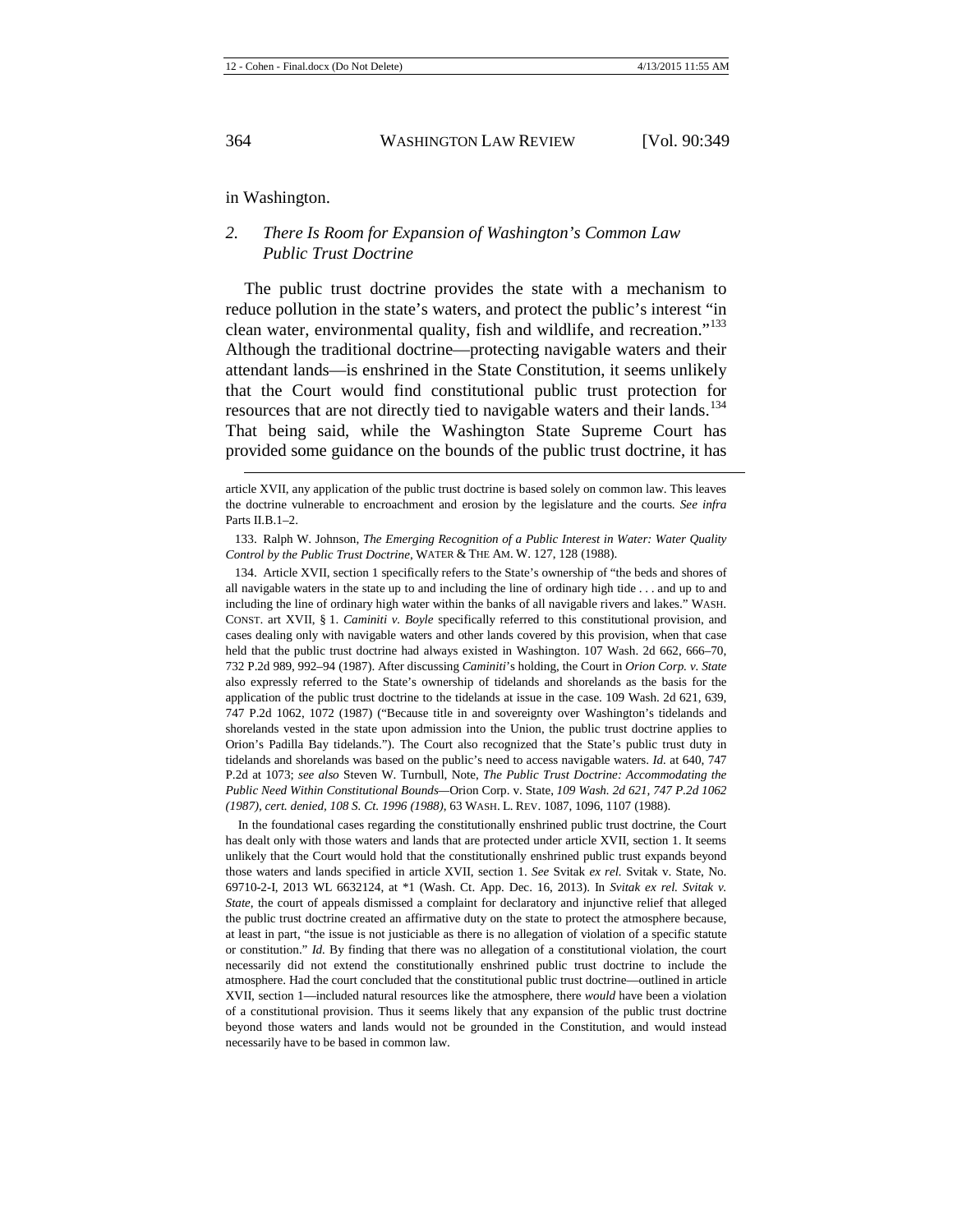repeatedly refused to explicitly define the limits of its scope.<sup>[135](#page-17-0)</sup> The Court has thus left at least the common law aspect of Washington's public trust doctrine open to expansion.<sup>[136](#page-17-1)</sup>

Washington courts have utilized the public trust doctrine as the basis for regulations that restrict an individual's right of fishery by applying it in situations where the state was protecting its natural shellfish resources.[137](#page-17-2) In *Washington Geoduck Harvest Association v. Washington State Department of Natural Resources*, [138](#page-17-3) Division 2 of the Washington State Court of Appeals upheld the Department of Natural Resources' (DNR) geoduck management system.<sup>[139](#page-17-4)</sup> First, the court held that because the geoducks were being harvested from the beds of navigable waters on state-owned land, the public trust doctrine applied.<sup>[140](#page-17-5)</sup> The court then stated that the DNR's harvesting regulations—which regulated when individuals could harvest geoducks from particular tracts of state land—promoted the public interest, and thus were not improper.<sup>[141](#page-17-6)</sup> The court found that "[t]he public trust doctrine, as applied to DNR's regulation of commercial geoduck harvesting, protects the public right to recreation, commerce, and commercial fishing, all of which are bolstered by the state's system of facilitating sustainable geoduck harvesting and natural regeneration of the resource."<sup>[142](#page-17-7)</sup> The court thus utilized the public trust doctrine to support the DNR's regulation of geoduck harvesting, recognizing that although the regulation did constrict individuals' rights of fishery, it was for the overall benefit of the natural resource and therefore the public.<sup>[143](#page-17-8)</sup> The court upheld the DNR's regulations and procedures as constitutional,

<span id="page-17-0"></span><sup>135.</sup> *See* Rettkowski v. Dep't of Ecology, 122 Wash. 2d 219, 232 n.5, 858 P.2d 232, 239 n.5 (1993); Orion Corp. v. State, 109 Wash. 2d 621, 641, 747 P.2d 1062, 1073 (1987).

<span id="page-17-1"></span><sup>136.</sup> The Court has stated in dicta that "we have never previously interpreted the doctrine to extend to non-navigable waters or groundwater," but it did not indicate that that would not be possible in the future. *Rettkowski*, 122 Wash. 2d at 232, 858 P.2d at 239. As previously indicated, states are free to expand the public trust doctrine beyond the traditional bounds of navigable waters, and their beds and tidelands. *See supra* Part I.A. However, any expansion of the common law public trust doctrine would be vulnerable to legislative encroachment and could not act as the basis for litigation. *See infra* Part II.B.

<span id="page-17-2"></span><sup>137.</sup> *See* Craig, *supra* not[e 42,](#page-6-1) at 828.

<sup>138.</sup> 124 Wash. App. 441, 101 P.3d 891 (2004).

<sup>139.</sup> *Id.* at 452, 101 P.3d at 897.

<sup>140.</sup> *Id.* at 451, 101 P.3d at 896.

<span id="page-17-6"></span><span id="page-17-5"></span><span id="page-17-4"></span><span id="page-17-3"></span><sup>141.</sup> *Id.* at 452, 101 P.3d at 897 ("[T]he state's action is improper only where it does not promote, or where it substantially impairs, the public interest. Here, the opposite is true." Please note that the language in the Pacific report varies slightly in that it says "the state's action is only improper where  $\dots$ .").

<span id="page-17-7"></span><sup>142.</sup> *Id.*

<span id="page-17-8"></span><sup>143.</sup> *See id.*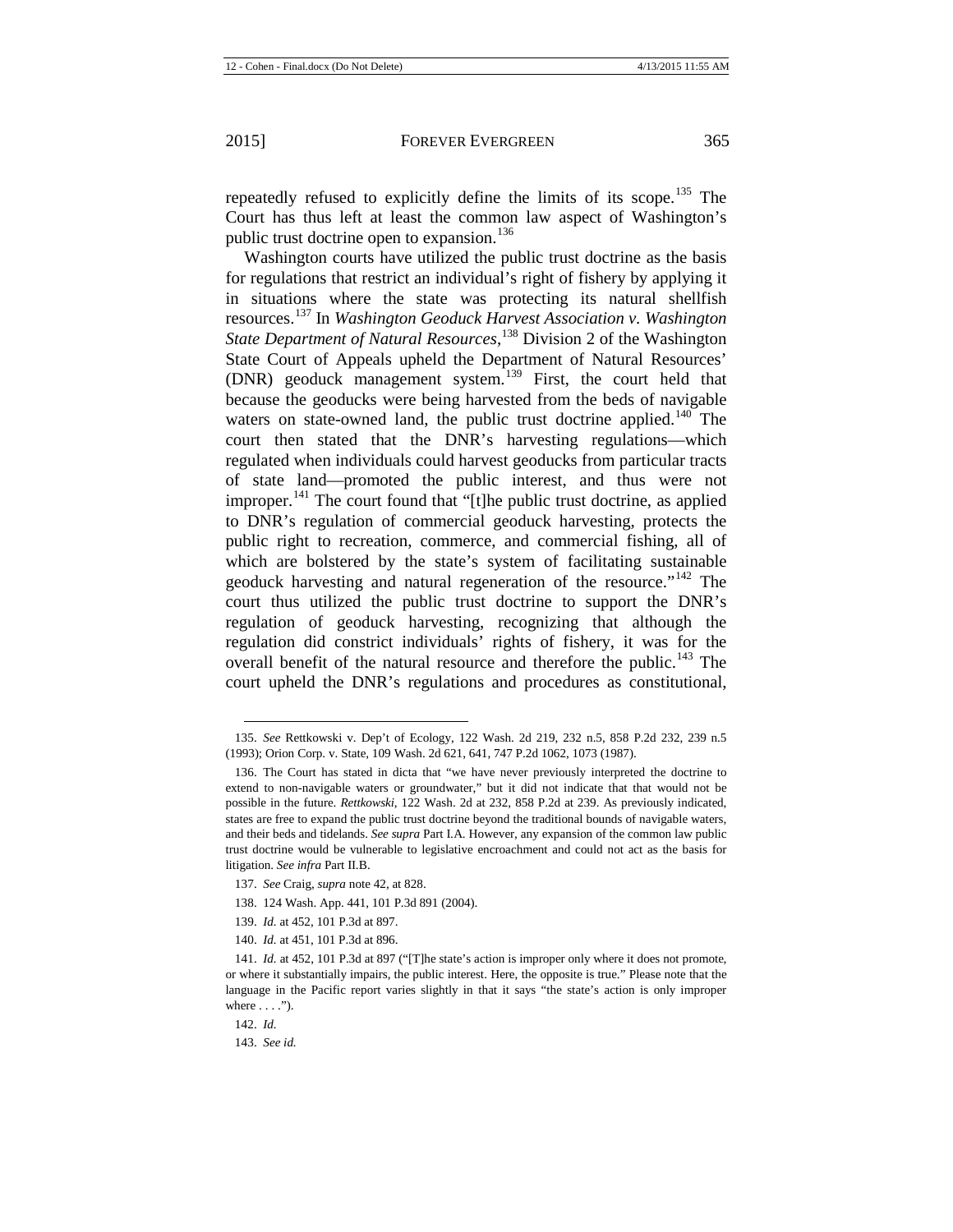finding that they "serve[d] the public, satisfie[d] the public trust doctrine's requirements, and [were] not an unconstitutional infringement on the public's rights."[144](#page-18-0) The court has shaped the public trust doctrine in Washington by using it as a restriction on individuals' personal rights for the benefit and preservation of the public resources.

State supreme court justices and court of appeals judges have expressed a need to expand the public trust doctrine. The *Weden* court defined the public trust doctrine as protecting environmental quality and wildlife.<sup>[145](#page-18-1)</sup> The general protection of environmental quality and wildlife (other than fisheries) is beyond the traditional scope of the public trust doctrine, which only protected navigable waters and their attendant lands, for navigation, fisheries, and commerce.<sup>[146](#page-18-2)</sup> In his *Rettkowski* dissent, Justice Guy argued that the navigability requirement of the public trust doctrine should be abandoned.<sup>[147](#page-18-3)</sup> Following Professor Sax's assertion that "[t]he function of the public trust as a legal doctrine is to protect such public expectations against destabilizing changes,"<sup>[148](#page-18-4)</sup> the scope of the doctrine "is defined by the public's need in those natural resources necessary for social stability."<sup>[149](#page-18-5)</sup> Justice Guy argued that it was time for the state to "recognize . . . the public's interest . . . in water as an essential natural, finite resource, not in water just as a public highway or playground."<sup>[150](#page-18-6)</sup> To protect water as "an essential natural, finite resource," it is necessary to protect the environment overall.<sup>[151](#page-18-7)</sup> In addition, Justice Guy's conceptualization of the public trust doctrine, its scope, and its purpose, could reasonably be expanded to protect other non-water natural resources that are needed for social stability because they are "an essential natural, finite resource."<sup>[152](#page-18-8)</sup>

<sup>144.</sup> *Id.*

<sup>145.</sup> Weden v. San Juan Cnty., 135 Wash. 2d 678, 698–700, 958 P.2d 273, 283–84 (1998).

<sup>146.</sup> *See* Johnson, *supra* not[e 41,](#page-6-0) at 677–78.

<span id="page-18-4"></span><span id="page-18-3"></span><span id="page-18-2"></span><span id="page-18-1"></span><span id="page-18-0"></span><sup>147.</sup> Rettkowski v. Dep't of Ecology, 122 Wash. 2d 219, 239, 858 P.2d 232, 243 (1993) (Guy, J., dissenting).

<sup>148.</sup> Sax, *supra* not[e 35,](#page-5-0) at 188.

<sup>149.</sup> *Rettkowski*, 122 Wash. 2d at 242, 858 P.2d at 244 (Guy, J., dissenting).

<sup>150.</sup> *Id.* at 242, 858 P.2d at 245.

<span id="page-18-7"></span><span id="page-18-6"></span><span id="page-18-5"></span><sup>151.</sup> *See, e.g.*, Wood, *supra* note [7,](#page-2-6) at 83–84 (recognizing that all natural resources—both those traditionally protected by the public trust doctrine and those, like groundwater and forests, that are outside the scope of the traditional doctrine—are interconnected and arguing that to comport with "ecological reality" the public trust doctrine must protect all natural resources); *Air Pollution and Water Quality*, U.S. ENVTL. PROTECTION AGENCY, http://water.epa.gov/lawsregs/lawsguidance/ cwa/tmdl/airdeposition\_index.cfm (last visited Dec. 28, 2014) (illustrating the link between air pollution and water quality); *infra* Part II.A.2.

<span id="page-18-8"></span><sup>152.</sup> Indeed, at least one scholar has suggested that Washington's forests—which are an important source of income for the state—could be found to be public trust resources. *See* Daniel Jack Chasan, *A Trust for All the People: Rethinking the Management of Washington's State Forests*, 24 SEATTLE U. L. REV. 1, 44–47 (2000).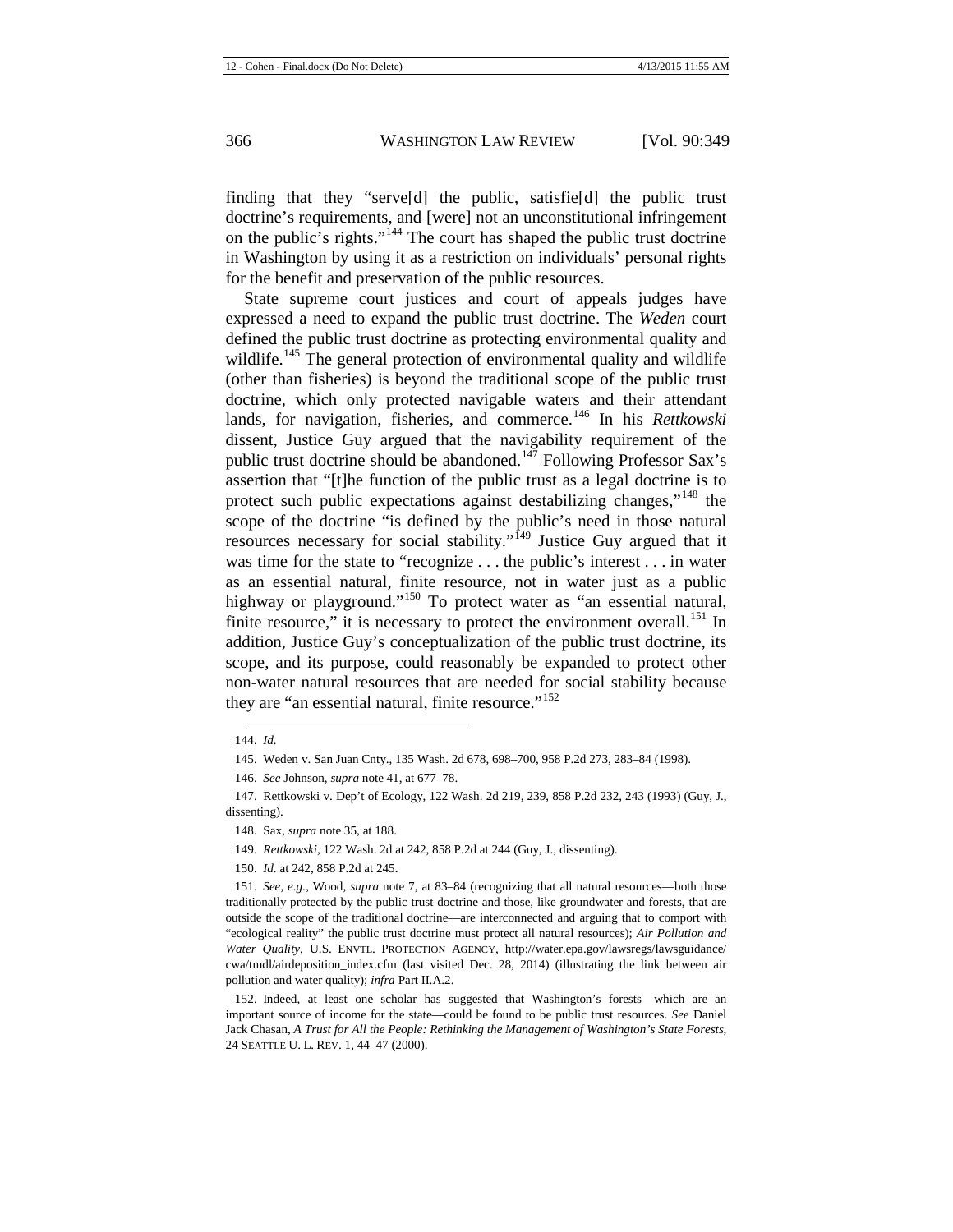Lower court judges have also indicated that the public trust doctrine should or does encompass more than traditional navigable waters, navigation, fisheries, and recreation. Court of Appeals, Division 2, Chief Judge Quinn-Brintnall defined the state's public trust duty as encompassing the state's "natural resources."<sup>[153](#page-19-0)</sup> The public trust doctrine encompasses animals *ferae naturae* (wild animals), and "under Washington's inherent public trust doctrine the State and its people hold this title [to animals *ferae naturae*] in trust for the use and the benefit of all the people of this state, including those yet unborn."[154](#page-19-1) Chief Judge Quinn-Brintnall cited *Graves v. Dunlap*<sup>[155](#page-19-2)</sup> for this proposition. In *Graves*, the Washington State Supreme Court stated that "the recognized doctrine is that the title to game belongs to the state in its sovereign capacity, and that the *state holds this title in trust for the use and benefit of the people of the state*."[156](#page-19-3) This language, recognizing the traditional common law doctrine relating to wild animals, $157$  echoes public trust language used in *Caminiti*<sup>[158](#page-19-5)</sup> and indicates that the public trust doctrine could be applied to non-water resources.

Finally, the public trust rights established in *Caminiti* require protection of the environment that goes beyond just navigable waters. *Caminiti* established that the right of navigation—and the incidental right of fishing—is a protected interest of the public trust doctrine, as codified in the State Constitution.<sup>[159](#page-19-6)</sup> In addition, *Caminiti* explicitly stated that the right to recreation in navigable waters is protected by the public trust.<sup>[160](#page-19-7)</sup> To protect the recreational values of water, the state must protect the environment at large.<sup>[161](#page-19-8)</sup> Similarly, protection of the fishery "implicitly includes protection of water quality,"<sup>[162](#page-19-9)</sup> and thus the overall

<span id="page-19-2"></span><span id="page-19-1"></span><span id="page-19-0"></span><sup>153.</sup> Citizens for Responsible Wildlife Mgmt. v. State, 124 Wash. App. 566, 576, 103 P.3d 203, 208 (2004) (Quinn-Brintnall, C.J., concurring).

<sup>154.</sup> *Id.* (citing Graves v. Dunlap, 87 Wash. 648, 651, 152 P. 532, 533 (1915)).

<sup>155.</sup> 87 Wash. 648, 152 P. 532 (1915).

<sup>156.</sup> *Id.* at 651, 152 P. at 533 (emphasis added).

<sup>157.</sup> *Id.*

<span id="page-19-5"></span><span id="page-19-4"></span><span id="page-19-3"></span><sup>158.</sup> Caminiti v. Boyle, 107 Wash. 2d 662, 669, 732 P.2d 989, 994 (1987) ("[T]he state holds such dominion [over this state's tidelands and shore lands] in trust for the public. It is this principle which is referred to as the 'public trust doctrine.'").

<sup>159.</sup> *Id.* at 669, 732 P.2d at 994.

<sup>160.</sup> *Id.* (citing Wilbour v. Gallagher, 77 Wash. 2d 306, 462 P.2d 232 (1969)).

<span id="page-19-8"></span><span id="page-19-7"></span><span id="page-19-6"></span><sup>161.</sup> In addition to negatively affecting fisheries, water pollution can have a negative effect on recreation. For example, swimming in water that has toxic algal blooms (caused by nutrient pollution) can result in liver or stomach illness, rashes, respiratory problems, and neurological affects. *See Nutrient Pollution: The Effects: Human Health*, U.S. ENVTL. PROTECTION AGENCY, http://www2.epa.gov/nutrientpollution/effects-human-health (last visited Dec. 24, 2014).

<span id="page-19-9"></span><sup>162.</sup> Johnson, *supra* not[e 41,](#page-6-0) at 678.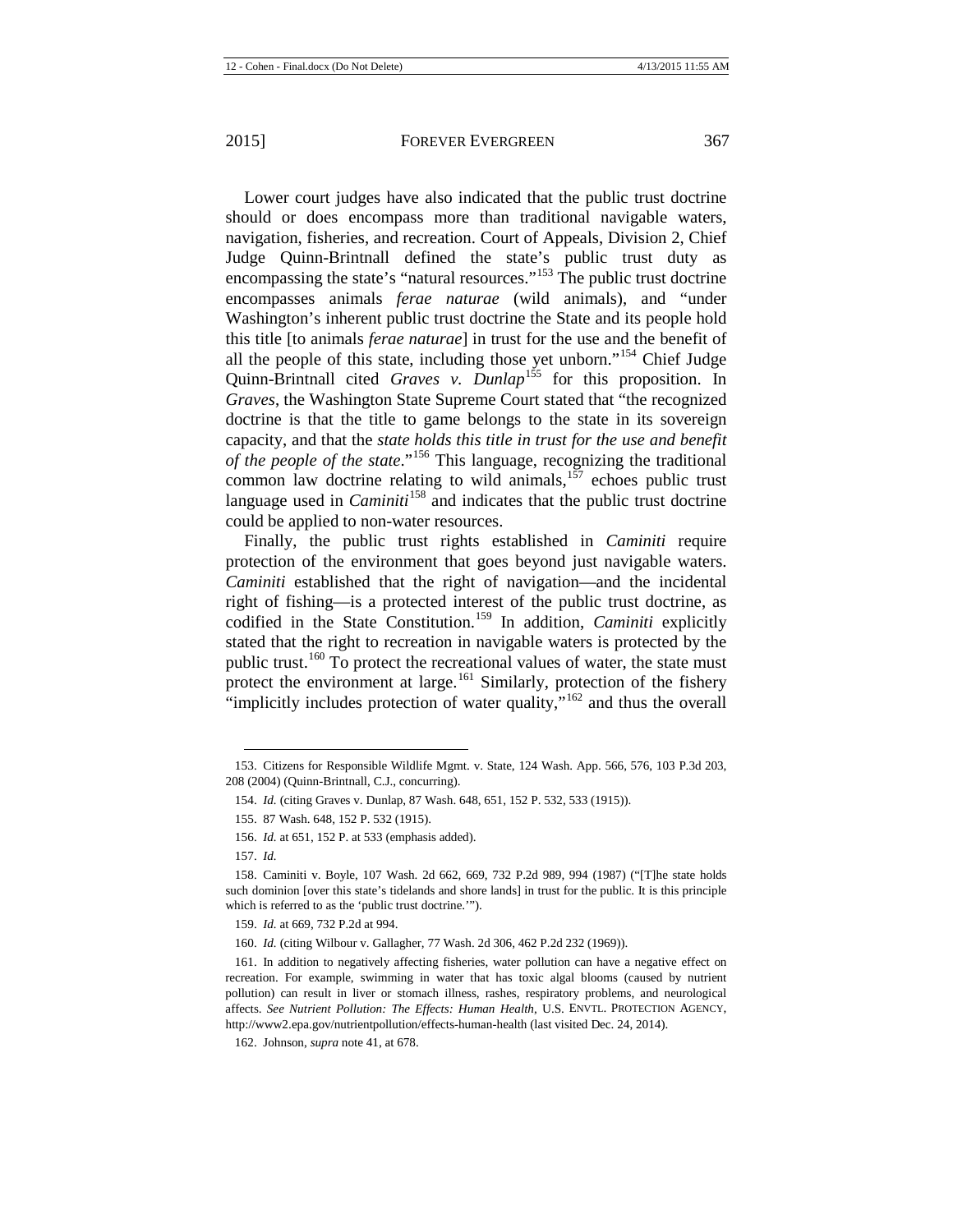environment.<sup>[163](#page-20-0)</sup>

If codified,  $164$  the public trust doctrine could be used as a check on both state action and inaction. *Caminiti* adopted the United States Supreme Court's understanding of the duty of the state with regard to trust lands. Quoting *Illinois Central Railroad Co. v. Illinois*, [165](#page-20-2) the Washington State Supreme Court wrote, "[t]he control of the State for the purposes of the trust can never be lost, except as to such parcels as are used in promoting the interest of the public therein, or can be disposed of without any substantial impairment of the public interest in the lands and waters remaining."[166](#page-20-3) Under the Court's precedent, the state must retain control over its public trust resources so that it can protect them. Although the Court adopted this language to determine if legislation violated the public trust doctrine, it could readily be used to determine if state *inaction* violates the public trust doctrine. If the state, by its inaction, failed at any time to manage and protect its natural resources for the benefit of the people,  $167$  it would be breaching its public trust duty because it would no longer be maintaining control sufficient to execute its duty to protect the resources for the people.

Protecting the overall environment is necessary for the State to fulfill its mandate to protect public trust resources, lands, and waterways for present and future generations. Expanding the public trust doctrine to include broader environmental protections would be in line with the existing constitutional provision, and follow the direction the Court has been going. Enshrining the right to a healthy environment<sup>[168](#page-20-5)</sup> in a

<span id="page-20-0"></span><sup>163.</sup> Water pollution can have devastating effects on fish populations. For example, excessive amounts of phosphorous and nitrogen (nutrient pollution) from sources like agriculture, stormwater, wastewater, and fossil fuels, can wash into water bodies, causing algal blooms which can create toxins killing fish, reduce fish's abilities to find food, and "cause entire populations to leave an area or even die." *Nutrient Pollution: The Effects: Environment*, U.S. ENVTL. PROTECTION AGENCY, http://www2.epa.gov/nutrientpollution/effects-environment (last visited Dec. 24, 2014); *Nutrient Pollution: Sources and Solutions*, U.S. ENVTL. PROTECTION AGENCY, http://www2.epa.gov/ nutrientpollution/sources-and-solutions (last visited Dec. 24, 2014).

<span id="page-20-1"></span><sup>164.</sup> The common law public trust doctrine alone cannot be the basis for litigation based on state inaction. Svitak *ex rel.* Svitak v. State, No. 69710-2-I, 2013 WL 6632124, at \*1–2 (Wash. Ct. App. Dec. 16, 2013).

<sup>165.</sup> Ill. Cent. R.R. Co. v. Illinois, 146 U.S. 387 (1892).

<span id="page-20-3"></span><span id="page-20-2"></span><sup>166.</sup> Caminiti v. Boyle, 107 Wash. 2d 662, 669–70, 732 P.2d 989, 994 (quoting *Ill. Cent. R.R. Co.*, 146 U.S. at 453).

<span id="page-20-4"></span><sup>167.</sup> *See* Citizens for Responsible Wildlife Mgmt. v. State, 124 Wash. App. 566, 577, 103 P.3d 203, 208 (2004) ("[T]he sovereign's duty to manage its natural resources recognized in the public trust doctrine is not time limited, and the primary beneficiaries of the sovereign's exercise of its public trust are those who have not yet been born or who are too young to vote. Thus, the sovereign authority to regulate natural resources is circumscribed by its duty to manage natural resources well for the benefit of *future* generations." (emphasis in original)).

<span id="page-20-5"></span><sup>168.</sup> This Comment is meant to introduce the general proposition that amending the State Constitution to include a right to a healthy environment is not radical and is necessary. However,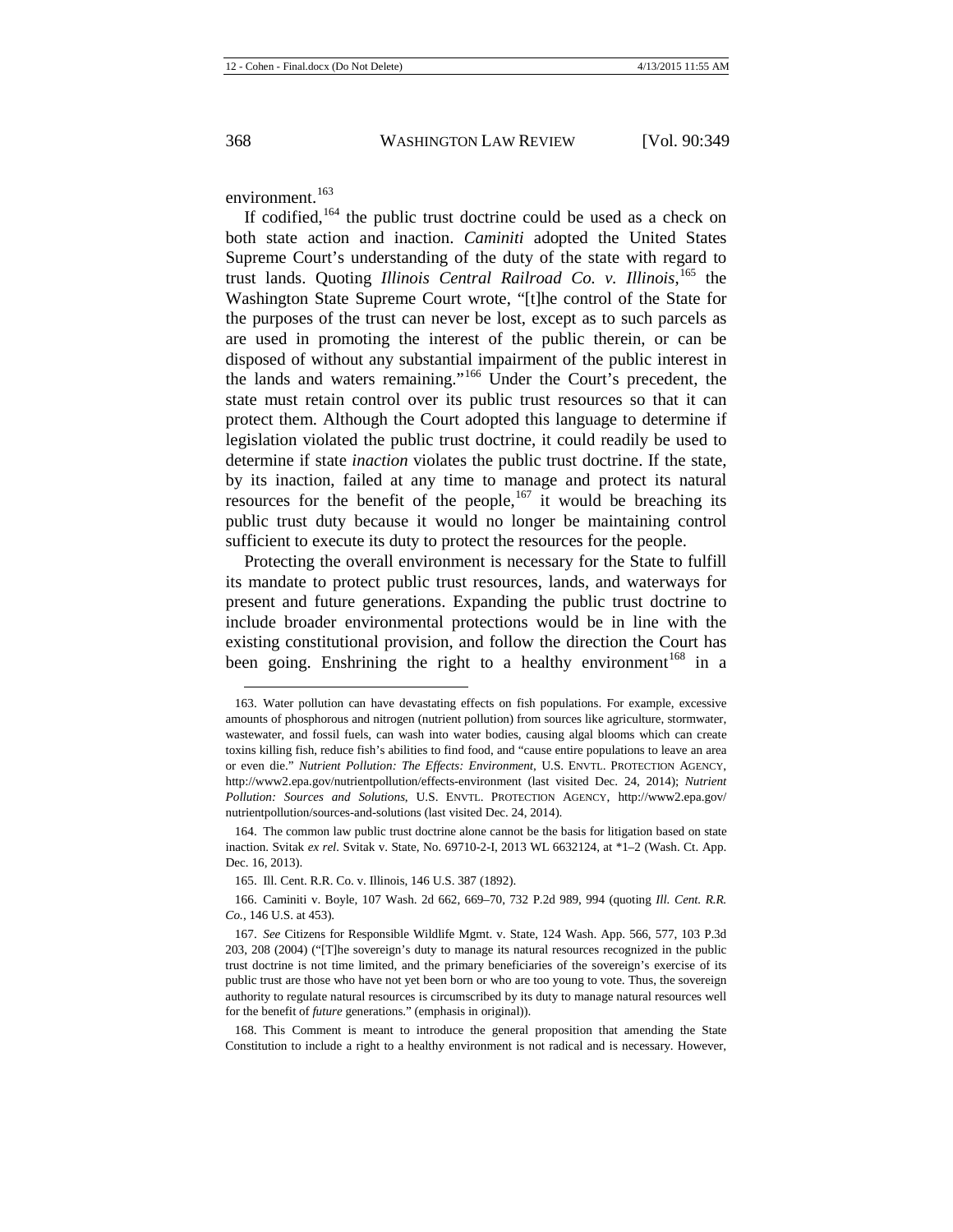constitutional amendment would be a natural extension of the state's existing public trust doctrine, which protects navigable waters and their beds and tidelands, and is already enshrined in the Constitution.

## *c. Current Washington Laws Demonstrate an Existing Commitment to Environmental Protection*

The Washington Legislature, as the voice of the people, has demonstrated an existing commitment to environmental protection by passing a variety of laws that seek to protect every aspect of the natural environment. A comprehensive examination or even an overview of all existing environmental laws in Washington is beyond the scope of this Comment. What this Comment seeks to do is highlight a few examples of such laws to demonstrate that there is an existing commitment to environmental protection.

A primary example of the State's commitment to environmental protection is found in the Shoreline Management Act. The Act recognizes the value and fragility of the shoreland, and the concern throughout Washington relating to these fragile lands' use, preservation, and restoration.<sup>[169](#page-21-0)</sup> The Act declares that:

It is the policy of the state to provide for the management of the shorelines of the state by planning for and fostering all reasonable and appropriate uses. This policy is designed to insure the development of these shorelines in a manner which . . . will promote and enhance the public interest. This policy contemplates protecting against adverse effects to the public health, the land and its vegetation and wildlife, and the waters of the state and their aquatic life, while protecting generally public rights of navigation and corollary rights incidental thereto.[170](#page-21-1)

The Shoreline Management Act reflects the State's commitment to maintain the ecological health and natural character of shoreline areas.

Similarly, the Water Pollution Control  $Act^{171}$  $Act^{171}$  $Act^{171}$  calls for pure waters throughout the state, and the protection and proliferation of wildlife. The Act declares that it is Washington's policy "to maintain the highest possible standards to insure the purity of all waters of the state consistent with public health and public enjoyment thereof, the propagation and

<span id="page-21-1"></span><span id="page-21-0"></span>precisely defining a "healthy environment" would require political debates and an analysis of scientific data that are beyond the expertise of the Author and outside the scope of this Comment.

<sup>169.</sup> WASH. REV. CODE § 90.58.020 (2014).

<sup>170.</sup> *Id.*

<span id="page-21-2"></span><sup>171.</sup> *Id.* §§ 90.48.010–90.48.906.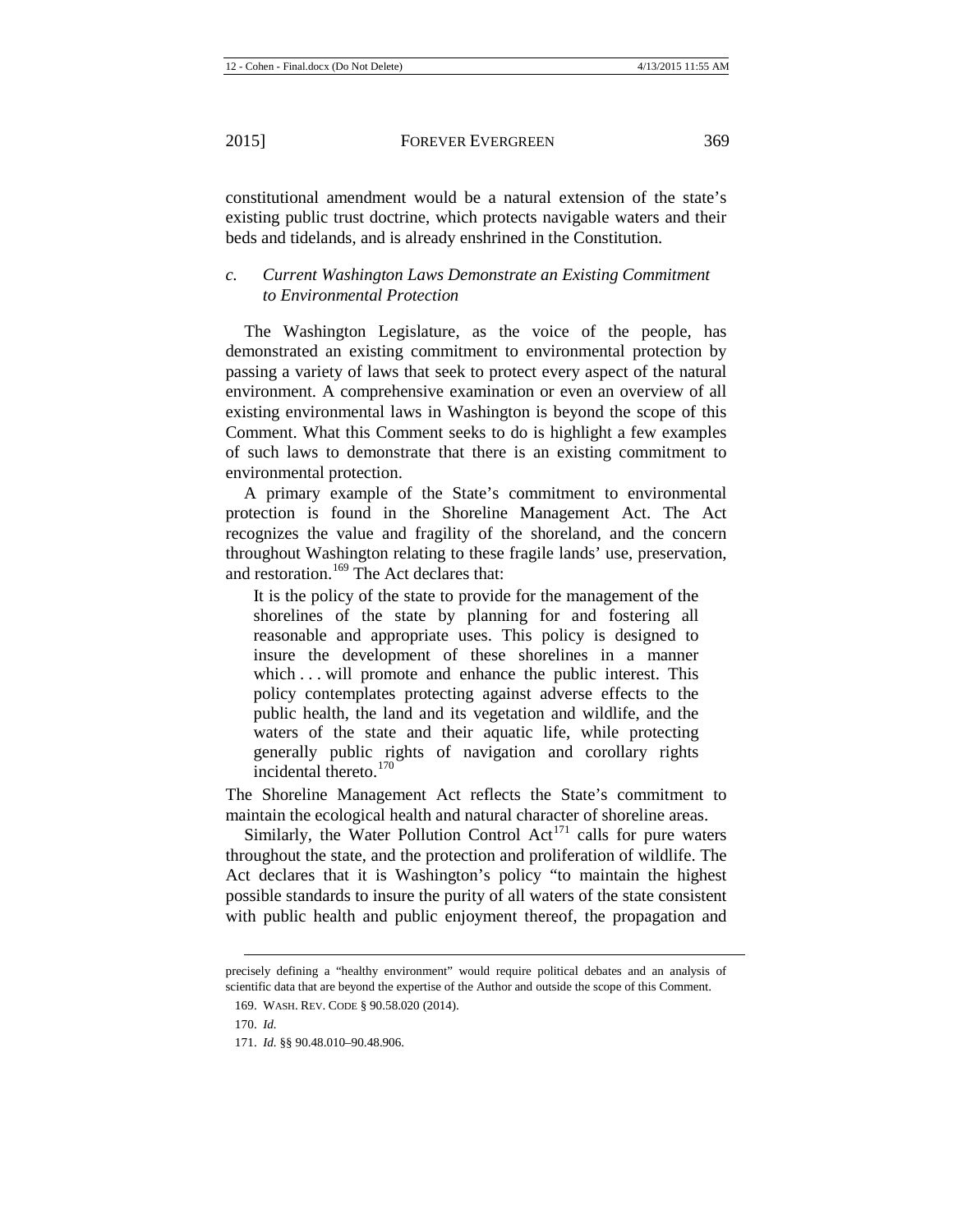protection of wild life, birds, game, fish, and other aquatic life, and the industrial development of the state."[172](#page-22-0) The Water Pollution Control Act recognizes the necessity of industrial development, but includes the protection of wildlife as part of the official policy of the state, even before it recognizes development.

Washington's existing laws do not just protect water and shorelands. The State's commitment to environmental protection goes beyond those narrow bounds to include the preservation of aquatic resources in their natural form.<sup>[173](#page-22-1)</sup> The Natural Area Preserves legislation<sup>[174](#page-22-2)</sup> calls for the protection of natural lands, along with their eco-systems.<sup>[175](#page-22-3)</sup> Natural lands are protected for current and future generations as areas "of scientific research, teaching, as habitats of rare and vanishing species, as places of natural historic and natural interest and scenic beauty, and as living museums of the original heritage of the state."<sup>[176](#page-22-4)</sup>

These laws are just a few of the many examples of Washington's existing legislative commitment to protecting and preserving the environment for current and future generations. However, as will be illustrated in Part II, $177$  despite this commitment, Washington has not lived up to these aspirational goals. As these laws demonstrate, a constitutional amendment enshrining the right to a healthy environment would be in line with Washington's existing ethos. An amendment would not only create a constitutional mandate that would force the state to do better, but it would also provide the legislature with a clear signal indicating the importance of protecting the environment in fact, not just in aspirational statements.

## *D. The Washington State Constitution Already Includes Positive Rights and Reflects Washingtonians' Values*

Amending the Washington State Constitution to include a right to a healthy environment would not be a radical step because the State Constitution already includes positive rights, and the Constitution has traditionally reflected Washingtonians' values. First, the Washington State Constitution already has enshrined positive rights. A "positive

<sup>172.</sup> *Id.* § 90.48.010.

<span id="page-22-1"></span><span id="page-22-0"></span><sup>173.</sup> *Id.* § 79.70.010 (2014) ("It is, therefore, the public policy of the state of Washington to secure for the people of present and future generations the benefit of an enduring resource of natural areas by establishing a system of natural area preserves, and to provide for the protection of these natural areas.").

<span id="page-22-3"></span><span id="page-22-2"></span><sup>174.</sup> *Id.* §§ 79.70.010–79.70.900.

<span id="page-22-4"></span><sup>175.</sup> *Id.* § 79.70.010.

<sup>176.</sup> *Id.*

<span id="page-22-5"></span><sup>177.</sup> *See supra* Part II.A.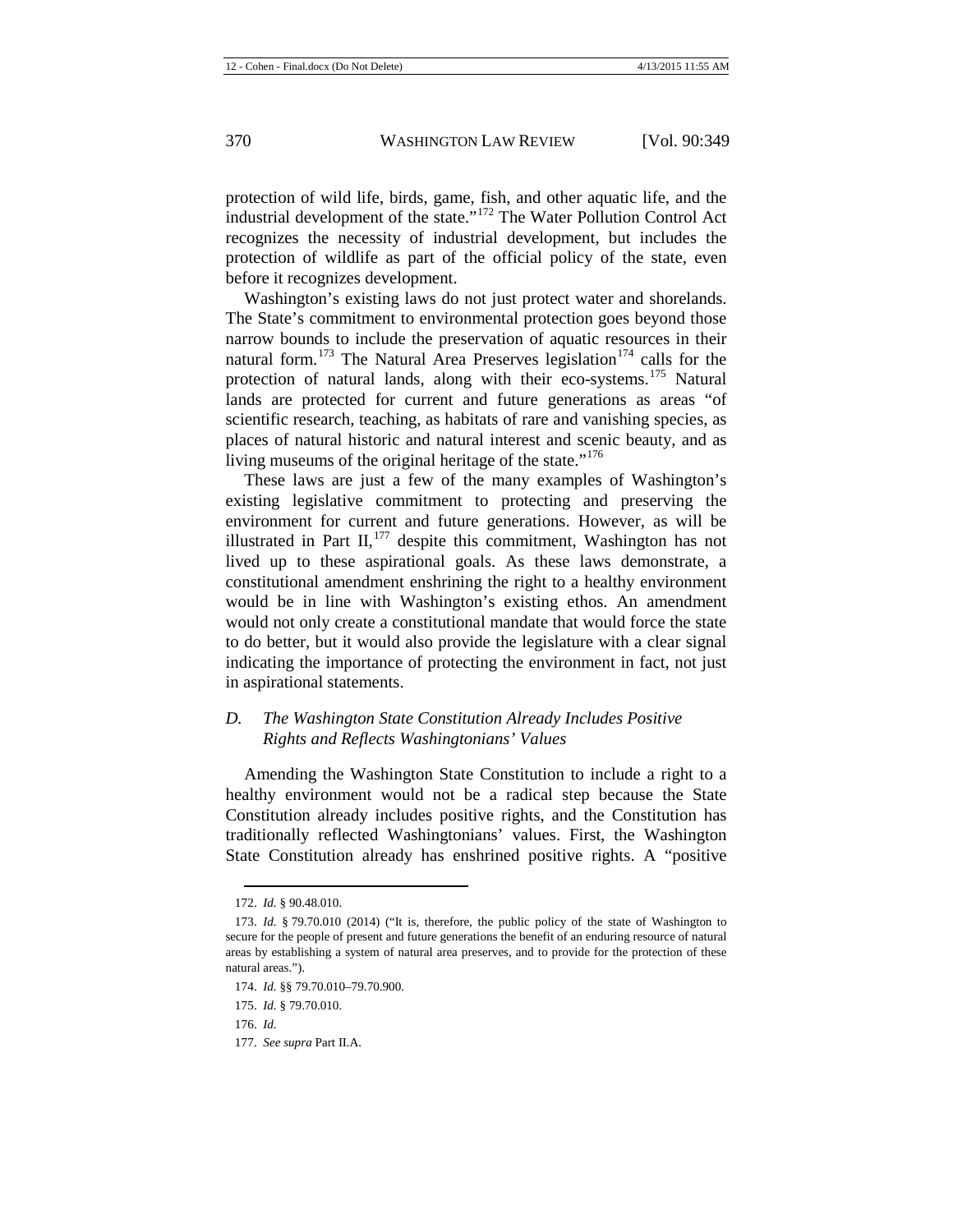right" is one that requires government action, rather than restricts it. $178$ There are at least four constitutional provisions that enshrine positive rights. Article II, section 35 requires the legislature to "pass necessary laws for the protection of persons working in mines, factories and other employments dangerous to life or deleterious to health; and fix pains and penalties for the enforcement of the same."[179](#page-23-1) Article XIII, section 1 requires that the state provide "[e]ducational, reformatory, and penal institutions."[180](#page-23-2) Article X, section 3 requires that the legislature "provide by law for the maintenance of a soldiers' home for honorably discharged" members of the Union's armed forces and "members of the state militia disabled while in the line of duty and who are *bona fide* citizens of the state."[181](#page-23-3) It should be noted that although article II, section 35, article XIII, section 1, and article X, section 3, are positive rights (meaning that they require government action), none of those provisions are fully self-executing.<sup>[182](#page-23-4)</sup> The plain language of article II, section 35 requires the legislature to pass laws to protect workers.<sup>[183](#page-23-5)</sup> Article XIII, section 1 "is not fully self-executing but requires supplementation by 'such regulations as may be provided by law."<sup>[184](#page-23-6)</sup> Similarly, the plain language of article X, section 3 requires that the legislature "provide by law" for veterans' care.<sup>[185](#page-23-7)</sup>

Article IX, section 1 provides a positive right that is self-executing. It provides for the positive right to education: "[i]t is the paramount duty of the state to make ample provision for the education of all children residing within its borders."[186](#page-23-8) In *McCleary v. State* [187](#page-23-9) the Washington State Supreme Court held that this constitutional provision "confers on children in Washington a *positive constitutional right* to an amply funded education."<sup>[188](#page-23-10)</sup> Although the legislature must implement

<span id="page-23-0"></span><sup>178.</sup> Clayton, *supra* not[e 1,](#page-1-1) at 75.

<sup>179.</sup> WASH CONST. art. II, § 35.

<sup>180.</sup> WASH CONST. art. XIII, § 1.

<sup>181.</sup> WASH. CONST. art. X, § 3.

<span id="page-23-4"></span><span id="page-23-3"></span><span id="page-23-2"></span><span id="page-23-1"></span><sup>182.</sup> A self-executing constitutional provision is one that takes effect without any sort of legislative action. *See* 16 CORPUS JURIS SECUNDUM CONSTITUTIONAL LAW § 89, *available at*  WestLaw.

<sup>183.</sup> WASH. CONST. art. II, § 35.

<sup>184.</sup> *See* UTTER & SPITZER, *supra* not[e 79,](#page-10-4) at 214.

<span id="page-23-8"></span><span id="page-23-7"></span><span id="page-23-6"></span><span id="page-23-5"></span><sup>185.</sup> WASH. CONST. art. X, § 3; *see also* UTTER & SPITZER, *supra* not[e 79,](#page-10-4) at 181 (noting that the legislature provided for the Washington Soldiers' Home in chapter 72.36 of the Revised Code of Washington).

<sup>186.</sup> WASH. CONST. art. IX § 1.

<span id="page-23-9"></span><sup>187.</sup> 173 Wash. 2d 477, 269 P.3d 227 (2012).

<span id="page-23-10"></span><sup>188.</sup> *Id.* at 483, 269 P.3d at 231 (emphasis added).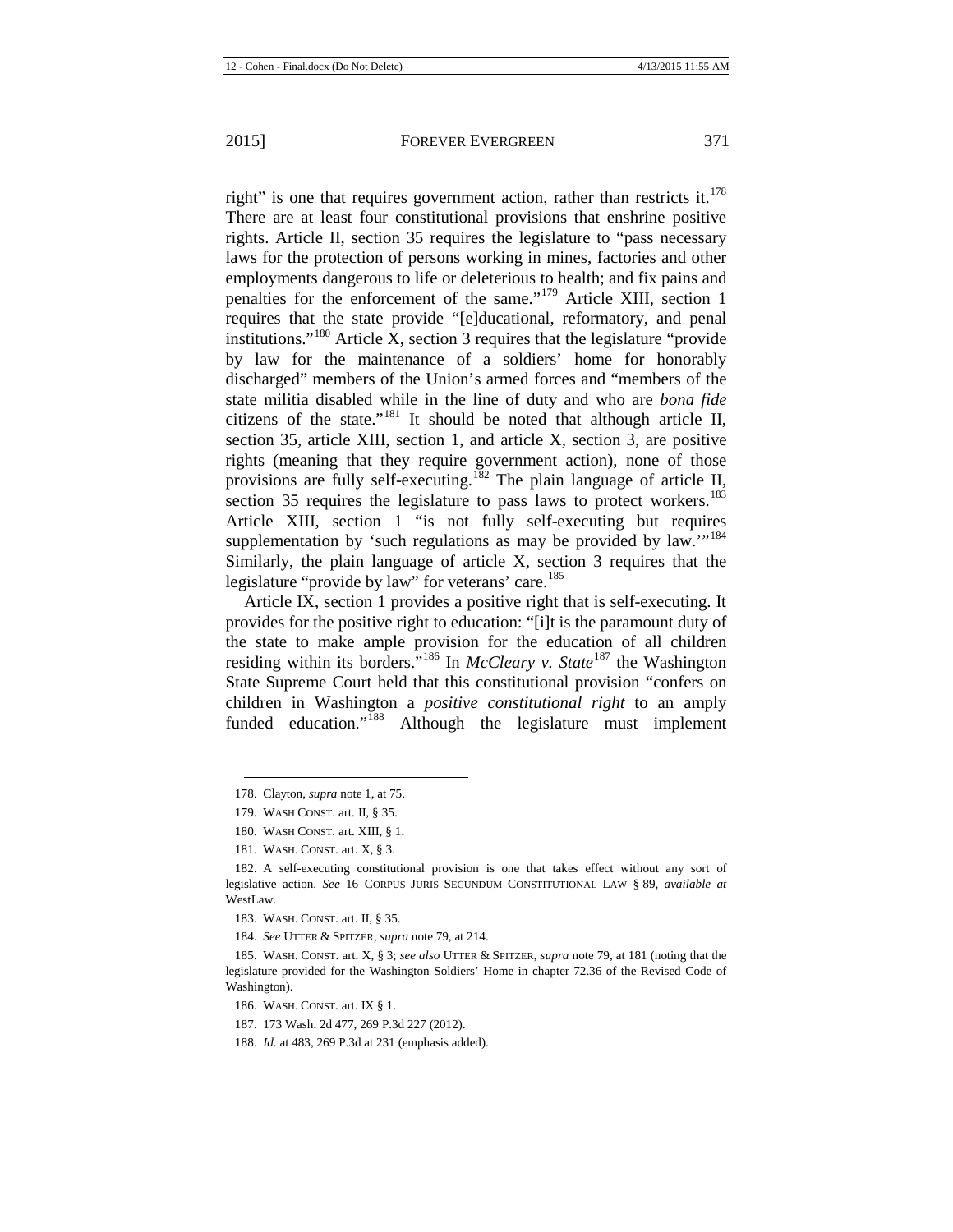guidelines to fulfill its mandate under the Constitution,<sup>[189](#page-24-0)</sup> the provision does not require any legislative action to become effective.<sup>[190](#page-24-1)</sup> Children have a right to education directly under the Constitution—no legislative action is required. Including a positive right to a healthy environment would not be a significant departure from existing Washington constitutional law because the Constitution already provides for positive rights. $^{191}$  $^{191}$  $^{191}$ 

Second, the Constitution has always reflected Washingtonians' values. The Washington State Constitution was drafted during the populist movement, and the document reflects the values of that time.<sup>[192](#page-24-3)</sup> In response to people's concerns about special interests, distrust of railroads and corporations, and a "general objection to the concentration of power in elites," the Constitution "imposed numerous restrictions on the legislature, scattered executive authority among independently elected officials, intentionally hamstrung corporations, and provided strong protections of individual liberties."<sup>[193](#page-24-4)</sup> These restrictions reflected the populist beliefs of the majority farming community: "protection of a self-sufficient way of life in the face of powerful commercial forces that threatened to manipulate or control the common people."<sup>[194](#page-24-5)</sup>

The Constitution accurately reflected the people's ideals then, and for many Washingtonians, it still does today.<sup>[195](#page-24-6)</sup> However, "a component of the state's modern self-image that is absent from the document is a provision entrenching the state's strong outdoor recreation and environmentalist spirit."<sup>[196](#page-24-7)</sup> In 2008, Washington joined the Pacific Coast Collaborative, which prioritizes making the Pacific coast region a world-leader in reducing greenhouse gas emissions to fight climate change,<sup>[197](#page-24-8)</sup>

<sup>189.</sup> *See* UTTER & SPITZER, *supra* not[e 79,](#page-10-4) at 170.

<span id="page-24-1"></span><span id="page-24-0"></span><sup>190.</sup> *See McCleary*, 173 Wash. 2d 477, 483, 269 P.3d 227, 231 ("The judiciary has the primary responsibility for interpreting article IX, section 1 to give it meaning and legal effect.").

<span id="page-24-2"></span><sup>191.</sup> WASH. CONST. art. VIII, § 10; *see also* Jeffrey Omar Usman, *Good Enough for Government Work: The Interpretation of Positive Constitutional Rights in State Constitutions*, 73 ALB. L. REV. 1459, 1464, 1474 (2010) (listing this amendment as a positive environmental right provided for in the Washington State Constitution). These loans are used "for the conservation or more efficient use of water, energy, or stormwater or sewer services." WASH. CONST. art. VIII, § 10. This provision was passed to encourage conservation efforts, as "[c]onservation was seen as a good alternative to new power plants." UTTER & SPITZER, *supra* not[e 79,](#page-10-4) at 167.

<sup>192.</sup> UTTER & SPITZER, *supra* not[e 79,](#page-10-4) at 4–5.

<sup>193.</sup> *Id.*

<sup>194.</sup> *Id.* at 7.

<span id="page-24-6"></span><span id="page-24-5"></span><span id="page-24-4"></span><span id="page-24-3"></span><sup>195.</sup> *Id.* at 5, 11 ("[I]ndividualism and suspicion of big business (as well as big government) remain strong in Washington State, and in that respect its constitution continues to reflect populist attitudes.").

<sup>196.</sup> *Id.* at 11.

<span id="page-24-8"></span><span id="page-24-7"></span><sup>197.</sup> *Climate Change*, PAC. COAST COLLABORATIVE, http://www.pacificcoastcollaborative.org/ priorities/climateaction/Pages/ClimateAction.aspx (last visited Dec. 23, 2014).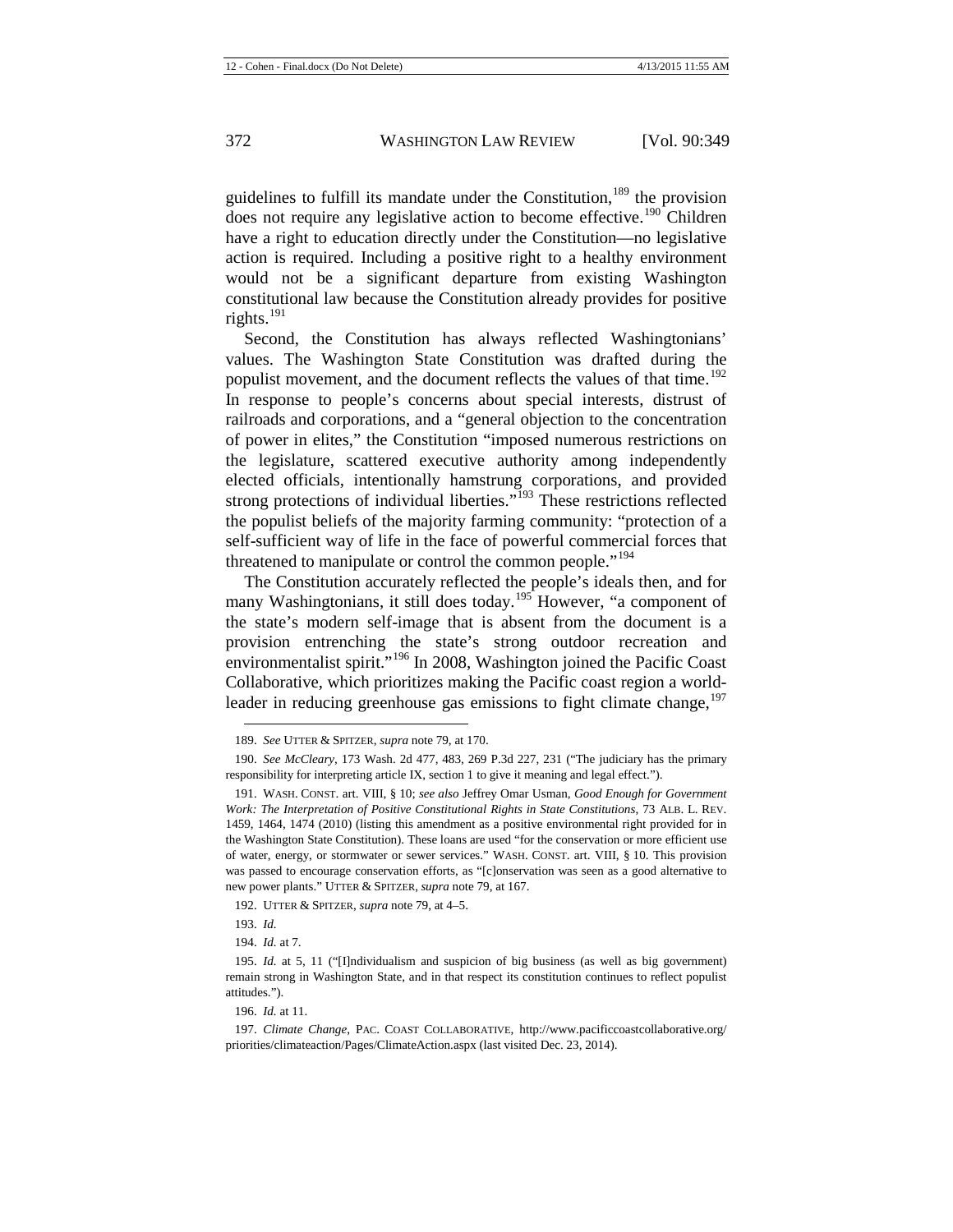<span id="page-25-7"></span> $\overline{a}$ 

and "leading the world in sustainable environmental management" to protect the ocean and coastlines.<sup>[198](#page-25-1)</sup> In 2013, Washington elected current governor, Jay Inslee, "an environmental champion,"<sup>[199](#page-25-2)</sup> who is making environmentalism and clean energy a priority.<sup>[200](#page-25-3)</sup> Washingtonians are committed to protecting the environment, and it is time to amend the Constitution to reflect these mores. The flexibility inherent in state constitutions,<sup>[201](#page-25-4)</sup> allows them to better reflect the aspirations of the current generation.<sup>[202](#page-25-5)</sup> Amending the Constitution to include a right to a healthy environment would accurately reflect the values of the people, something that the Constitution has done since it was first drafted.

#### <span id="page-25-0"></span>*E. Amending the Washington State Constitution Would Be in Line with National and International Trends*

In recognition of the importance of strong environmental protections, states nationally and internationally have incorporated broad environmental protection principles into their constitutions. This section demonstrates that there is a national and international trend toward incorporating broad environmental protections into state constitutions. Although not all states with these provisions utilize them, $^{203}$  $^{203}$  $^{203}$  some states and countries have successfully relied on them to tackle serious environmental problems. This Comment highlights six such cases three national, three international—to showcase the potential power of these provisions and to demonstrate that courts have invoked

202. *See* Versteeg & Zackin, *supra* not[e 201,](#page-25-0) at manuscript at 129, 135.

<span id="page-25-1"></span><sup>198.</sup> *Ocean Conservation*, PAC. COAST COLLABORATIVE, http://www.pacificcoastcollaborative.org/priorities/resource/Pages/ResourceConservation.aspx (last visited Dec. 23, 2014).

<span id="page-25-2"></span><sup>199.</sup> *My Position on Key Issues*, JAY INSLEE: DEMOCRAT FOR GOVERNOR, http://www.jayinslee.com/issues/key-issues (last visited Dec. 23, 2014).

<span id="page-25-3"></span><sup>200.</sup> *Issues*, WASH. GOVERNOR: JAY INSLEE, http://www.governor.wa.gov/issues/default.aspx (last visited Dec. 23, 2014).

<span id="page-25-4"></span><sup>201.</sup> State constitutions can be amended more easily than the federal Constitution. *See* Mila Versteeg & Emily Zackin, *American Constitutional Exceptionalism Revisited*, 81 U. CHI. L. REV. (forthcoming 2014) (manuscript at 129), *available at* http://papers.ssrn.com/sol3/ papers.cfm?abstract\_id=2416300. Amendments to the Washington State Constitution must be proposed by one of the branches of the legislature, approved by two-thirds of both branches of the legislature, and then approved by a majority vote of the people. WASH. CONST. art. XXIII. This process is arguably easier than amending the federal Constitution. *See* U.S. CONST. art. V. (requiring two-thirds of both the House of Representatives and the Senate—or two-thirds of state legislatures— to propose an amendment; the proposed amendment must then be approved by threefourths of state legislatures).

<span id="page-25-6"></span><span id="page-25-5"></span><sup>203.</sup> Indeed, it has been argued that, "these constitutional provisions have [in general] had very little observable impact on the environmental laws and policy of the states that adopted such provisions." James M. McElfish, Jr., *State Environmental Law and Programs*, 1 L. ENVTL. PROTECTION § 7:3 (2014).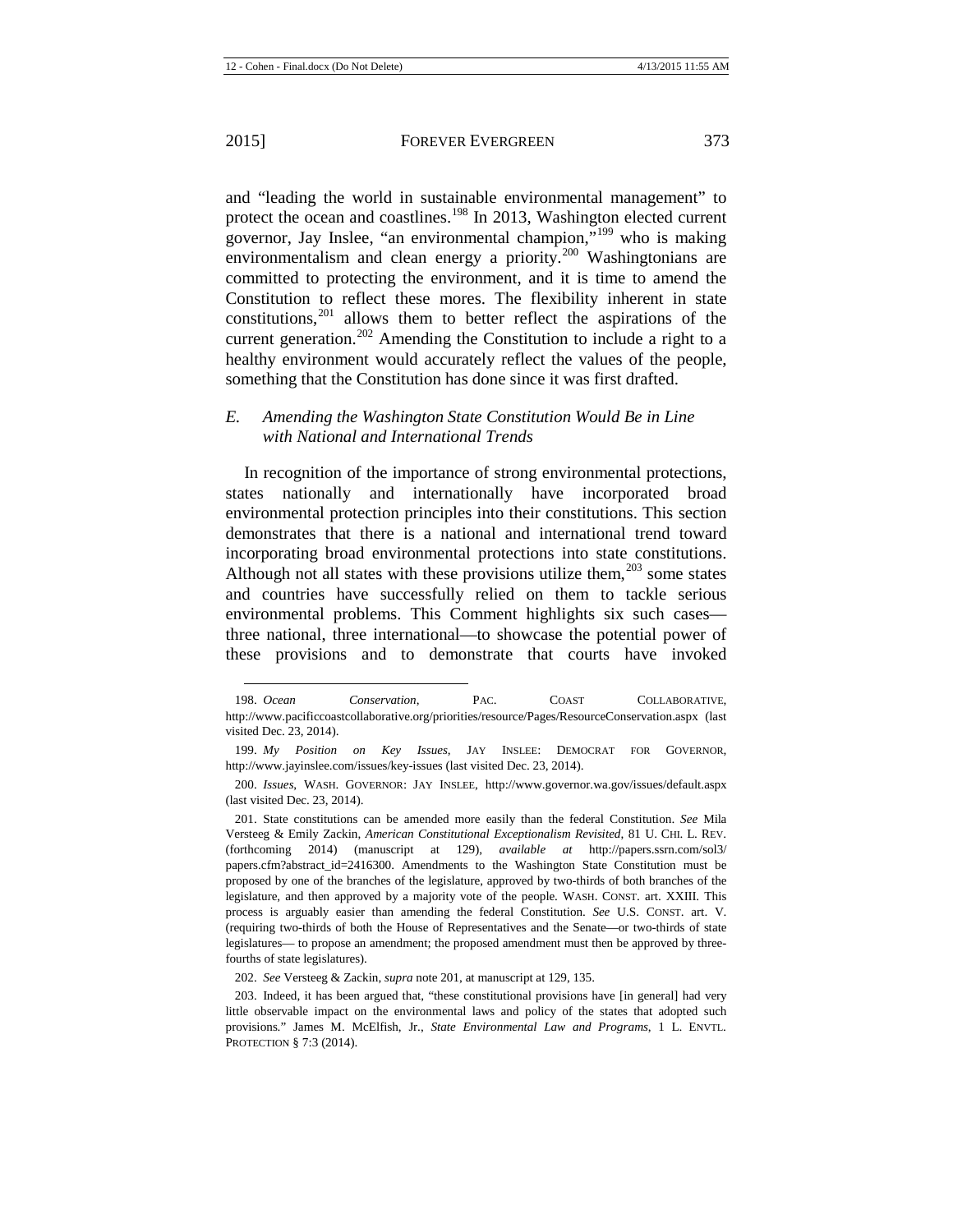constitutional provisions to strengthen environmental protection.<sup>[204](#page-26-0)</sup> An amendment to the Washington State Constitution that provides for broad environmental protections would be in line with this national and international trend,<sup>[205](#page-26-1)</sup> and would be a powerful tool for tackling some of the State's most pressing environmental challenges.

## *1. Nationally, States Are Incorporating a Right to a Healthy Environment into Their Constitutions*

<span id="page-26-9"></span>Throughout the United States of America, states have incorporated the right to a healthy environment in their own state constitutions. Every state constitution drafted since 1959 addresses natural resources preservation and environmental issues.<sup>[206](#page-26-2)</sup> Six states with constitutions enacted before 1959 address environmental issues through constitutional amendments.<sup>[207](#page-26-3)</sup> Forty-two state constitutions<sup>[208](#page-26-4)</sup> "at least mention environmental protection or natural resources."<sup>[209](#page-26-5)</sup> As of November 2014, sixteen states have a constitutional provision that explicitly protects the environment.<sup>[210](#page-26-6)</sup> Some states, like Alaska,<sup>[211](#page-26-7)</sup> Montana,<sup>[212](#page-26-8)</sup> and

<span id="page-26-4"></span>208. For additional information on how other states have incorporated the public trust doctrine into their constitutions, see Klass, *supra* not[e 31,](#page-5-12) at 714–19.

<span id="page-26-5"></span>209. *Id.* at 714. Of these forty-two state constitutions, "eight states have clear language granting citizens environmental rights, eleven states include public policy statements on environmental protection, and the remaining twenty-three states at least refer to natural resources or environmental protection." *Id.* at 714 n.85 (citing Robert J. Klee, *What's Good for School Finance Should Be Good For Environmental Justice: Addressing Disparate Environmental Impacts Using State Courts and Constitutions*, 30 COLUM. J. ENVTL. L. 135, 167 (2005)).

210. McElfish, *supra* not[e 203.](#page-25-7)

<span id="page-26-8"></span><span id="page-26-0"></span><sup>204.</sup> A comprehensive overview of every example of courts invoking or not invoking these constitutional provisions is beyond the scope of this Comment.

<span id="page-26-1"></span><sup>205.</sup> Parts I.E.1.a–c & I.E.2.a–c, *infra*, provide specific examples of where states and countries have utilized these constitutional environmental protections to address environmental needs and problems.

<span id="page-26-2"></span><sup>206.</sup> Klass, *supra* note [31,](#page-5-12) at 714. For additional information and examples of these varying provisions, see Barton H. Thompson, Jr., *Constitutionalizing the Environment: The History and Future of Montana's Environmental Provisions*, 64 MONT. L. REV. 157, 160–63 (2003).

<span id="page-26-3"></span><sup>207.</sup> Klass, *supra* note [31,](#page-5-12) at 714; Barton H. Thompson, Jr., *Environmental Policy and State Constitutions: The Potential Role of Substantive Guidance*, 27 RUTGERS L.J. 863, 871–73 (1996).

<span id="page-26-7"></span><span id="page-26-6"></span><sup>211.</sup> ALASKA CONST. art. VIII, § 2 ("The legislature shall provide for the utilization, development, and *conservation*, of all natural resources belonging to the State, including land and waters, for the maximum benefit of its people." (emphasis added)); ALASKA CONST. art. VIII, § 3 ("Wherever occurring in their natural state, fish, wildlife, and waters are reserved to the people for common use."); ALASKA CONST. art. VIII, § 4 ("Fish, forests, wildlife, grasslands, and all other replenishable resources belonging to the State shall be utilized, developed, and maintained on the sustained yield principle, subject to preferences among beneficial uses."); *Constitutional Amendment Summary: 1966-2004 Proposed Amendment Titles & Vote Counts*, OFF. OF THE LIEUTENANT GOVERNOR BYRON MALLOTT, http://ltgov.alaska.gov/treadwell/services/alaskaconstitution/amendment-summary.html (last visited Jan. 4, 2015). Taken together, the Alaska Supreme Court has interpreted the aforementioned provisions of the Alaska Constitution to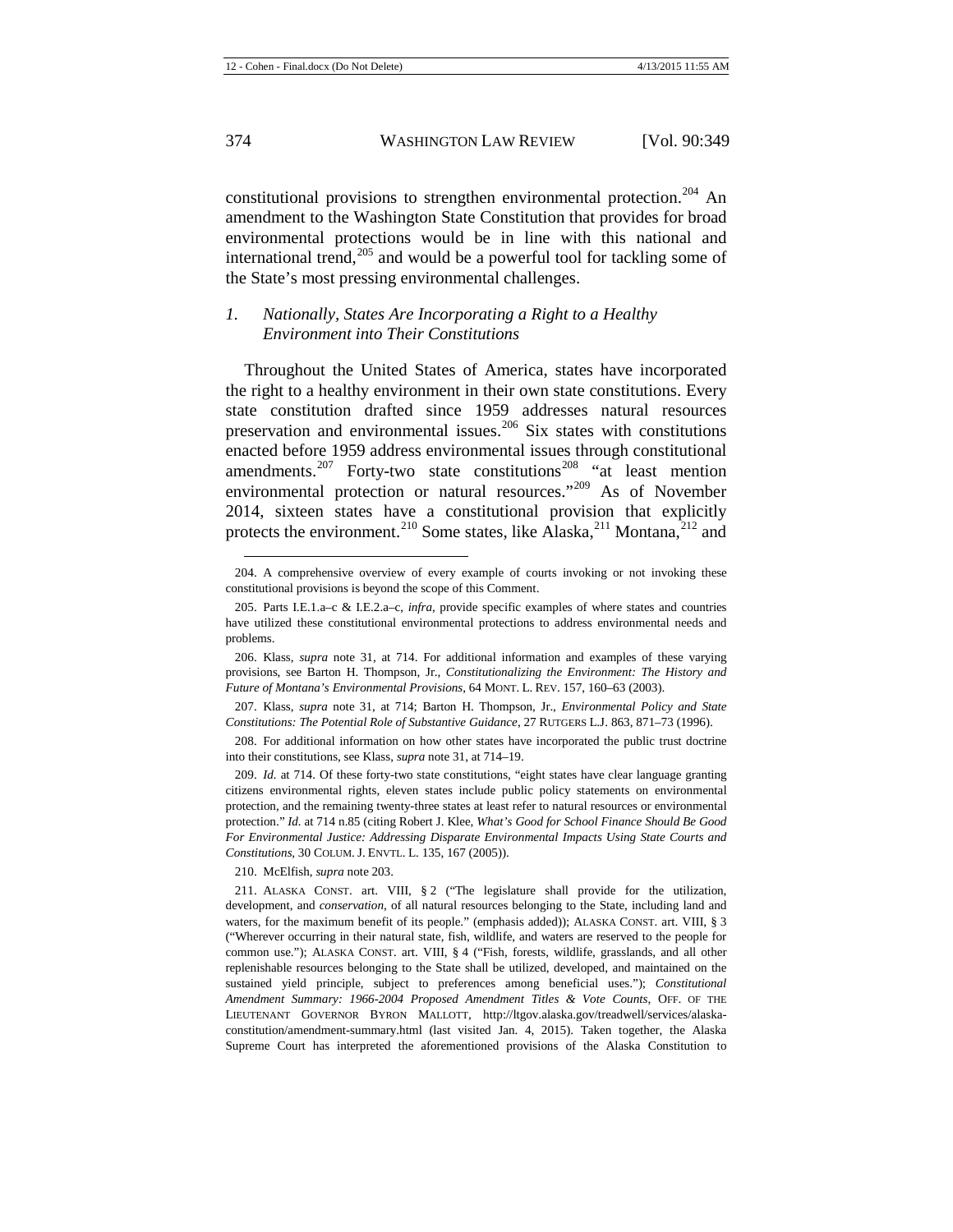$\overline{a}$ 

Louisiana,<sup>[213](#page-27-0)</sup> included provisions protecting the environment and natural resources directly in their constitutions, without utilizing amendments.

Other states began adopting constitutional amendments in the late 1960s and early 1970s which "were generally put in terms of declaring the policy of the state, of establishing a 'public trust' over the environment, or creating environmental 'rights' for the citizens of the states."<sup>[214](#page-27-1)</sup> New York, for example, amended its Constitution in 1969 to declare that "[t]he policy of the state shall be to conserve and protect its natural resources and scenic beauty."<sup>[215](#page-27-2)</sup> Similarly, Pennsylvania amended its Constitution in 1971 to include a right to "clean air, pure water, and to the preservation of the natural, scenic, historic and esthetic values of the environment."<sup>[216](#page-27-3)</sup>

Although it has been argued that these constitutional provisions protecting the right to a healthy environment have generally "had very

<span id="page-27-0"></span>213. This article refers to the 1974 Louisiana Constitution. LA. CONST. art. IX, § 1 ("The natural resources of the state, including air and water, and the healthful, scenic, historic, and esthetic quality of the environment shall be protected, conserved, and replenished insofar as possible and consistent with the health, safety, and welfare of the people. The legislature shall enact laws to implement this policy.").

214. McElfish, *supra* not[e 203.](#page-25-7)

<span id="page-27-2"></span><span id="page-27-1"></span>215. N.Y. CONST. art. XIV, § 4 (adopted Nov. 4, 1969) ("The policy of the state shall be to conserve and protect its natural resources and scenic beauty . . . . The legislature, in implementing this policy, shall include adequate provision for the abatement of air and water pollution . . .[,] the protection of agricultural lands, wetlands and shorelines, and the development and regulation of water resources. The legislature shall further provide for the acquisition of lands and waters . . . which because of their natural beauty, wilderness character, or geological, ecological or historical significance, shall be preserved and administered for the use and enjoyment of the people.").

<span id="page-27-3"></span>216. PA. CONST. art. 1, § 27 (adopted May 18, 1971) ("The people have a right to clean air, pure water, and to the preservation of the natural, scenic, historic and aesthetic values of the environment. Pennsylvania's public natural resources are the common property of all the people, including generations yet to come. As trustee of these resources, the Commonwealth shall conserve and maintain them for the benefit of all the people."); *Article 1, Section 27. Added by Amendment of May 18, 1971*, DUQUESNE U., http://www.duq.edu/academics/gumberg-library/pa-constitution/ historical-research/legislative-histories/a1-s27-1971 (last visited Feb. 17, 2015).

<sup>&</sup>quot;constitutionaliz[e] common law principles imposing upon the state a public trust duty with regard to the management of fish, wildlife and waters." Redmond, *supra* note [47,](#page-6-10) at 255 (quoting Owsichek v. State, 763 P.2d 488, 493 (Alaska 1988)); *see also* Pullen v. Ulmer, 923 P.2d 54, 60–61 (Alaska 1996).

<sup>212.</sup> MONT. CONST. art. II, § 3 ("All persons are born free and have certain inalienable rights. They include the right to a clean and healthful environment . . . ."); MONT. CONST. art. IX,  $\S 1$  ("(1) The state and each person shall maintain and improve a clean and healthful environment in Montana for present and future generations. (2) The legislature shall provide for the administration and enforcement of this duty. (3) The legislature shall provide adequate remedies for the protection of the environmental life support system from degradation and provide adequate remedies to prevent unreasonable depletion and degradation of natural resources."); *see also* Thompson, *supra* note [206,](#page-26-9)  at 158 (highlighting the important position environmental protection provisions were given in Montana's 1972 Constitution).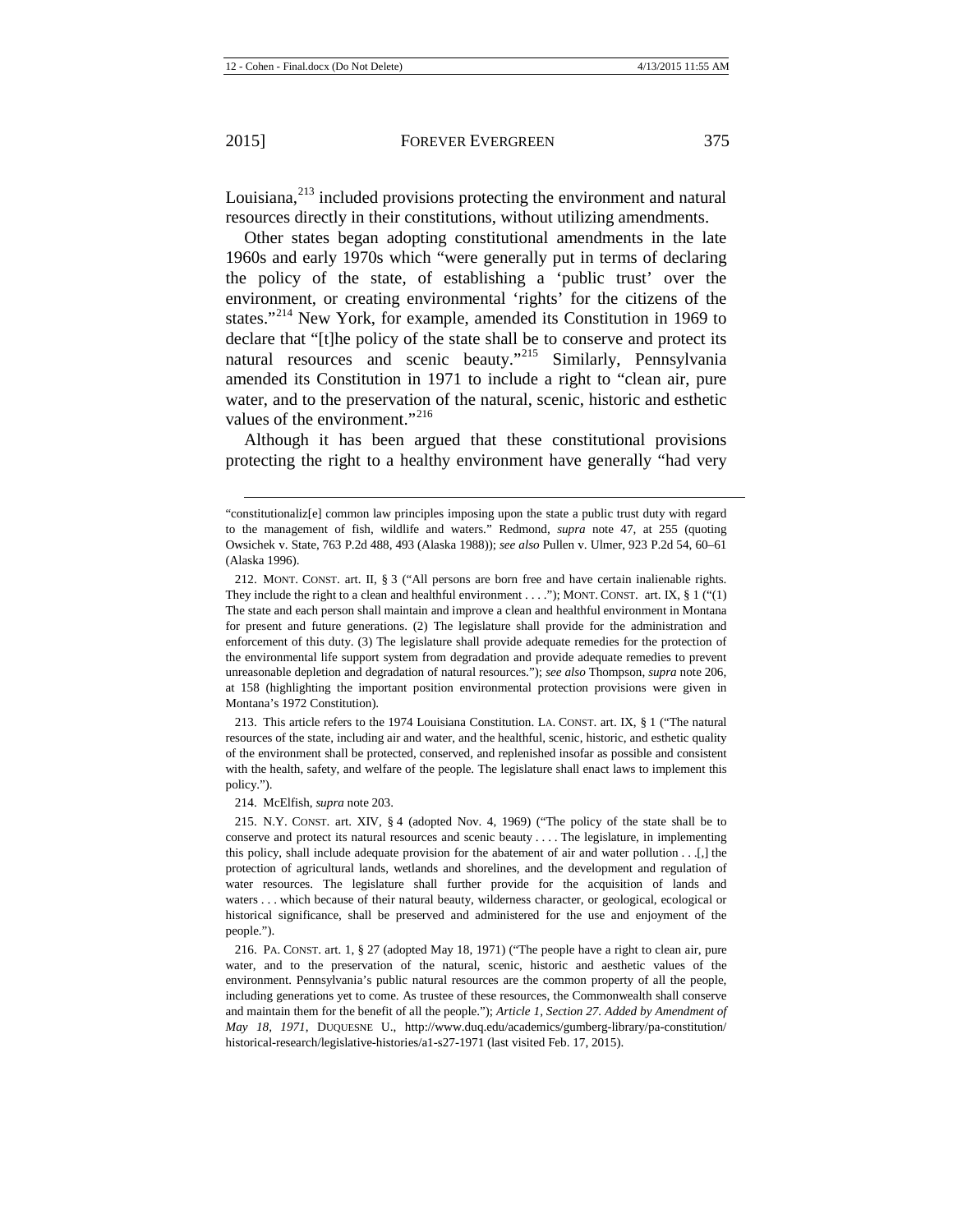little observable impact on the environmental laws and policy of the states that adopted" them,  $217$  some states have certainly put their provisions to use. The following are three specific examples where a state's constitutional right to a healthy environment has been used to strengthen environmental protection for the people's benefit.

#### *a. Montana*

<span id="page-28-0"></span>Environmental protection was one of the major themes delegates considered when drafting the 1972 Montana Constitution.<sup>[218](#page-28-2)</sup> This theme is reflected throughout the text of the Montana Constitution. Its preamble begins with the statement: "We the people of Montana grateful to God for the quiet beauty of our state, the grandeur of our mountains, the vastness of our rolling plains  $\ldots$  establish this constitution.<sup>"[219](#page-28-3)</sup> Article II of the 1972 Montana Constitution provides that, "[a]ll persons are born free and have certain inalienable rights. They include the right to a clean and healthful environment."<sup>[220](#page-28-4)</sup> Article IX reiterates this sentiment and creates an obligation to safeguard the environment for the state and the people of Montana:

(1) The state and each person shall maintain and improve a clean and healthful environment in Montana for present and future generations. (2) The legislature shall provide for the administration and enforcement of this duty. (3) The legislature shall provide adequate remedies for the protection of the environmental life support system from degradation and provide adequate remedies to prevent unreasonable depletion and degradation of natural resources. $^{221}$  $^{221}$  $^{221}$ 

The right guaranteed in article II and the rights provided for in article IX are "interrelated and interdependent."<sup>[222](#page-28-6)</sup> Although it is clear that environmental protection was a priority for the drafters of the new Constitution, what precisely this provision required of the State was left open for the courts to decide.<sup> $223$ </sup> As one Missoula delegate to the

<span id="page-28-1"></span><sup>217.</sup> McElfish, *supra* note [203;](#page-25-7) *see also* Thompson, *supra* note [206,](#page-26-9) at 158–59, 163–65 (noting that constitutional provisions protecting the environment have had little impact).

<span id="page-28-2"></span><sup>218.</sup> KRYS HOLMES, MONTANA: STORIES OF THE LAND 425 (2008), *available at*  http://svcalt.mt.gov/education/textbook/TBTGPreOrder.asp (follow link provided; then click on "Part 4: The Modern Montana Constitution"; then follow hyperlink for "Chapter 21"; then follow hyperlink for "Online textbook: Chapter 21." The direct link to Chapter 21 is http://svcalt.mt.gov/education/textbook/Chapter21/Chapter21.pdf).

<span id="page-28-4"></span><span id="page-28-3"></span><sup>219.</sup> MONT. CONST. pmbl.

<sup>220.</sup> MONT. CONST. art. II, § 3.

<span id="page-28-5"></span><sup>221.</sup> MONT. CONST. art. IX, § 1.

<span id="page-28-6"></span><sup>222.</sup> Mont. Envtl. Info. Ctr. v. Dep't of Envtl. Quality, 988 P.2d 1236, 1246 (Mont. 1999).

<span id="page-28-7"></span><sup>223.</sup> HOLMES, *supra* not[e 218,](#page-28-0) at 429.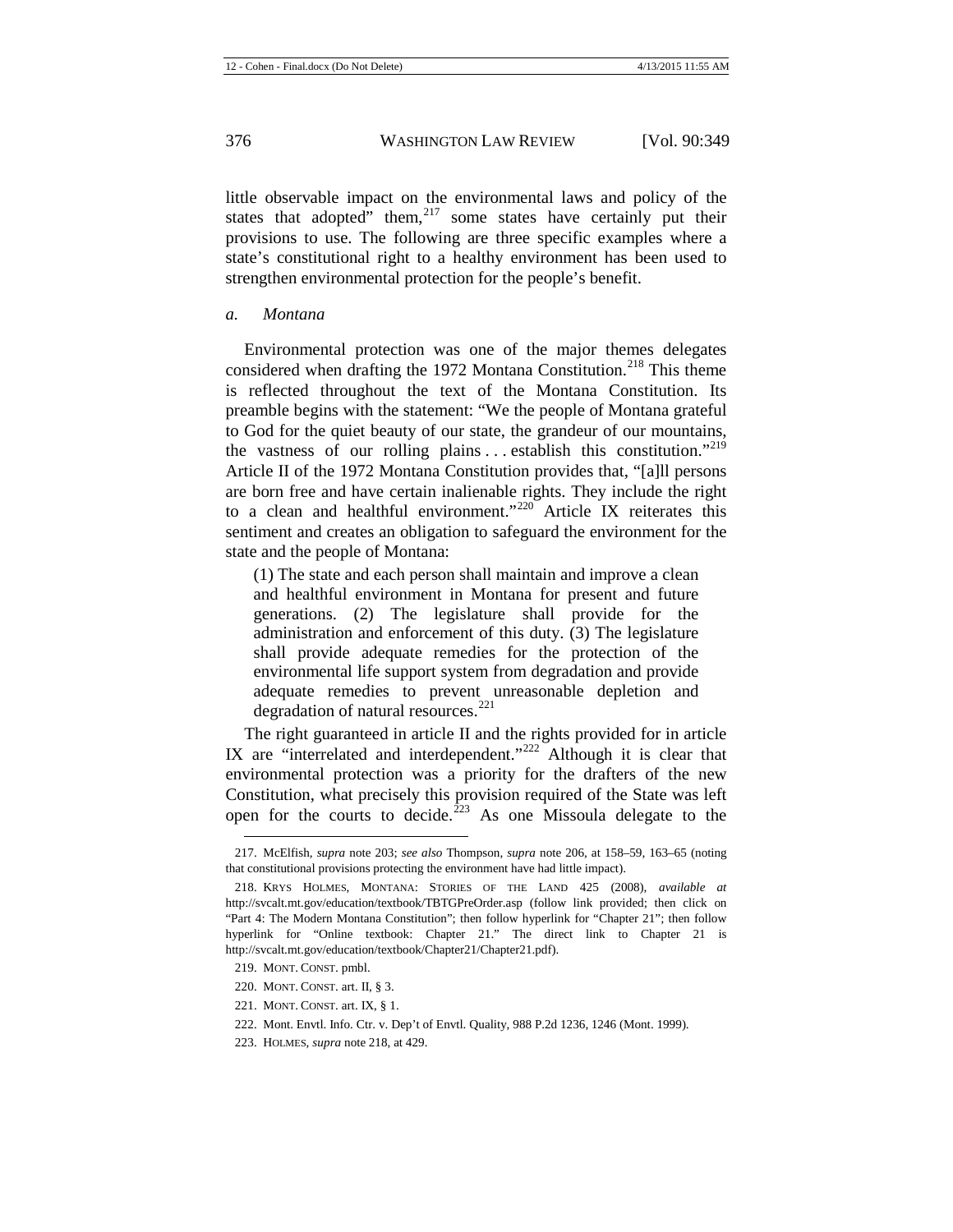Constitutional Convention indicated, the drafters intended to leave the extent of environmental protection open for litigation.<sup>[224](#page-29-0)</sup>

The Montana Supreme Court first addressed the level of scrutiny the court must utilize "when the right to a clean and healthful environment guaranteed by [a]rticle II, [s]ection 3 or those rights referred to in [a]rticle IX, [s]ection 1 are implicated" in *Montana Environmental*  Information Center v. Department of Environmental Quality.<sup>[225](#page-29-1)</sup> In that case, the court examined whether a statute<sup>[226](#page-29-2)</sup> that allowed water test discharges that degraded high quality waters without review violated articles II and IX of the Montana Constitution, and if plaintiff environmental groups had standing to challenge the constitutionality of the act.<sup>[227](#page-29-3)</sup> After an extensive review of the history of the 1972 Constitution looking at the drafters' intent, the Court interpreted article II, section 3 and article IX, section 1 to give substantial protection to the environment.<sup>[228](#page-29-4)</sup> The Court held that a concrete showing of harm was not required for plaintiffs to have standing.<sup>[229](#page-29-5)</sup> The court further held that, "the right to a clean and healthful environment is a fundamental right because it is guaranteed by the Declaration of Rights found at [a]rticle II, [s]ection 3 of Montana's Constitution"<sup>[230](#page-29-6)</sup> and therefore that strict scrutiny must be applied to all rules and statutes that implicate those rights.<sup>[231](#page-29-7)</sup> By reading the constitutional provisions with the drafters'

225. 988 P.2d 1236, 1244 (Mont. 1999).

**.** 

229. *Id.*

230. *Id.* at 1246.

<span id="page-29-7"></span><span id="page-29-6"></span><span id="page-29-5"></span>231. *Id.* The Court further held that to survive strict scrutiny, the State must "establish[] a compelling state interest and that its action is closely tailored to effectuate that interest and is the

<span id="page-29-0"></span><sup>224.</sup> Missoula delegate Mae Nan Ellingson said, "What did it mean to have a right to a clean and healthful environment? To me, it meant that the citizen had the right to go to court to protect that environment." HOLMES, *supra* note [218,](#page-28-0) at 430 (quoting delegate Mae Nan Ellingson).

<span id="page-29-2"></span><span id="page-29-1"></span><sup>226.</sup> Plaintiffs specifically contended that section 75-5-317(2)(j), MCA (1995) "to the extent that [it] allow[ed] discharges of water from watering well or monitoring well tests, which degrade[d] high quality waters without review pursuant to Montana's nondegradation policy" was void for violating the constitutional provisions protecting the environment. *Id.* at 1237.

<sup>227.</sup> *Id.* at 1242.

<span id="page-29-4"></span><span id="page-29-3"></span><sup>228.</sup> *Id.* at 1249 ("[T]o give effect to the rights guaranteed by [a]rticle II, [s]ection 3 and [a]rticle IX, [s]ection 1 of the Montana Constitution they must be read together and consideration given to all of the provisions of [a]rticle IX, [s]ection 1 as well as the preamble to the Montana Constitution. In doing so, we conclude that the delegates' intention was to provide language and protections which are both anticipatory and preventative. The delegates did not intend to merely prohibit that degree of environmental degradation which can be conclusively linked to ill health or physical endangerment. Our constitution does not require that dead fish float on the surface of our state's rivers and streams before its farsighted environmental protections can be invoked. The delegates repeatedly emphasized that the rights provided for in subparagraph (1) of [a]rticle IX, [s]ection 1 was linked to the legislature's obligation in subparagraph (3) to provide adequate remedies for degradation of environmental life support system and to prevent unreasonable degradation of natural resources.").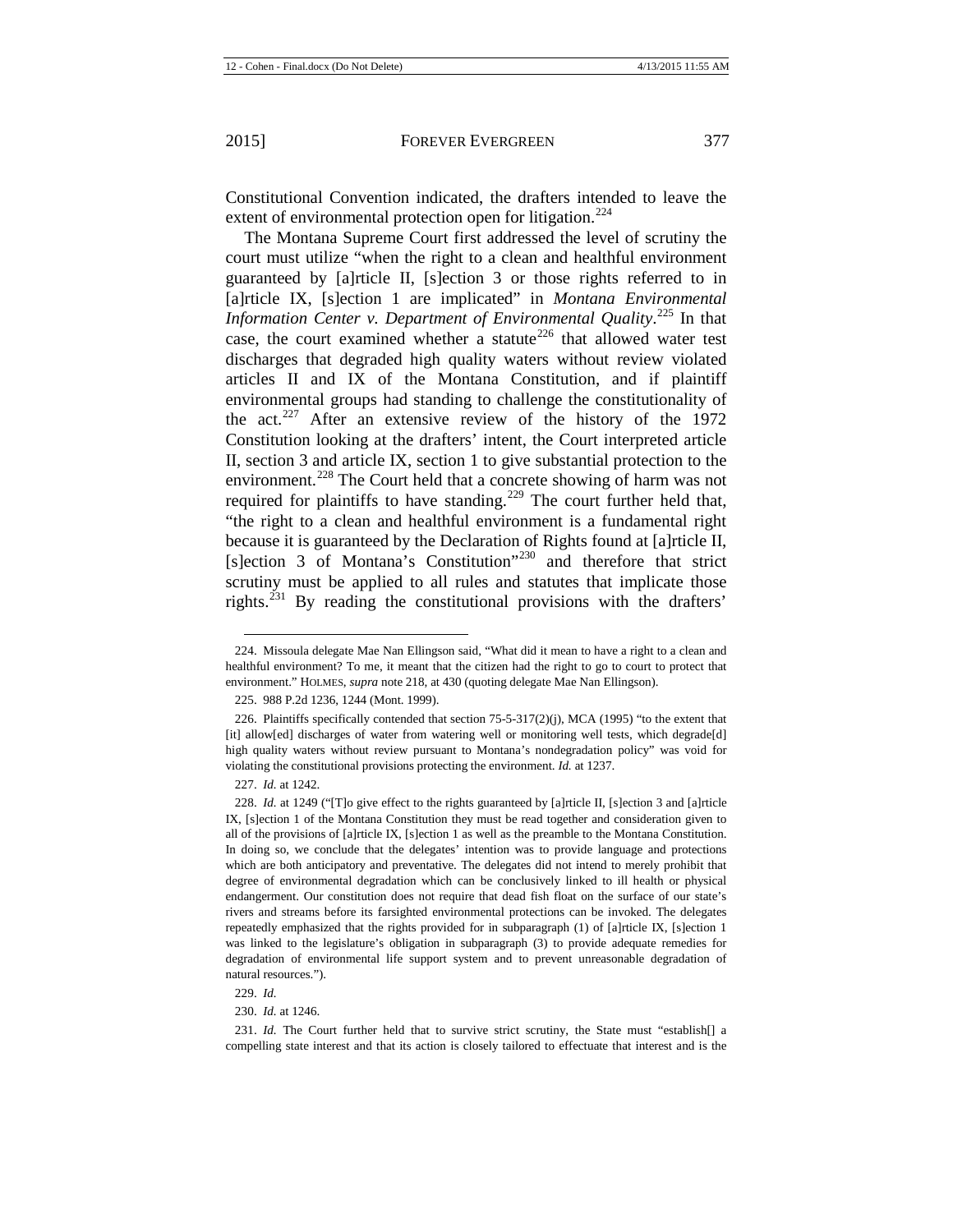intent in mind, the Court interpreted the Montana Constitution to include expansive environmental protections meant to guarantee not only a healthful environment, but one that was free from degradation—the strongest possible protections that the drafters could provide for the environment $^{232}$  $^{232}$  $^{232}$ 

#### *b. Louisiana*

 $\overline{a}$ 

Like Montana, Louisiana included environmental protections directly into its Constitution when it adopted the current Constitution in 1974. Article IX provides that:

The natural resources of the state, including air and water, and the healthful, scenic, historic, and esthetic quality of the environment shall be protected, conserved, and replenished insofar as possible and consistent with the health, safety, and welfare of the people. The legislature shall enact laws to implement this policy.<sup>[233](#page-30-1)</sup>

In Louisiana, the environmental protections enshrined in article IX of the Constitution are a codification of a broad public trust doctrine.<sup>[234](#page-30-2)</sup> The Louisiana Supreme Court explained that in Louisiana, "[a] public trust for the protection, conservation and replenishment of *all natural resources* of the state was recognized by art. VI § 1 of the 1921 Louisiana Constitution."[235](#page-30-3) The court further explained that the 1974

In *Northern Plains Resource Council*, the Court upheld mineral development leases issued by the State to a mining company that were entered into without an environmental review. *Id.* at 174–75. The Court held that "[b]ecause the leases themselves do not allow for any degradation of the environment, conferring only the exclusive right to apply for State permits, and because they specifically require full environmental review and full compliance with applicable State environmental laws, the act of issuing the leases did not impact or implicate the right to a clean and healthful environment in [a]rticle II, [s]ection 3 of the Montana Constitution." *Id.* at 174. Similarly, because the leases did require an environmental review before any mining could take place, the leases did not impact rights conferred by article IX. *Id.* at 174–75. Because no constitutional rights were impacted, the Court looked for a rational basis and found that there was one to defer the environmental review until the permitting stage of a specific mining project. *Id.* at 175. The Court thus upheld the leases. *Id.*

232. *Mont. Envtl. Info. Ctr.*, 988 P.2d at 1248.

233. LA. CONST. art. IX, § 1.

<span id="page-30-3"></span><span id="page-30-2"></span><span id="page-30-1"></span><span id="page-30-0"></span>234. *In re* Am. Waste & Pollution Control Co., 642 So. 2d 1258, 1262 (La. 1994) (noting that article IX, section 1 "continues the Public Trust Doctrine in environmental matters").

235. Save Ourselves, Inc. v. La. Envtl. Control Comm'n., 452 So. 2d 1152, 1154 (La. 1984)

least onerous path that can be taken to achieve the State's objective." *Id.* This holding was recently revisited in *Northern Plains Resource Council, Inc. v. Montana Board of Land Commissioners*, 288 P.3d 169 (Mont. 2012). In *Northern Plains Resource Council*, the Montana Supreme Court reiterated that "[t]he right to a clean and healthful environment is a fundamental right," and that a statute that interferes with the exercise of that right is subject to strict scrutiny, "requiring the State to provide a compelling interest for its existence." *Id.* at 174. The Court also indicated that "middletier" scrutiny is appropriate for a statute that impacts constitutional rights provided in article IX. *Id.*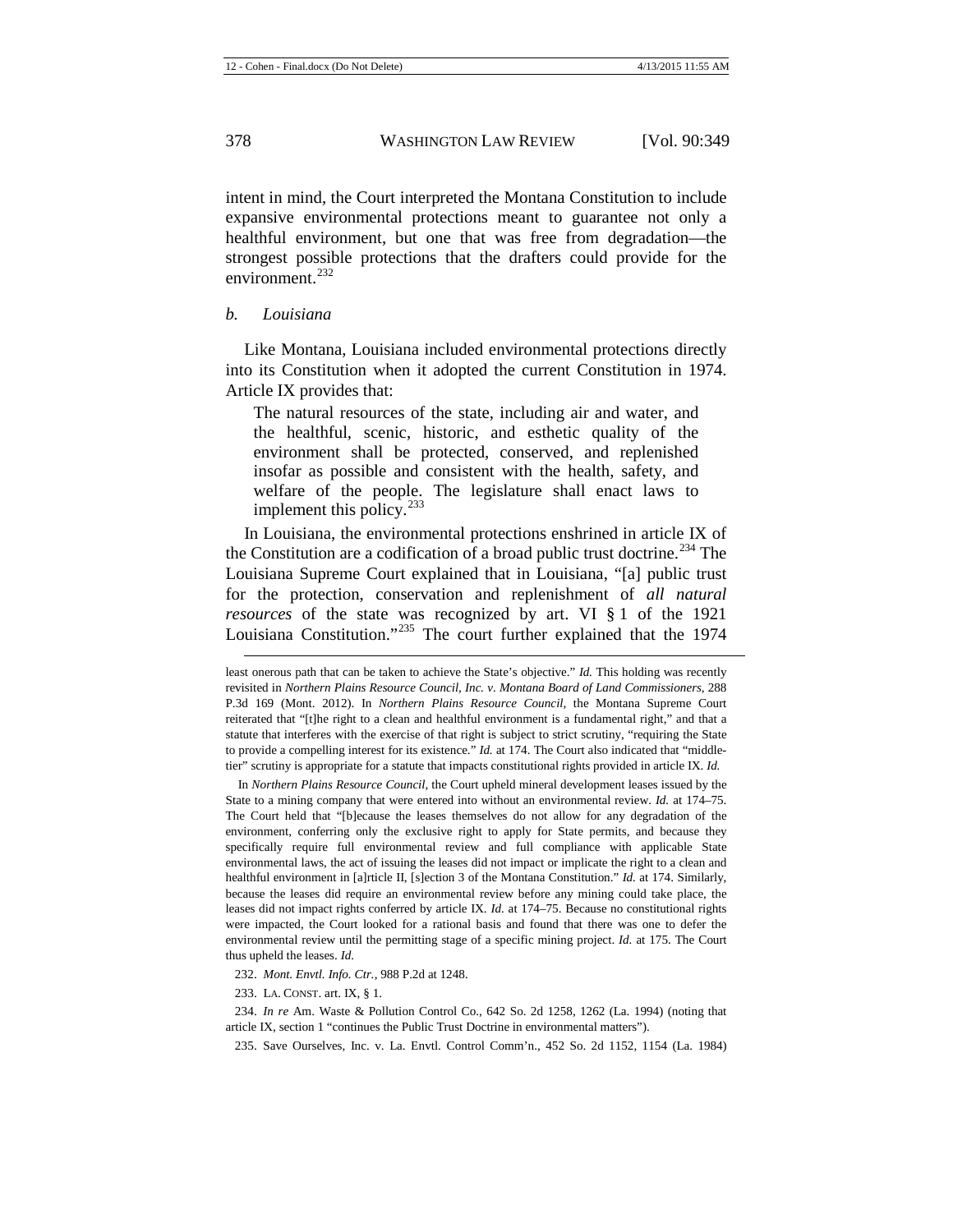Constitution expanded the public trust doctrine by explicitly categorizing water and air as natural resources, and commanding the legislature to implement policies to conserve, protect, and replenish those natural resources "insofar as possible and consistent with health, safety and welfare of the people. $\frac{1}{236}$  $\frac{1}{236}$  $\frac{1}{236}$  Although these protections are broad and go beyond the scope of the traditional public trust doctrine, environmental protection is not "an exclusive goal. $^{2237}$  $^{2237}$  $^{2237}$  Rather, there is a balancing test weighing environmental benefits and costs against other economic and social factors.<sup>[238](#page-31-2)</sup>

Although environmental protection is not an exclusive goal, agencies cannot escape the constitutional mandate to try to protect the environment as much as possible. In *Save Ourselves, Inc. v. Louisiana Environmental Control Commission*, [239](#page-31-3) the Louisiana Supreme Court held that agencies that "act as the primary public trustee of natural resources and the environment" must provide "active and affirmative protection" of the public's right to a safe and healthy environment.<sup>[240](#page-31-4)</sup> In order to ensure that this duty is met, an agency must provide a record of decision that clearly articulates the basis for its decision.<sup>[241](#page-31-5)</sup> The agency must thus demonstrate that it has acted in the public's best interest, balancing environmental factors against the general welfare of the people. $^{242}$  $^{242}$  $^{242}$ 

Louisiana courts have recognized that while environmental protection is mandated by the State Constitution, it must also be balanced against sometimes competing economic and social factors. $243$  However, this balancing test does not negate the State's duty to provide "active and affirmative protection" of the environment.<sup>[244](#page-31-8)</sup> Instead, the state must clearly, and on the record, articulate the basis for its decisions when they affect environmental quality. $245$  This requirement ensures that decisionmakers execute their "duty to see that the environment would be

 $\overline{a}$ 

<span id="page-31-9"></span><span id="page-31-8"></span><span id="page-31-7"></span><span id="page-31-6"></span><span id="page-31-5"></span>245. *Id.* Agency officials must follow the "rule of reasonableness," which "requires an agency or official, before granting approval of proposed action affecting the environment, to determine that adverse environmental impacts have been minimized or avoided as much as possible consistently with the public welfare." *Id.*

<span id="page-31-4"></span><span id="page-31-3"></span><span id="page-31-2"></span><span id="page-31-1"></span><span id="page-31-0"></span><sup>(</sup>emphasis added) (footnote omitted).

<sup>236.</sup> *Id.* 237. *Id.* at 1157. 238. *Id.* 239. *Id.* at 1152. 240. *Id.* at 1157. 241. *Id.* at 1159–60. 242. *See id.* at 1157. 243. *Id.* 244. *Id.*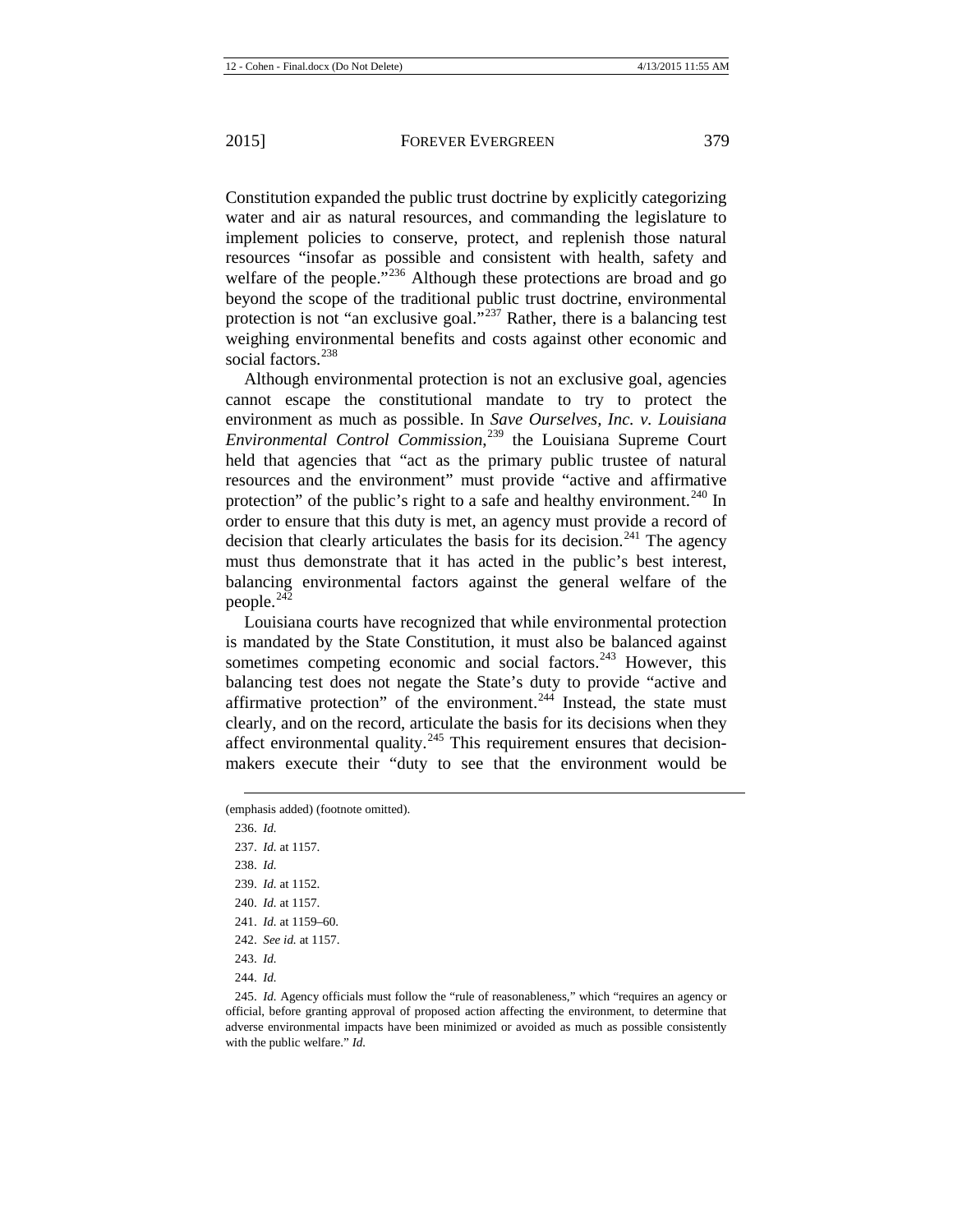protected to the fullest extent possible consistent with the health, safety and welfare of the people $n^{\overline{246}}$  $n^{\overline{246}}$  $n^{\overline{246}}$  and are more deliberate with their decisions that affect the environment.

#### *c. Pennsylvania*

Pennsylvania amended its Constitution in 1971 to include broad environmental protections.<sup>[247](#page-32-1)</sup> Article I, section 27 provides:

The people have a right to clean air, pure water, and to the preservation of the natural, scenic, historic and esthetic values of the environment. Pennsylvania's public natural resources are the common property of all the people, including generations yet to come. As trustee of these resources, the Commonwealth shall conserve and maintain them for the benefit of all people.<sup>[248](#page-32-2)</sup>

As discussed above,  $249$  Pennsylvania's interpretation of article I, section 27 provides some of the strongest public trust constitutional protections of natural resources in the United States. The provision is self-executing, and "create[s] a right in the people to seek to enforce the obligations" that the Commonwealth incurs as the trustee responsible for the maintenance and conservation of the "public natural resources."<sup>[250](#page-32-4)</sup>

The Commonwealth's obligations related to this constitutional provision were recently addressed in *Robinson Township v. Commonwealth*. [251](#page-32-5) In that case, the Pennsylvania Supreme Court invalidated various provisions of Act 13, which aimed "to provide a maximally favorable environment for [oil and gas] industry operators to exploit Pennsylvania's oil and natural gas resources, including those in the Marcellus Shale Formation."[252](#page-32-6) Among other things, Act 13 required local government "to authorize oil and gas operations, impoundment areas, and local assessment operations . . . as permitted uses in all zoning districts throughout a locality," to authorize both natural gas compressor stations and natural gas processing plants, and prohibited local governments from imposing more stringent conditions on oil and gas

<sup>246.</sup> *Id.* at 1160.

<span id="page-32-1"></span><span id="page-32-0"></span><sup>247.</sup> Franklin L. Kury, *The Environmental Amendment to the Pennsylvania Constitution: Twenty Years Later and Largely Untested*, 1 VILL. ENVTL. L.J. 123, 123–24 (1990).

<span id="page-32-3"></span><span id="page-32-2"></span><sup>248.</sup> PA. CONST. art. I, § 27. For a detailed analysis of all of article I, section 27 of the Constitution of Pennsylvania, and the associated case law, see *Robinson Twp. v. Commonwealth*, 83 A.3d 901, 951–69 (Pa. 2013).

<sup>249.</sup> *See supra* note[s 65](#page-8-9)[–72](#page-9-8) and accompanying text.

<span id="page-32-4"></span><sup>250.</sup> *Robinson Twp.*, 83 A.3d at 974.

<span id="page-32-5"></span><sup>251.</sup> 83 A.3d 901 (Pa. 2013).

<span id="page-32-6"></span><sup>252.</sup> *Id.* at 975.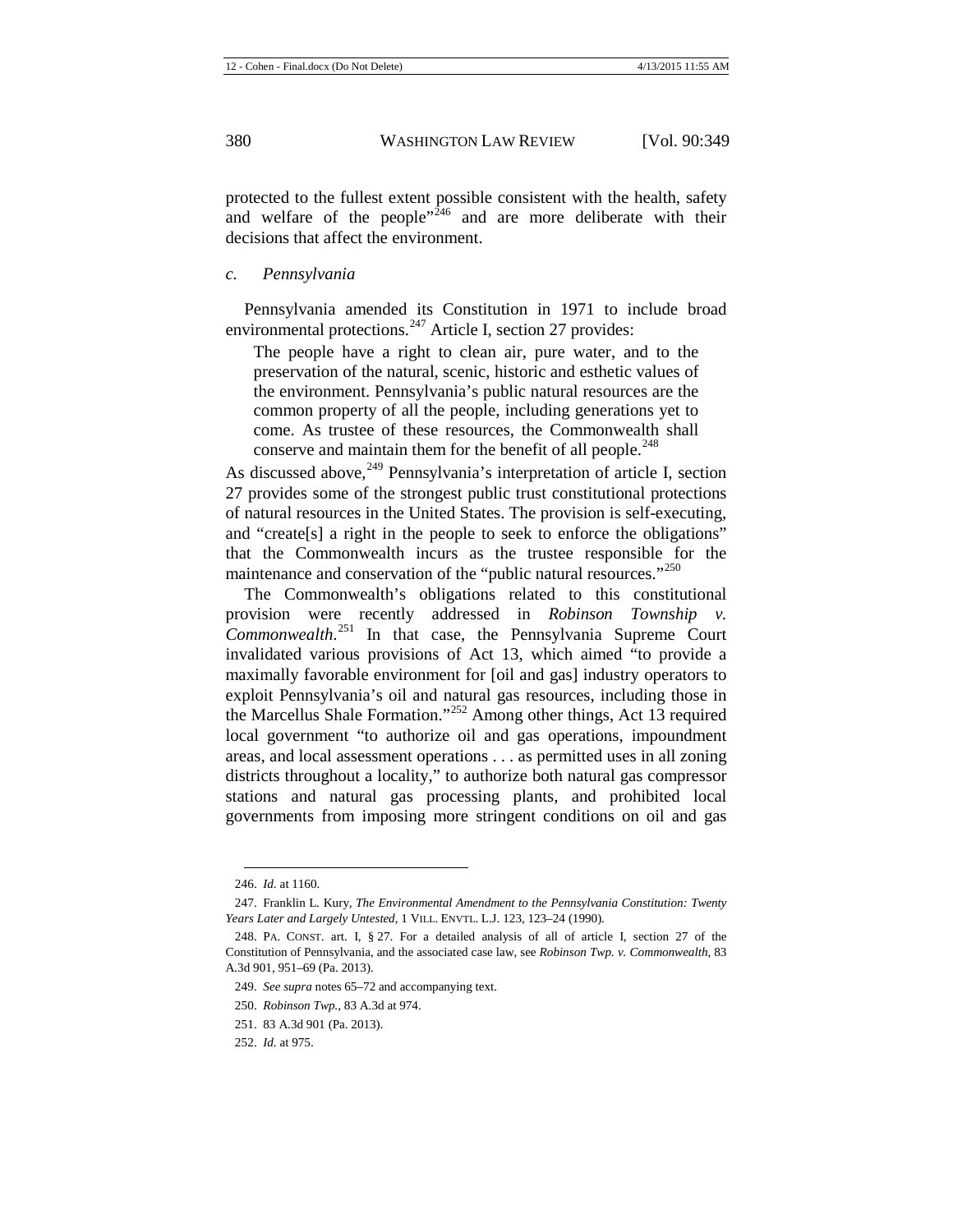operations.[253](#page-33-0) The Act also entitled oil and gas operators "to automatic waivers of setbacks"—meant to protect sensitive water resources—upon submission of a plan that identified additional measures, as prescribed by the Department of Environmental Protection, that would be utilized during construction, drilling, and well operations.<sup>[254](#page-33-1)</sup>

The Court found that Act 13 implicated the public's natural resources "essential to life, health, and liberty: surface and ground water, ambient air, and aspects of the natural environment in which the public has an interest," all of which are part of the public trust.<sup>[255](#page-33-2)</sup> The Court found that three provisions of the Act were "incompatible with the Commonwealth's duty as trustee of Pennsylvania's public natural resources," in violation of article I, section  $27.^{256}$  $27.^{256}$  $27.^{256}$  One provision unlawfully required local governments "to ignore their obligations under [a]rticle I, [s]ection 27" and instead required them "to take affirmative actions to undo existing [environmental] protections."[257](#page-33-4) Another provision fell short of the legislature's constitutional duty to enact legislation that restrains private parties from causing environmental degradation.[258](#page-33-5) Finally, the Court found that the third challenged provision "fail[ed] both to ensure conservation of the quality and quantity of the Commonwealth's waters and to treat all beneficiaries equitably in light of the purpose of the trust," in violation of the Commonwealth's trustee duties.<sup>[259](#page-33-6)</sup> Despite recognizing that the oil and gas industry "offer[ed] the very real prospect of jobs and other important economic benefits,"[260](#page-33-7) the Court invalidated provisions of an Act that provided more favorable conditions for the oil and gas industry because they violated the people's right to a clean and healthy environment.

**.** 

257. *Id.* at 978.

<span id="page-33-7"></span>260. *Id.* at 976.

<span id="page-33-0"></span><sup>253.</sup> *Id.* at 971–72. For more detail on Act 13, see *id.* at 969–74.

<span id="page-33-1"></span><sup>254.</sup> *Id.* at 973.

<sup>255.</sup> *Id.* at 975.

<sup>256.</sup> *Id.* at 985.

<span id="page-33-5"></span><span id="page-33-4"></span><span id="page-33-3"></span><span id="page-33-2"></span><sup>258.</sup> *Id.* at 979. The Court noted there were two reasons the Act violated the legislature's duty to restrain private parties. "First, a new regulatory regime permitting industrial uses as a matter of right in every type of pre-existing zoning district is incapable of conserving or maintaining the constitutionally-protected aspects of the public environment and of a certain quality of life." *Id.* Second, the "requirement that local government permit industrial uses in all zoning districts [results in] some properties and communities . . . carry[ing] much heavier environmental and habitability burdens than others. This disparate effect is irreconcilable with the express command that the trustee will manage the corpus of the trust for the benefit of 'all the people.'" *Id.* at 980 (citations omitted). It is important to note, however, that the Court did recognize that there were competing constitutional requirements and "that sustainable development may require some degradation of the corpus of the trust," thus implying that a balance must sometimes be struck between environmental protection and development. *Id.* at 980.

<span id="page-33-6"></span><sup>259.</sup> *Id.* at 984.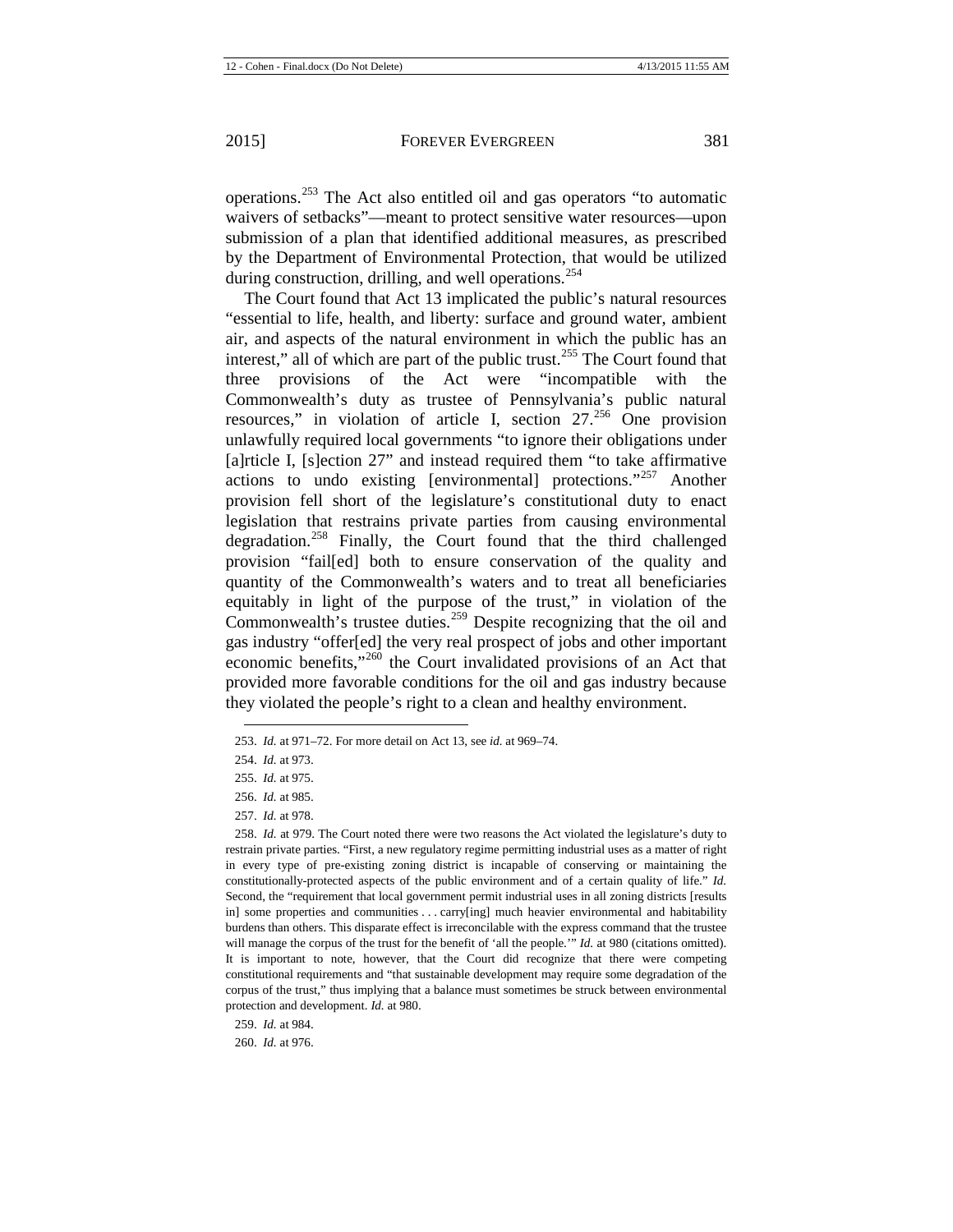## *2. Internationally, Countries Are Incorporating a Right to a Healthy Environment into Their Constitutions*

<span id="page-34-7"></span>States in the United States are not alone in incorporating constitutional provisions that protect the environment. Internationally, countries have included environmental provisions in their constitutions since  $1948$ <sup>[261](#page-34-0)</sup> The 1970s marked the start of a worldwide trend in which countries began amending their constitutions to include stronger environmental protections.<sup>[262](#page-34-1)</sup> As of 2012, 147 out of 193 of the world's constitutions—approximately three-quarters—"include explicit references to environmental rights and/or environmental responsibilities."[263](#page-34-2) Countries from all regions (except North America) and from all levels of development have these provisions.<sup>[264](#page-34-3)</sup>

Although not all countries utilize their constitutional environmental protection provisions,<sup>[265](#page-34-4)</sup> some countries do. This section provides just a few examples of countries utilizing those provisions to tackle major environmental challenges and increase government accountability.<sup>[266](#page-34-5)</sup>

*a. Argentina*

Argentina revised its Constitution in 1994, and in doing so incorporated strong environmental protections.<sup>[267](#page-34-6)</sup> Section 41 provides that:

All inhabitants are entitled to a healthful and balanced environment fit for human development in order that productive activities shall meet present needs without endangering those of future generations; and shall have the duty to preserve it. As a first priority, environmental damage shall bring about the obligation to repair it according to law.

The authorities shall provide for the protection of this right, the

<span id="page-34-0"></span><sup>261.</sup> Italy was the first country to have such a provision. DAVID R. BOYD, THE ENVIRONMENTAL RIGHTS REVOLUTION: A GLOBAL STUDY OF CONSTITUTIONS, HUMAN RIGHTS, AND THE ENVIRONMENT 50 (2012). A full examination of the international trend of incorporating environmental provisions into constitutions is beyond the scope of this Comment. For a detailed analysis of this topic, see generally BOYD, *supra*.

<sup>262.</sup> *Id.* at 3.

<sup>263.</sup> *Id.* at 47.

<sup>264.</sup> *Id.*

<span id="page-34-4"></span><span id="page-34-3"></span><span id="page-34-2"></span><span id="page-34-1"></span><sup>265.</sup> For example, although throughout Africa the right to a healthy environment is recognized, economic, political, and social, challenges have generally prevented its effective implementation and enforcement. *Id.* at 283.

<span id="page-34-6"></span><span id="page-34-5"></span><sup>266.</sup> For additional examples and a more comprehensive look at international constitutional environmental provisions, see generally *id.*

<sup>267.</sup> *Id.* at 50.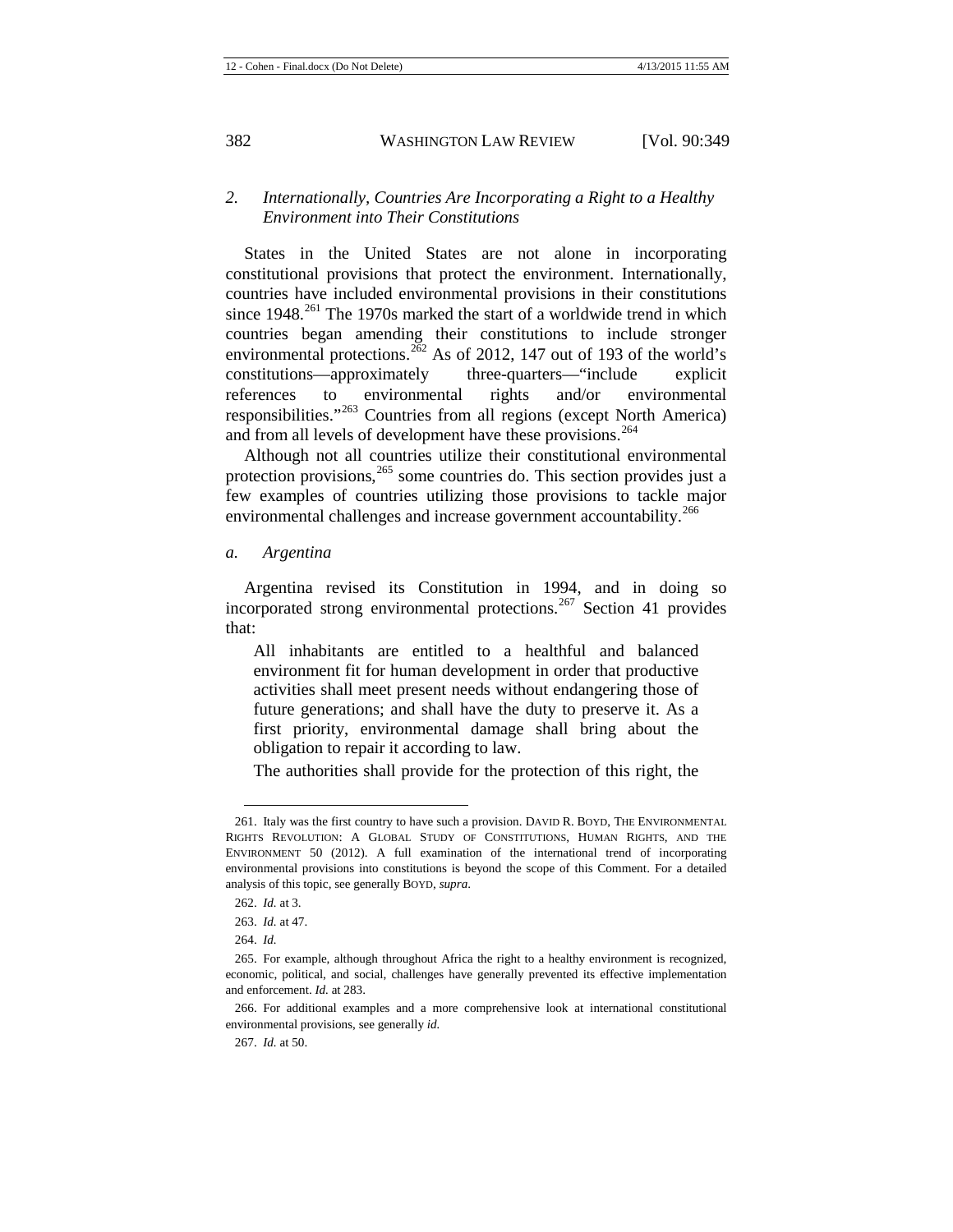rational use of natural resources, the preservation of the natural and cultural heritage and of the biological diversity, and shall also provide for environmental information and education.<sup>[268](#page-35-0)</sup>

The Constitution further states that the national government must set the "minimum protection standards," and that the provinces also may pass complementary laws to further protect the environment.<sup>[269](#page-35-1)</sup> This constitutional provision is the foundation of environmental law in Argentina, and the basis of much of the environmental litigation in that country.<sup>[270](#page-35-2)</sup> This provision, combined with an increasingly active judiciary (in 2007 there were 151 cases dealing with the right to a healthy environment), has resulted in Argentina being the regional leader "in judicial recognition and enforcement of the constitutional right to live in a healthy environment."<sup>[271](#page-35-3)</sup>

Argentineans have utilized their constitutional right to live in a healthy environment to tackle major pollution in their country's capital city. In *Beatriz Silvia Mendoza v. National Government*, [272](#page-35-4) the leading case based on Section 41, a group of concerned citizens sued the national and local government, the City of Buenos Aires, and forty-four industrial facilities for polluting the Matanza-Riachuelo River.<sup>[273](#page-35-5)</sup> The Matanza-Riachuelo River is one of the most polluted rivers on the continent with millions of people—many of whom are poor—living near its banks.[274](#page-35-6) The National Supreme Court of Justice responded to the suit in a series of decisions. In 2006, the Court ordered the government to conduct an environmental assessment of the river and begin an environmental education program.[275](#page-35-7) In 2007, the Court ordered the government "to establish a comprehensive cleanup and restoration plan for the river" with input and evaluation from independent experts, the plaintiffs, non-governmental organizations, and the public.<sup>[276](#page-35-8)</sup> The Court issued its final comprehensive ruling in 2008 with three objectives: "improved quality of life for the inhabitants of the basin," "reconstruction of the environment in the basin in all of its components,"

1

<span id="page-35-0"></span><sup>268.</sup> Art. 41, CONSTITUCIÓN NACIONAL [CONST. NAC.] (Arg.).

<span id="page-35-1"></span><sup>269</sup>*. Id.*

<sup>270.</sup> *See* BOYD, *supra* not[e 261,](#page-34-7) at 129.

<sup>271.</sup> *Id.*

<span id="page-35-5"></span><span id="page-35-4"></span><span id="page-35-3"></span><span id="page-35-2"></span><sup>272.</sup> Corte Suprema de Justicia de la Nación [CSJN] [National Supreme Court of Justice], 8/7/2008, "Mendoza, Beatriz Silvia y otros c. Estado Nacional y otros s/ daños y prejuicios (daños derivados de la contaminación ambiental del Río Matanza – Riachuelo)," M. 1569. XL (Arg.).

<span id="page-35-6"></span><sup>273.</sup> BOYD, *supra* not[e 261,](#page-34-7) at 129.

<sup>274.</sup> *Id.*

<span id="page-35-8"></span><span id="page-35-7"></span><sup>275.</sup> *Id.* at 130.

<sup>276.</sup> *Id.*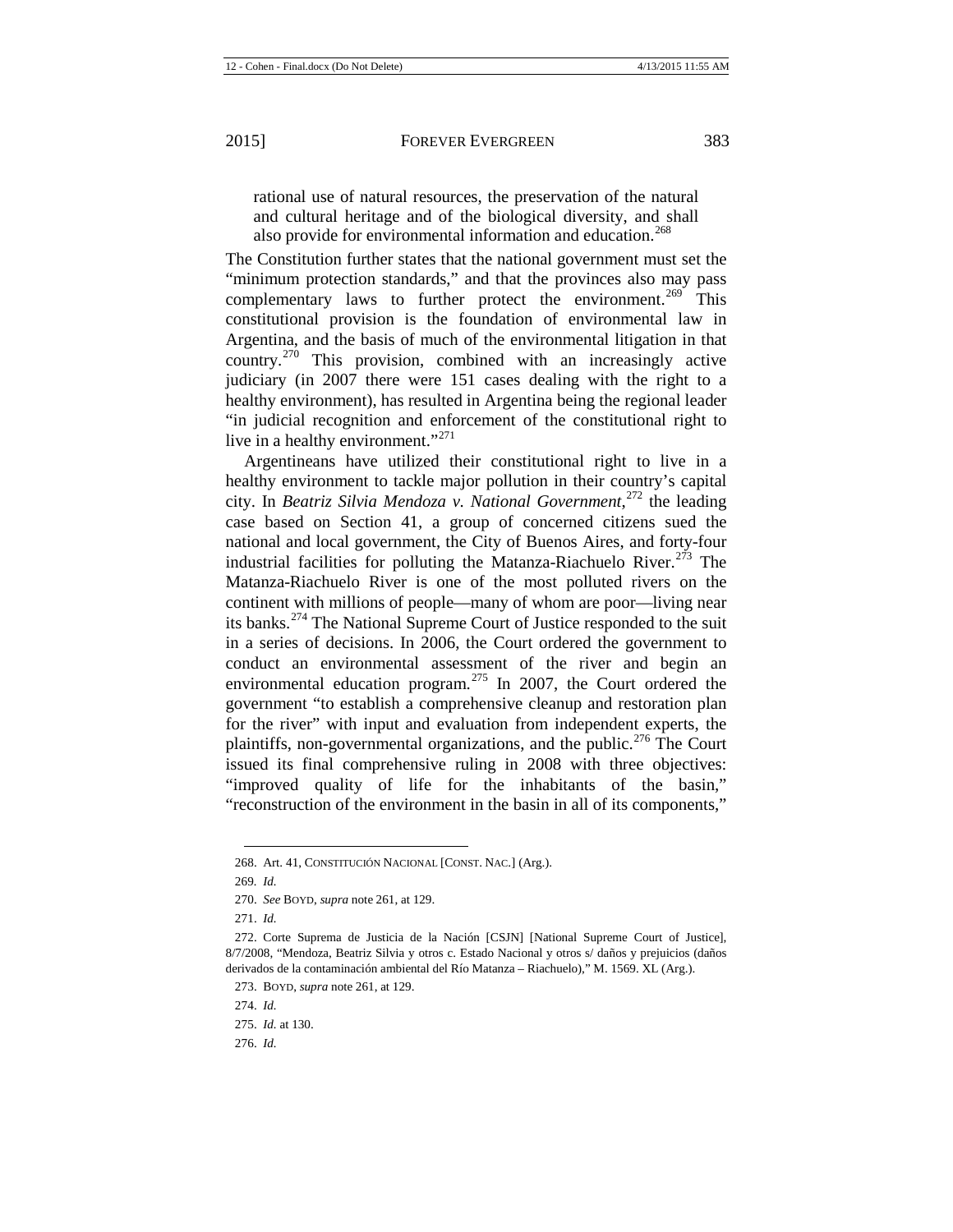and "prevention of injury with sufficient degree of predictability."<sup>[277](#page-36-0)</sup>

To attain these objectives, the Court ordered that the government and other defendants undertake a variety of actions, including "the creation and implementation of plans for wastewater treatment," "development of a regional environmental health plan" with "ongoing judicial oversight of the implementation plan," "improvement of drinking-water, sewage treatment, and stormwater discharge systems," and "closure of all illegal dumps, redevelopment of legal landfills, and cleanup of the riverbanks."[278](#page-36-1) The Court based its decision on Section 41 and Section 43 (which allows citizens to "defend their rights through recourse to the judicial system"). $^{279}$  $^{279}$  $^{279}$  The Court's decision triggered the World Bank to approve two billion U.S. dollars for the Matanza-Riachuelo Basin Sustainable Development Project.<sup>[280](#page-36-3)</sup> As of mid-2011, major progress had been made toward cleaning up the river, including providing one million people with clean drinking water and half a million people with a new sewage system; the closure of 167 polluting companies and 134 garbage dumps; and "the creation of 139 sampling points for monitoring water, air, and soil quality."<sup>[281](#page-36-4)</sup> As of 2014, more than 1500 polluting enterprises are being continuously monitored "to track progress in reducing industrial pollution."<sup>[282](#page-36-5)</sup> In addition, the contracts for civil works related to the project have been signed, and construction is expected to begin in 2015.<sup>[283](#page-36-6)</sup>

Argentina is the Latin American leader in relying on its constitutional amendment to ensure that individuals live in a healthy environment.<sup>[284](#page-36-7)</sup> Utilizing their constitutional rights, community members from one of the poorest and most polluted areas of Buenos Aires were able to sue the government and begin tackling one of the country's worst environmental problems.

<span id="page-36-0"></span><sup>277.</sup> *Id.*  $\overline{a}$ 

<span id="page-36-1"></span><sup>278.</sup> *Id.*

<sup>279.</sup> *Id.* at 131; *see also* Art. 43, CONST. NAC. (Arg.).

<sup>280.</sup> BOYD, *supra* not[e 261,](#page-34-7) at 131.

<sup>281.</sup> *Id.*

<span id="page-36-5"></span><span id="page-36-4"></span><span id="page-36-3"></span><span id="page-36-2"></span><sup>282.</sup> THE WORLD BANK, IMPLEMENTATION STATUS & RESULTS: ARGENTINA MATANZA-RIACHUELO BASIN (MRB) SUSTAINABLE DEVELOPMENT ADAPTABLE LENDING PROGRAM (P105680) (2014), *available at* http://www-wds.worldbank.org/external/default/ WDSContentServer/WDSP/LCR/2014/06/16/090224b0825031f0/1\_0/Rendered/PDF/Argentina000 Ma0Report000Sequence009.pdf.

<span id="page-36-6"></span><sup>283.</sup> *Id.*

<span id="page-36-7"></span><sup>284.</sup> *See* BOYD, *supra* not[e 261,](#page-34-7) at 129.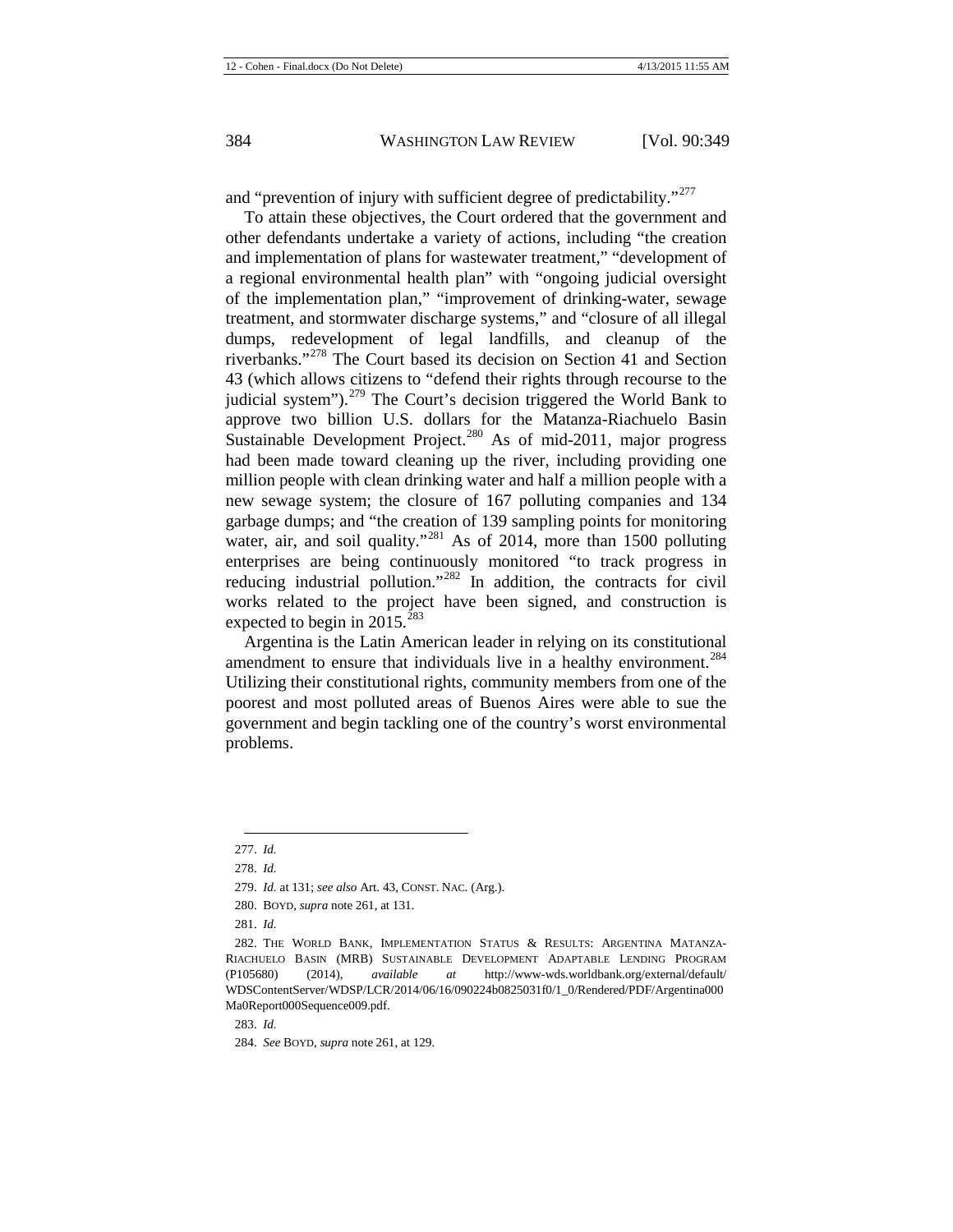#### *b. South Africa*

South Africa included a right to a healthy environment in its 1996 Constitution.<sup>[285](#page-37-0)</sup> Article XXIV declares that:

Everyone has the right—

(a) to an environment that is not harmful to their health or wellbeing; and

(b) to have the environment protected, for the benefit of present and future generations, through reasonable legislative and other measures that—

(i) prevent pollution and ecological degradation;

(ii) promote conservation; and

(iii) secure ecologically sustainable development and use of natural resources while promoting justifiable economic and social development.<sup>[286](#page-37-1)</sup>

The Constitutional Court has interpreted this provision as imposing a trusteeship position on the current generation.<sup>[287](#page-37-2)</sup> This position requires the current generation to protect the Earth for future generations.<sup>[288](#page-37-3)</sup> The court is responsible for making sure that the current generation fulfills its obligation to future generations.[289](#page-37-4)

In addition to recognizing its own role in protecting the environment, the Court "observed that the protection of the right to a healthy environment will depend not only on the diligence of public officials but also on the active participation of civil society and, in some cases, on public interest litigation."<sup>[290](#page-37-5)</sup> To foster public interest litigation—like that protecting the environment—the Constitutional Court held that unsuccessful plaintiffs are exempt from reimbursing their opponents' legal costs. $^{291}$  $^{291}$  $^{291}$ 

Perhaps most striking, the constitutional right to a healthy environment has had a major impact on legislation in South Africa. The 1996 Constitution resulted in a "complete overhaul" of South Africa's environmental law, resulting in the National Environmental

<sup>285.</sup> *Id.* at 50, 151.

<sup>286.</sup> S. AFR. CONST., 1996.

<span id="page-37-2"></span><span id="page-37-1"></span><span id="page-37-0"></span><sup>287.</sup> BOYD, *supra* not[e 261,](#page-34-7) at 153 ("[T]he present generation holds the Earth in trust for the next generation. This trusteeship position carries with it the responsibility to look after the environment. It is the duty of the court to ensure that this responsibility is carried out." (quoting *Fuel Retailers Ass'n of S. Afr. v. Director-General: Envtl. Mgmt., Dep't of Agric., Conservation and Env't, Mpumalanga Province* 2007 (10) BCLR 1059 (CC) at para. 102 (S. Afr.)).

<span id="page-37-3"></span><sup>288.</sup> *Id.*

<sup>289.</sup> *Id.*

<span id="page-37-6"></span><span id="page-37-5"></span><span id="page-37-4"></span><sup>290.</sup> *Id.* (citing *Biowatch Trust v. Registrar, Genetic Resources* 2009 (6) SA 232 (CC) (S. Afr.)).

<sup>291.</sup> *Id.*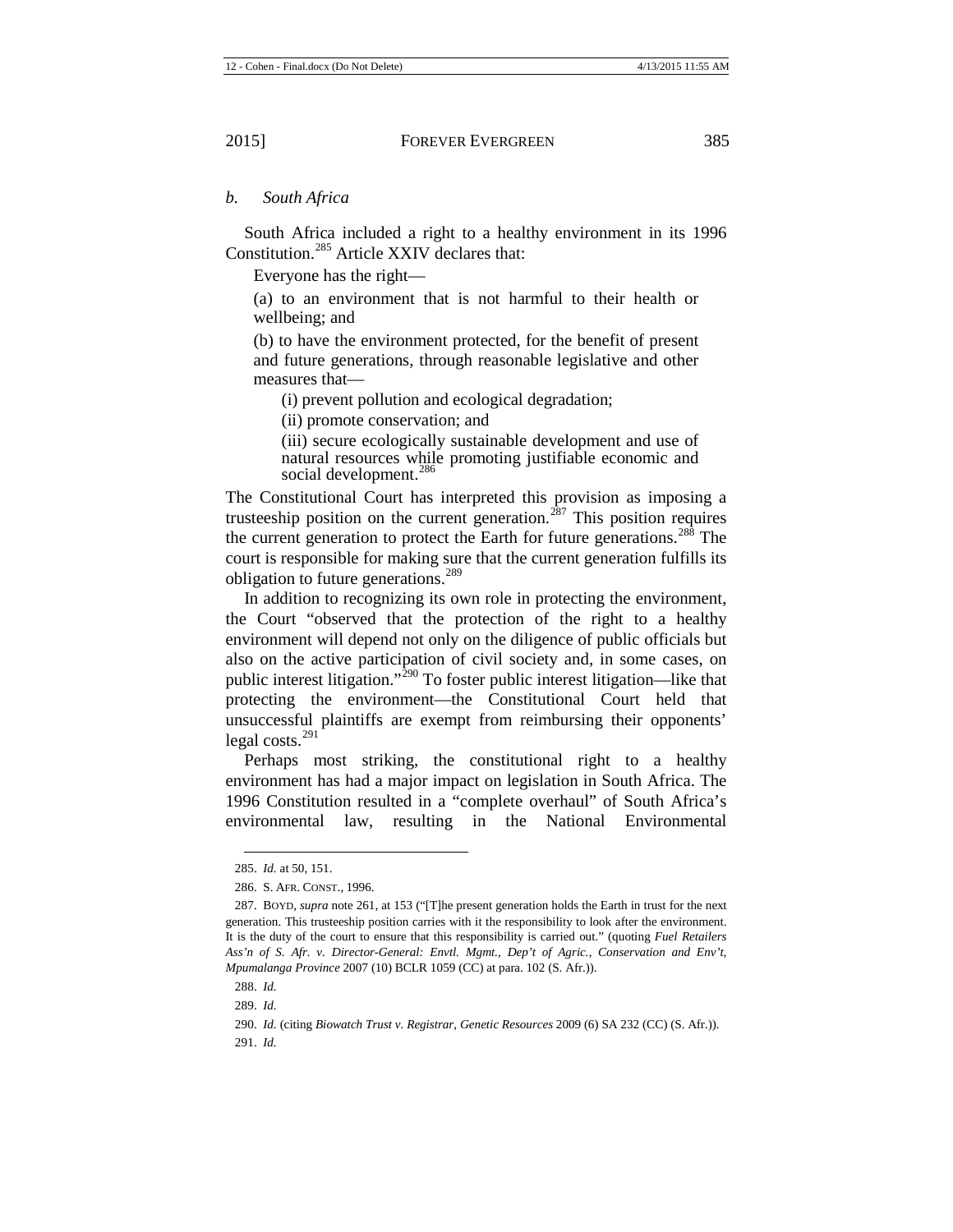Management Act.<sup>[292](#page-38-0)</sup> The preamble of the Act states that the Act's purpose is "to provide for co-operative, environmental governance by establishing principles for decision-making on matters affecting the environment, institutions that will promote co-operative governance and procedures for co-ordinating environmental functions exercised by organs of state; and to provide for matters connected therewith."<sup>[293](#page-38-1)</sup> The first and second paragraph of the preamble recognize that many people living in South Africa live in an unhealthy environment,<sup>[294](#page-38-2)</sup> but that "everyone has the right to an environment that is not harmful to his or her health or well-being."<sup>[295](#page-38-3)</sup> The preamble continues, explaining that both present and future generations have the right to have the environment protected via legislation and other means.<sup>[296](#page-38-4)</sup> To reach this end, the Act establishes—among other provisions—management principles, which reiterate the importance and centrality of environmental protection and management to protect people; $297$  and enforcement/compliance mechanisms which include the right to information,<sup>[298](#page-38-6)</sup> protection for whistleblowers,<sup>[299](#page-38-7)</sup> and standing for individuals suing to enforce environmental laws.<sup>[300](#page-38-8)</sup>

In addition to the National Environmental Management Act, other legislation addressing air quality, water, biodiversity, and local governments also include a right to a healthy environment.<sup>[301](#page-38-9)</sup> South Africa's strong environmental laws and constitutional protection of the environment "represents a beacon of hope" in the movement toward greater environmental protection in Africa.<sup>[302](#page-38-10)</sup>

#### *c. Philippines*

Article II, Section 16 of the Constitution of the Philippines provides that "[t]he State shall protect and advance the right of the people to a

<span id="page-38-0"></span><sup>292.</sup> *Id.* at 149; National Environmental Management Act 19519 of 1998 (S. Afr.), *available at* https://www.environment.gov.za/sites/default/files/legislations/nema\_amendment\_act107.pdf.

<span id="page-38-1"></span><sup>293.</sup> National Environmental Management Act 19519. Professor Boyd explains that the Act "repeatedly refers to the right to a healthy environment." BOYD, *supra* not[e 261,](#page-34-7) at 149.

<span id="page-38-4"></span><span id="page-38-3"></span><span id="page-38-2"></span><sup>294.</sup> National Environmental Management Act 19519 (recognizing "many inhabitants of South Africa live in an environment that is harmful to their health and well-being").

<sup>295.</sup> *Id.*

<sup>296.</sup> *Id.*

<span id="page-38-5"></span><sup>297.</sup> *Id.* § 2.

<span id="page-38-6"></span><sup>298.</sup> *Id.* § 31(1).

<span id="page-38-7"></span><sup>299.</sup> *Id.* § 31(4), (8).

<span id="page-38-8"></span><sup>300.</sup> *Id.* §§ 32–33.

<span id="page-38-9"></span><sup>301.</sup> BOYD, *supra* not[e 261,](#page-34-7) at 149–50.

<span id="page-38-10"></span><sup>302.</sup> *Id.* at 160.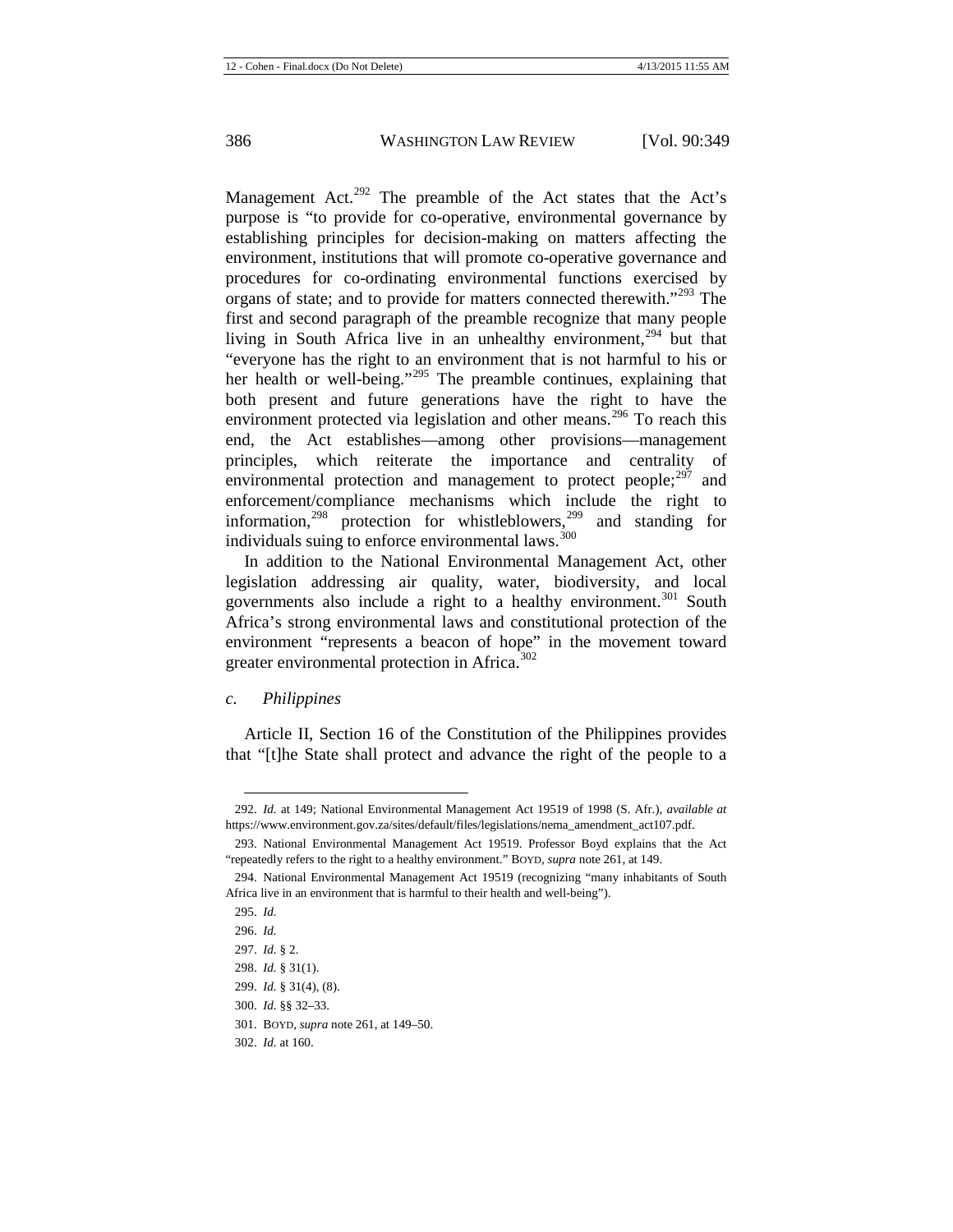balanced and healthful ecology in accord with the rhythm and harmony of nature."[303](#page-39-0) This provision was enacted as part of the present 1987 Constitution.[304](#page-39-1) In 1993, the Supreme Court of the Philippines decided the first precedent-setting case implicating this provision. In *Oposa v. Factoran, Jr.*, [305](#page-39-2) a lawsuit was "filed on behalf of children and future generations" with the goal of cancelling all timber-harvesting licenses in the country.[306](#page-39-3) The Supreme Court of the Philippines held that the right to a healthful ecology was self-executing, and pressed the "urgent need to protect the environment on behalf of both present and future

generations."<sup>[307](#page-39-4)</sup> In 2008, the Supreme Court of the Philippines issued the *Metropolitan Manila Development Authority v. Concerned Residents of Manila Bay*<sup>[308](#page-39-5)</sup> decision, which was aimed at cleaning up Manila Bay.<sup>[309](#page-39-6)</sup> The Court held that "different government agencies and instrumentalities cannot shirk from their mandates; they must perform their basic functions in cleaning up and rehabilitating the Manila Bay."<sup>[310](#page-39-7)</sup> To effectuate this order, the Court required that within six months a dozen government agencies had "to develop a comprehensive plan . . . to rehabilitate and restore Manila Bay."[311](#page-39-8) Specifically, the Court ordered the agencies to perform specific actions including the clean-up of toxic and hazardous waste, the development of facilities and programs for disposal of solid waste, the reintroduction of indigenous aquatic species, and the development of an environmental education program.<sup>[312](#page-39-9)</sup> Responsible agencies were required to "allocate a budget sufficient to

**.** 

309. BOYD, *supra* not[e 261,](#page-34-7) at 168.

<sup>303.</sup> CONST. (1987), art. II, sec. 16 (Phil.).

<span id="page-39-1"></span><span id="page-39-0"></span><sup>304.</sup> BOYD, *supra* note [261,](#page-34-7) at 167; *Philippine Constitutions*, OFFICIAL GAZETTE, http://www.gov.ph/constitutions/ (last visited Jan. 4, 2015).

<sup>305.</sup> Oposa v. Factoran, Jr., G.R. No. 101083, 224 S.C.R.A. 792 (July 30, 1993) (Phil.).

<span id="page-39-3"></span><span id="page-39-2"></span><sup>306.</sup> BOYD, *supra* note [261,](#page-34-7) at 167. Although *Minors Oposa* did not result in the cancellation of all timber-harvesting licenses, when the case was filed there were ninety-two licenses in the Philippines, but "by 2006, there were only three, and the rate of deforestation had fallen." *Id.* Furthermore, in a case brought by a timber company, "the Supreme Court upheld the government's ability to cancel licenses, based in part on the *Minors Oposa* precedent." *Id.*

<sup>307.</sup> *Id.*

<span id="page-39-5"></span><span id="page-39-4"></span><sup>308.</sup> Metro. Manila Dev. Auth. v. Concerned Residents of Manila Bay, G.R. Nos. 171947-48 (S.C., Dec. 18, 2008) (Phil.), *available at* http://sc.judiciary.gov.ph/jurisprudence/2008/ december2008/171947-48.htm.

<span id="page-39-8"></span><span id="page-39-7"></span><span id="page-39-6"></span><sup>310.</sup> *Concerned Residents of Manila Bay*, G.R. Nos. 171947-48, at 23; *see also* BOYD, *supra* note [261,](#page-34-7) at 168.

<sup>311</sup>*.* BOYD, *supra* not[e 261,](#page-34-7) at 168.

<span id="page-39-9"></span><sup>312.</sup> *See Concerned Residents of Manila Bay*, G.R. Nos. 171947-48, at 24–27; BOYD, *supra* note [261,](#page-34-7) at 168–69.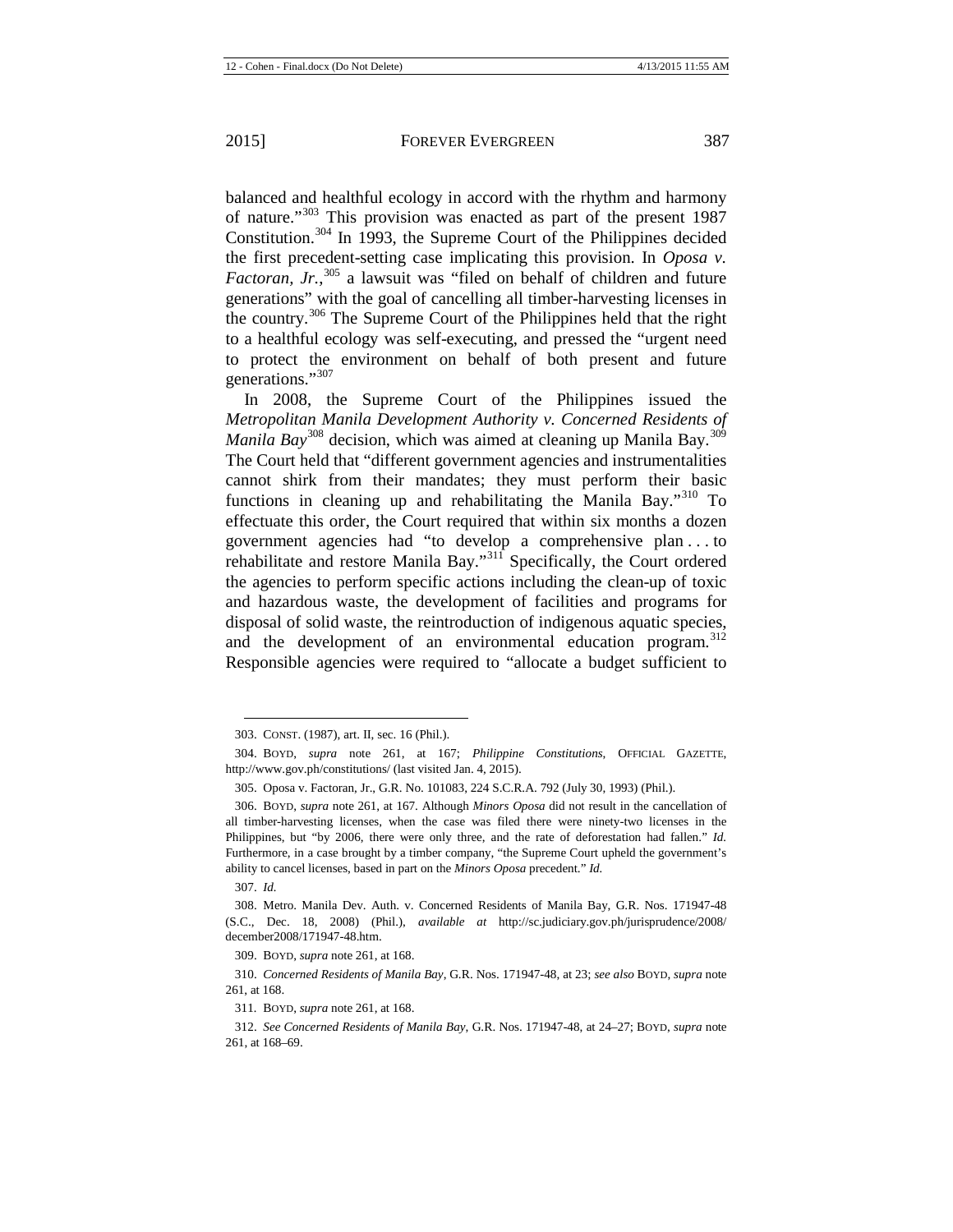carry out the restoration plan."<sup>[313](#page-40-0)</sup> To ensure that its order was actually carried out, the Court has continuing mandamus, "the power to supervise implementation of the restoration plan," and government agencies must submit quarterly reports that are reviewed by a court-established expert committee.<sup>[314](#page-40-1)</sup> This case demonstrates that the right to a healthy environment is used as a powerful tool, and creates real responsibilities for the state. The Court held that "the responsible government agencies 'cannot escape their obligation to future generations of Filipinos to keep the waters of the Manila Bay as clean and clear as humanly possible. Anything less would be a betrayal of the trust reposed in them.<sup>"[315](#page-40-2)</sup> The government has allocated approximately one hundred million U.S. dollars to begin clean-up of the Bay.<sup>[316](#page-40-3)</sup>

In addition to these groundbreaking cases, the Supreme Court of the Philippines designated 117 courts as "green courts," which would be headed by judges that are specially trained to deal with violations of environmental law.<sup>[317](#page-40-4)</sup> In 2010 the Supreme Court of the Philippines issued specific procedural rules applicable to environmental cases.<sup>[318](#page-40-5)</sup> The rules had four objectives: "protecting and advancing the constitutional right to a balanced and healthful ecology; providing a simplified, speedy, and inexpensive procedure for enforcing environmental rights; adopting innovations and best practices for enforcing environmental laws; and enabling courts to monitor and ensure compliance with orders in environmental cases."<sup>[319](#page-40-6)</sup> In addition. the Supreme Court created the writ of *kalikasan* (nature)—a type of civil action that allowed any natural or legal person to bring a case that would result in the court ordering a respondent "to cease an environmentally harmful activity; protect the environment; or carry out restoration or rehabilitation activities."[320](#page-40-7) The Supreme Court's interpretation of the environmental protections enshrined in the Constitution has led to strong environmental decisions and procedural maneuvers to help ensure that

<sup>313.</sup> BOYD, *supra* not[e 261,](#page-34-7) at 169*.*

<sup>314.</sup> *Id.*; *see also Concerned Residents of Manila Bay*, G.R. Nos. 171947-48, at 27.

<span id="page-40-2"></span><span id="page-40-1"></span><span id="page-40-0"></span><sup>315.</sup> BOYD, *supra* note [261,](#page-34-7) at 169 (quoting *Concerned Residents of Manila Bay*, G.R. Nos. 171947-48, at 23).

<sup>316.</sup> *Id.*

<span id="page-40-4"></span><span id="page-40-3"></span><sup>317.</sup> *Id.* (citing Supreme Court of the Philippines, 2008, Resolution A.M. No. 07-11-12, authorized by CONST. (1987), art. VIII, § 5 (Phil.)); Julie M. Aurelio, *Environmentalists Hail Creation of 'Green' Court*, PHILIPPINE DAILY INQUIRER (Jan. 27, 2008), *available at* http://newsinfo.inquirer.net/inquirerheadlines/nation/view/20080127-115049/Environmentalistshail-creation-of-green-court.

<span id="page-40-6"></span><span id="page-40-5"></span><sup>318.</sup> BOYD, *supra* not[e 261,](#page-34-7) at 169.

<sup>319.</sup> *Id.* (citing *Rules of Procedure for Environmental Cases* (2010)).

<span id="page-40-7"></span><sup>320.</sup> *Id.*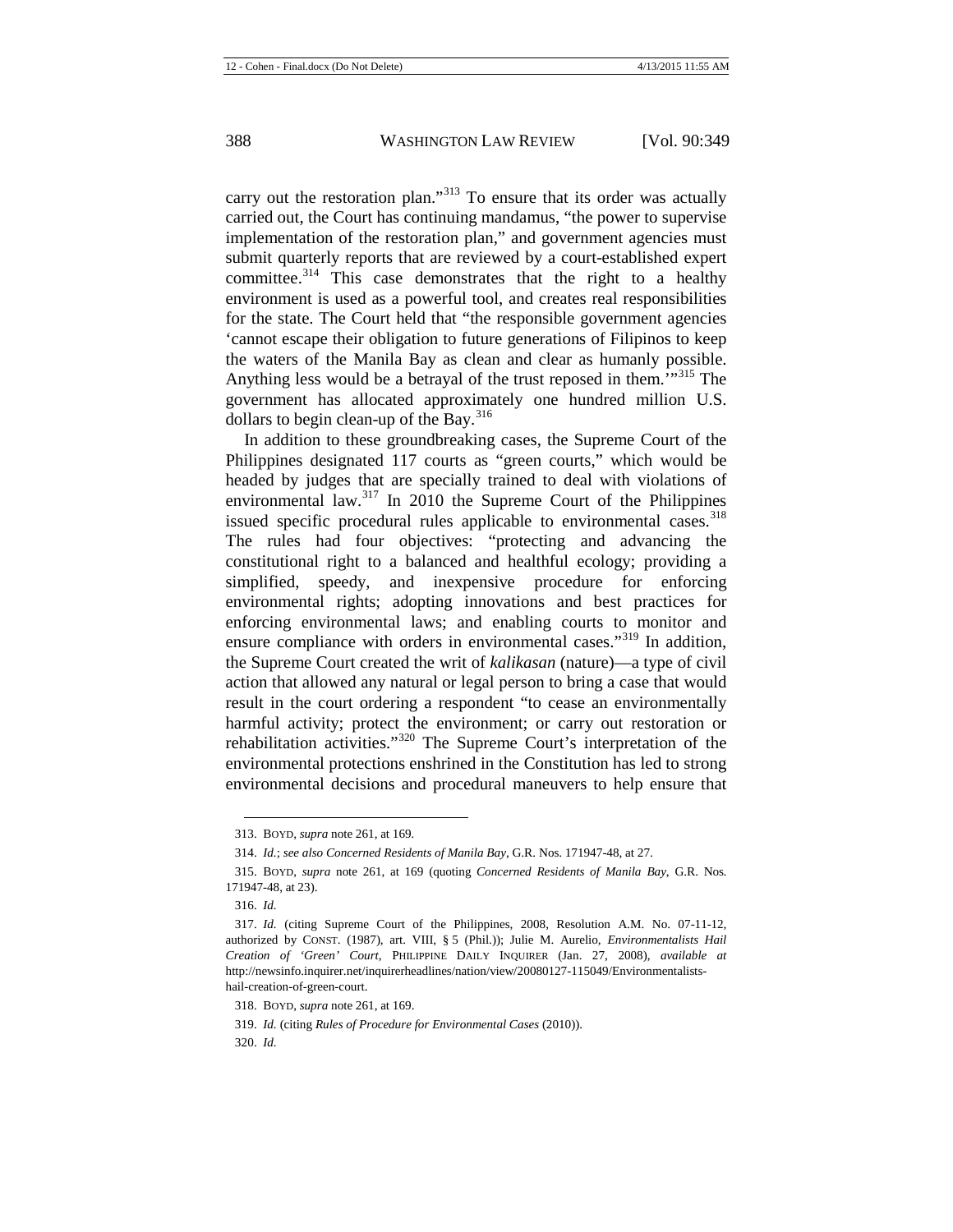the constitutional mandate is satisfied.

Countries around the world have included provisions enshrining a right to a healthy environment in their constitutions. As the examples in this section show, these amendments are not just rhetoric—they can and have been used to tackle serious environmental challenges and foster real environmental change. Although the United States has not included this right in the Constitution, $321$  numerous states have. This right has, at least in some states, also been used to foster environmental change and address serious environmental problems. Washington should follow the national and international trend and amend its Constitution to include an explicit, positive right to a healthy environment.

II. AMENDING THE WASHINGTON STATE CONSTITUTION IS NECESSARY TO ADDRESS WASHINGTON'S ENVIRONMENTAL PROBLEMS AND TO PROTECT THE ENVIRONMENT FOR THIS AND FUTURE GENERATIONS

Not only would a constitutional amendment be in line with existing Washington mores, and national and international trends, it is necessary to secure a healthy environment in Washington. This Part, which explains why an amendment is necessary, proceeds in two sections. The first demonstrates that despite Washington's apparently strong environmental legislation, the state faces significant air, water, and soil pollution, indicating that existing laws are not doing enough.<sup>[322](#page-41-1)</sup> The second explains that a constitutional amendment is the necessary mechanism to address the state's environmental challenges because an amendment will enshrine an otherwise weak and vulnerable common law, give individuals a private right of action, give the courts a constitutional hook to require private and state action, and send a strong signal to the legislature that it must prioritize the environment.<sup>[323](#page-41-2)</sup>

*A. Despite Legislative Efforts, Washington Is Facing Pervasive and Costly Environmental Problems*

Washington's legislature has passed a variety of strong-sounding

<span id="page-41-0"></span><sup>321.</sup> At least one scholar argues that substantive due process under the Fifth and Fourteenth Amendments could be used to recognize a right to a healthy environment in the federal Constitution. *See generally* Janelle P. Eurick, *The Constitutional Right to a Healthy Environment: Enforcing Environmental Protection Through State and Federal Constitutions*, 11 INT'L LEGAL PERSP. 185 (2001). However, there is currently no explicit right to a healthy environment in the Constitution of the United States.

<span id="page-41-1"></span><sup>322.</sup> *See infra* Part II.A.

<span id="page-41-2"></span><sup>323.</sup> *See infra* Part II.B.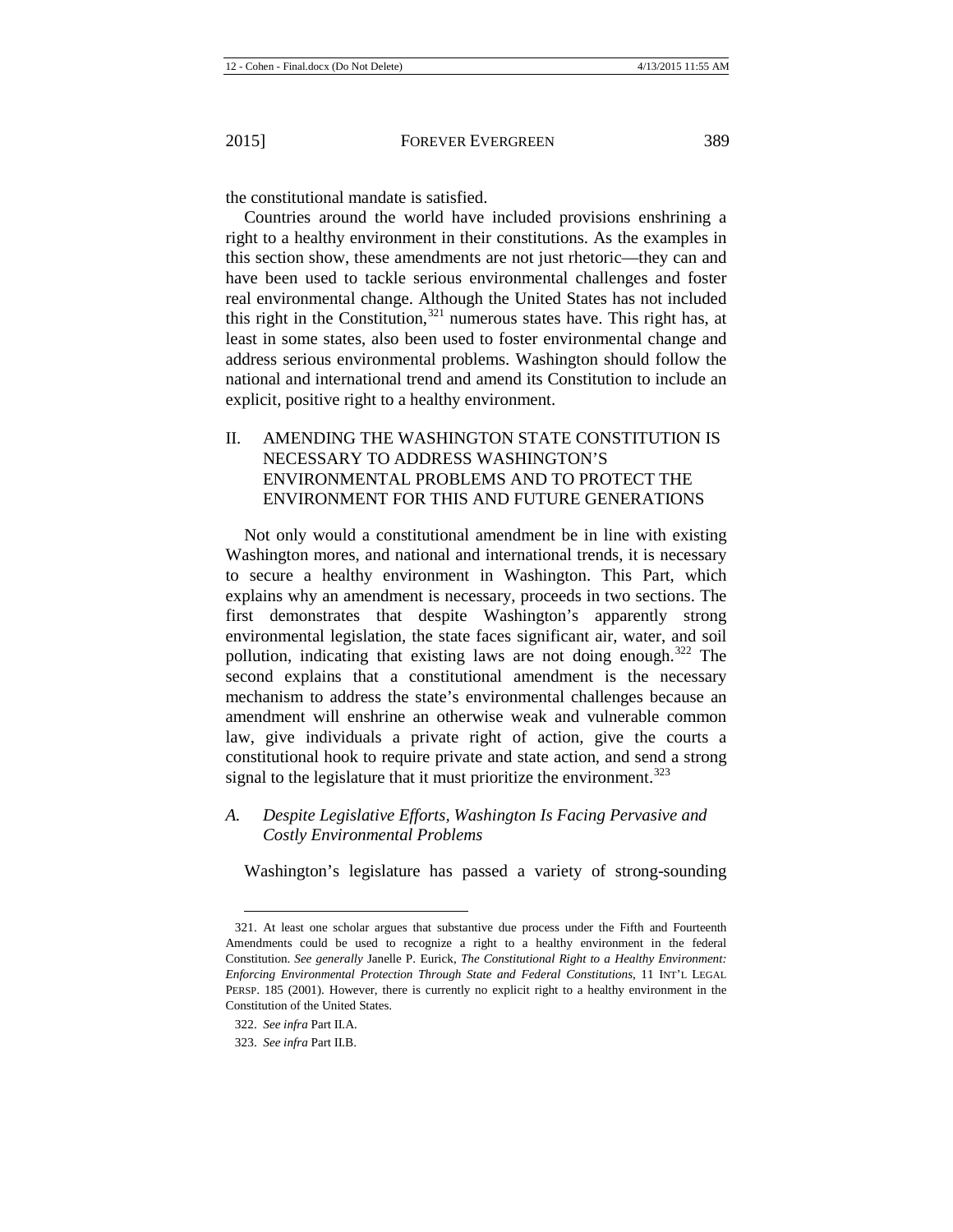legislation that is meant to address pollution in the state.<sup>[324](#page-42-0)</sup> For example, the legislature has declared that:

Each person has a fundamental and inalienable right to a healthful environment, and each person has a responsibility to preserve and enhance that right. The beneficial stewardship of the land, air, and waters of the state is a solemn obligation of the present generation for the benefit of future generations.<sup>[325](#page-42-1)</sup>

Although the language and sentiment are encouraging, the reality is that all Washingtonians do not live in a healthy environment. Despite the legislature's lofty ambition, Washington continues to face serious air, water, and soil pollution that negatively affects the health and welfare of Washingtonians.

## *1. Air Pollution Poses an Ongoing Challenge to Health and the Economy*

The Washington State Legislature has attempted to address air pollution.<sup>[326](#page-42-2)</sup> In passing the Washington Clean Air  $Act^{327}$  $Act^{327}$  $Act^{327}$  the legislature declared that it is

the public policy to preserve, protect, and enhance the air quality for current and future generations. Air is an essential resource that must be protected from harmful levels of pollution. . . . It is the intent of this chapter to secure and maintain levels of air quality that protect human health and safety . . .[,] to prevent injury to plant, animal life, and property, to foster the comfort and convenience of Washington's inhabitants, to promote the economic and social development of the state, and to facilitate the enjoyment of the natural attractions of the state. $328$ 

To realize this sweeping goal, the legislature explicitly stated that, "it is the intent of this chapter to prevent any areas of the state with acceptable air quality from reaching air contaminant levels that are not protective of human health and the environment."<sup>[329](#page-42-5)</sup> The legislature has failed to

<span id="page-42-0"></span><sup>324.</sup> A full review of all of the environmental laws that have a protectionist aspect is beyond the scope of this Comment. The following examples are merely exemplary of the fact that the legislature has passed legislation with the goal of eliminating a particular type of pollution, and that those goals have not been met.

<sup>325.</sup> WASH. REV. CODE § 70.105D.010 (2014).

<span id="page-42-2"></span><span id="page-42-1"></span><sup>326.</sup> A full review of the legislature's actions to prevent air pollution is beyond the scope of this Comment. The example provided is meant to illustrate that the legislature has taken action, and that the action has failed to reduce air pollution to a level where human health is not negatively affected.

<sup>327.</sup> WASH. REV. CODE §§ 70.94.011–70.94.990.

<sup>328.</sup> *Id.* § 70.94.011.

<span id="page-42-5"></span><span id="page-42-4"></span><span id="page-42-3"></span><sup>329.</sup> *Id.* The statute also states that, "[t]he legislature recognizes that the problems and effects of air pollution cross political boundaries, are frequently regional or interjurisdictional in nature, and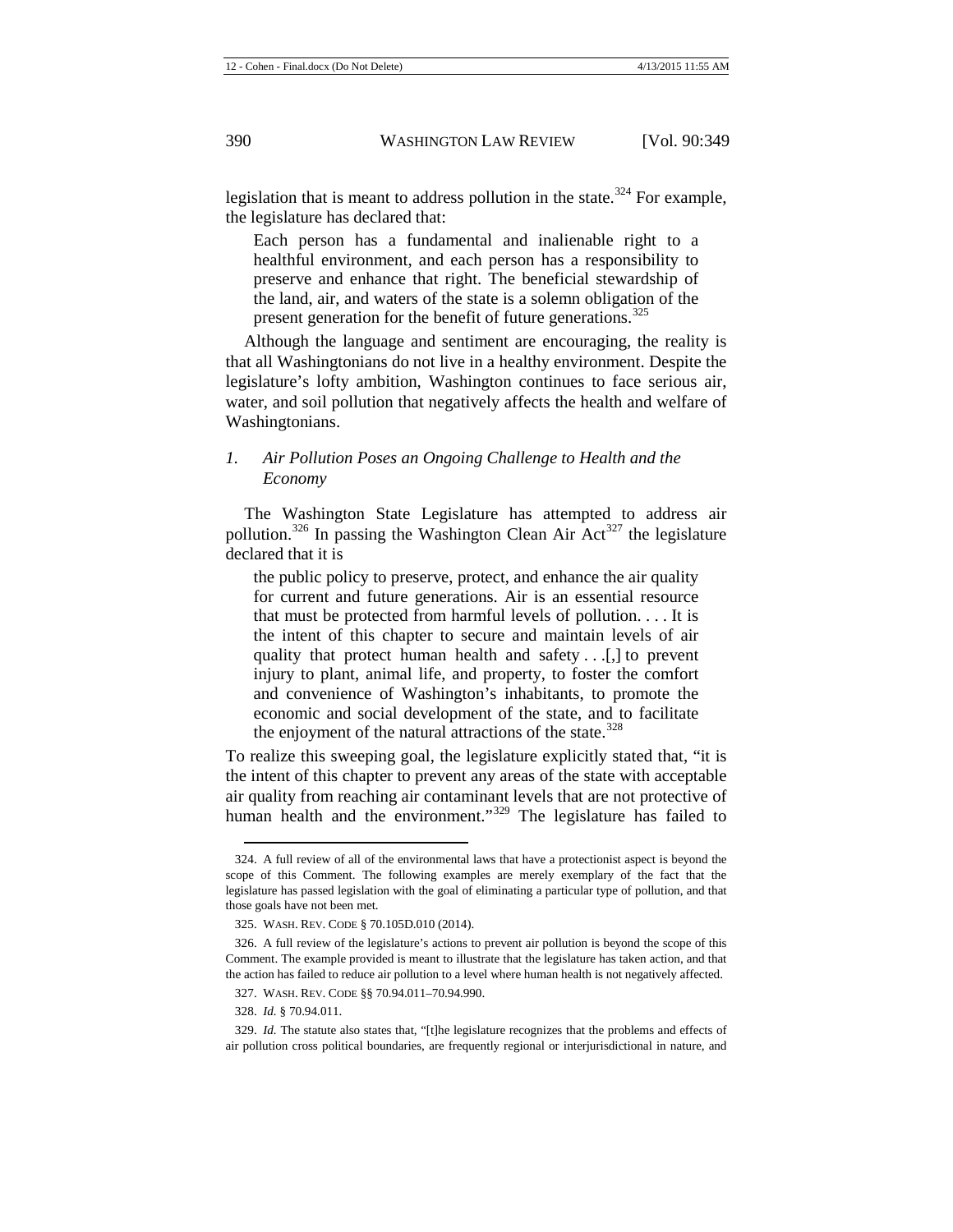achieve this goal, and air pollution continues to have negative health impacts on the residents of Washington.

Air pollution can cause lung disease, and it makes existing lung and heart disease worse.<sup>[330](#page-43-1)</sup> It is also associated with cancer.<sup>[331](#page-43-2)</sup> In 2009, the Washington State Department of Ecology estimated that fine particulate pollution contributed to 1500 nonfatal heart attacks, 1900 incidents of acute bronchitis, and thousands of cases of worsened asthma annually.<sup>[332](#page-43-3)</sup> Overall, the direct and indirect costs of these air pollution-related diseases are about \$190 million per year. $333$ 

<span id="page-43-0"></span>The main sources of air pollution in Washington—wood smoke, motor vehicles, and outdoor burning  $334$  —come from within the state's own borders.[335](#page-43-6) Each one of these sources of pollution brings health risks to Washingtonians and the environment. For example, air pollution from motor vehicles can trigger asthma, and is linked to heart attacks and cancer.<sup>[336](#page-43-7)</sup> More than a third of Washingtonians "are in an age group

 $\overline{a}$ 

<span id="page-43-3"></span><span id="page-43-2"></span>332. AIR QUALITY PROGRAM, WASH. STATE DEP'T ECOLOGY, HEALTH EFFECTS AND ECONOMIC IMPACTS OF FINE PARTICLE POLLUTION IN WASHINGTON 3 (2009), *available at* https://fortress.wa.gov/ecy/publications/publications/0902021.pdf.

<span id="page-43-5"></span><span id="page-43-4"></span>334. *Air Quality*, DEP'T OF ECOLOGY, ST. OF WASH., http://www.ecy.wa.gov/programs/air/ airhome.html (last visited Dec. 12, 2014).

<span id="page-43-6"></span>335. *See Air Quality: Motor Vehicles*, DEP'T OF ECOLOGY, ST. OF WASH., http://www.ecy.wa.gov/programs/air/cars/automotive\_pages.htm (last visited Dec. 12, 2014) ("Motor vehicles are one of the main sources of air pollution in Washington."); *Air Quality: Outdoor Burning (Non-Agricultural)*, DEP'T OF ECOLOGY, ST. OF WASH., http://www.ecy.wa.gov/programs/air/outdoor\_woodsmoke/residentialburn.htm (last visited Dec. 12, 2014) ("[B]urning of household yard waste . . . and burning to clear land" is regulated by Washington State's Department of Ecology); *Air Quality: Wood Stoves, Fireplaces, Pellet Stoves and Masonry Heaters*, DEP'T OF ECOLOGY, ST. OF WASH., http://www.ecy.wa.gov/programs/air/indoor\_

woodsmoke/wood\_smoke\_page.htm (last visited Dec. 12, 2014) ("Wood smoke is one of the main sources of air pollution in Washington."). The fact that the main sources of air pollution are small sources is particularly striking since Washington's Clean Air Act specifically "recognizes that air emissions from thousands of small individual sources are major contributors to air pollution in many regions of the state. As the population of a region grows, small sources may contribute an increasing proportion of that region's total air emissions. It is declared to be the policy of the state to achieve significant reductions in emissions from those small sources whose aggregate emissions constitute a significant contribution to air pollution in a particular region." WASH. REV. CODE § 70.94.011 (2014).

<span id="page-43-7"></span>336. *Air Quality: Motor Vehicles*, *supra* not[e 335.](#page-43-0)

are dependent upon the existence of human activity in areas having common topography and weather conditions conducive to the buildup of air contaminants." *Id.* While the legislature clearly recognizes that air pollution within Washington is not completely within the State's control, this statement does not negate that it is the policy of the State to reduce air pollution to levels where it is not harmful.

<span id="page-43-1"></span><sup>330.</sup> *Air Quality*, DEP'T OF ECOLOGY, ST. OF WASH., http://www.ecy.wa.gov/programs/air/ airhome.html (last visited Dec. 12, 2014).

<sup>331.</sup> *Id.*

<sup>333.</sup> *Id.*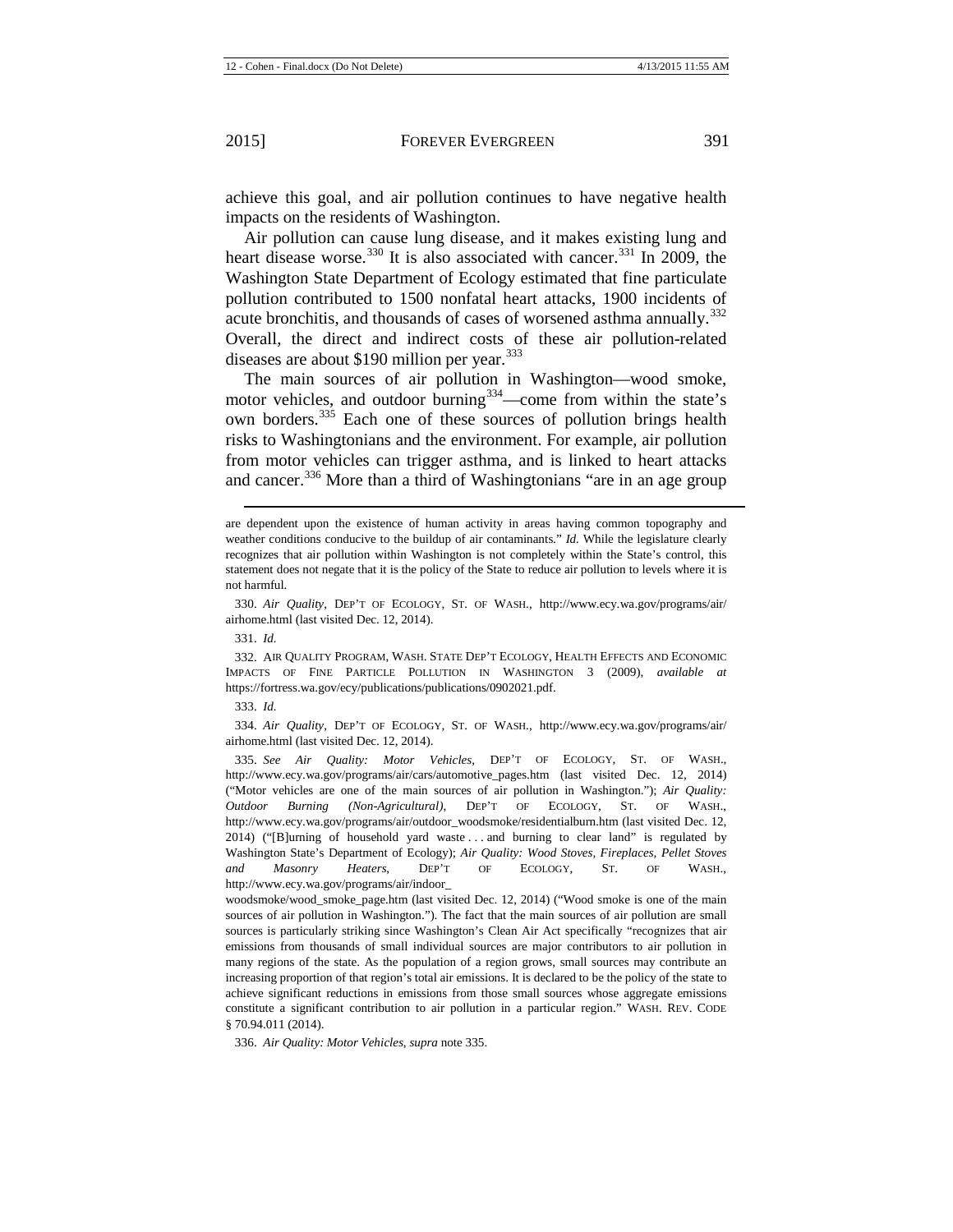that is at risk for health problems from this pollution, or have at least one medical condition that is made worse by it."<sup>[337](#page-44-0)</sup>

Wood smoke from fireplaces, stoves, and other wood burning devices is also particularly dangerous to human health, releasing fine particulates, many of which are toxic.<sup>[338](#page-44-1)</sup> These tiny particles are so small that they can go deep into the lungs, scarring the lung tissue.<sup>[339](#page-44-2)</sup> Studies have shown that in some cities, death rates increased "when there were higher levels of fine particles in the air. Wood smoke is most dangerous to the health of infants and children, pregnant women, the elderly, and people with lung or heart disease."[340](#page-44-3) Indeed, "children in wood burning neighborhoods are more likely to have lung and breathing problems."<sup>[341](#page-44-4)</sup> Wood smoke is a particularly serious problem in Washington because almost all of it is released during winter. $342$  Winter weather conditions cause stagnant air, which traps smoke close to the ground,  $343$  making many neighborhoods unhealthy.<sup>[344](#page-44-7)</sup>

Air pollution is not only damaging to human health, but it is also extremely harmful for the environment. Cars and other transportationrelated sources of air pollution "produce nearly half of the greenhouse gas emissions" in Washington.[345](#page-44-8) As the Washington State Department of Ecology explains, "[g]reenhouse gases cause climate change. Effects of climate change in Washington include reduced snow pack, low summer stream flows, more winter flooding, increased coastal erosion, reduced water supplies for people and agriculture, and further loss of salmon habitat." $346$  These environmental consequences are not only

<sup>337.</sup> *Id.*  $\overline{a}$ 

<sup>338.</sup> *Air Quality: Wood Stoves, Fireplaces, Pellet Stoves and Masonry Heaters*, *supra* not[e 335.](#page-43-0)

<span id="page-44-2"></span><span id="page-44-1"></span><span id="page-44-0"></span><sup>339.</sup> *Id.* There is no "cure" for pulmonary fibrosis (scarring of the lungs)—treatment aims to prevent more scarring, but it cannot fix existing scarring. *Symptoms, Diagnosis and Treatment*, AM. LUNG ASS'N, http://www.lung.org/lung-disease/pulmonary-fibrosis/symptoms-diagnosis.html (last visited Dec. 12, 2014). Symptoms of pulmonary fibrosis include: hacking, dry cough; shortness of breath; shallow and fast breathing; tiredness; unintended gradual weight loss; aching muscles and joints; and a "widening and rounding of the tips of the fingers or toes" (clubbing). *Id.*

<sup>340.</sup> *Air Quality: Wood Stoves, Fireplaces, Pellet Stoves and Masonry Heaters*, *supra* not[e 335.](#page-43-0)

<span id="page-44-4"></span><span id="page-44-3"></span><sup>341.</sup> *Id.*

<span id="page-44-5"></span><sup>342.</sup> *Id.* During winter, wood smoke is the state's third largest source of air pollution. *Id.*

<span id="page-44-6"></span><sup>343.</sup> *Id.* 

<sup>344.</sup> *Id.* 

<sup>345.</sup> *Air Quality: Motor Vehicles*, *supra* not[e 335.](#page-43-0)

<span id="page-44-9"></span><span id="page-44-8"></span><span id="page-44-7"></span><sup>346.</sup> *Id.* It should be noted that in 2008 the Legislature passed legislation reducing greenhouse gas emissions by 2020, with continuing reductions through 2050. WASH. REV. CODE § 70.235.020 (2014); *Climate Change*, DEP'T OF ECOLOGY, ST. OF WASH., http://www.ecy.wa.gov/ climatechange/ghg\_reducing.htm (last visited Jan. 4, 2015). In addition, both former Governor Gregoire and current Governor Inslee signed executive orders aimed at reducing carbon and greenhouse gas pollution. *Id.* The effectiveness of these measures remains to be seen.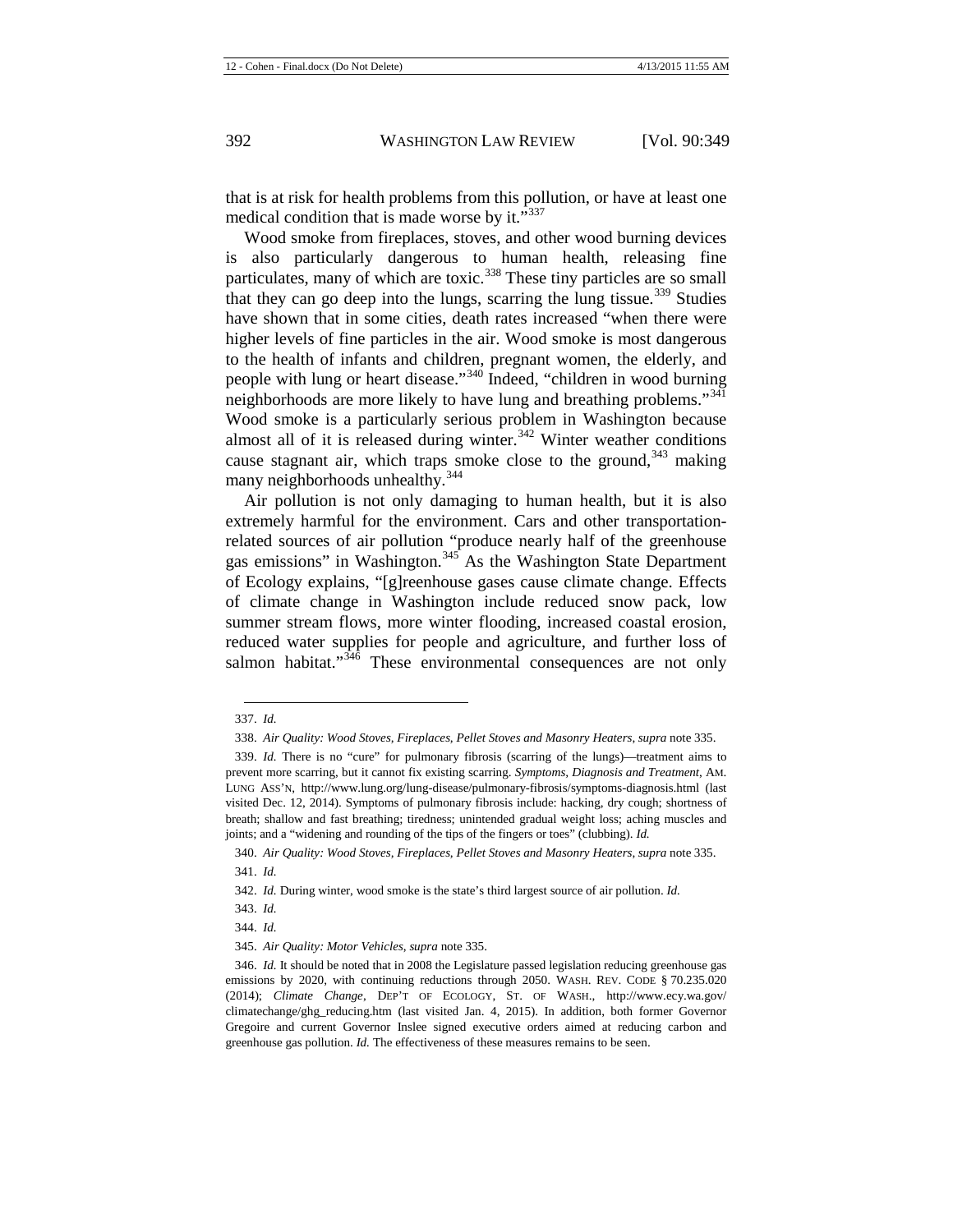damaging to species like salmon, but they have a serious and negative effect on future human health. The decrease in the snowpack and earlier snowmelt will lead to increased water shortages. $347$  Because of climate change, approximately sixty-seven percent of Washingtonians "now face a higher risk of water shortages by mid-century."[348](#page-45-1) Furthermore, "[c]limate change will worsen smog and cause[] plants to produce more pollen pollution, increasing respiratory health threats."<sup>[349](#page-45-2)</sup>

In sum, Washington's aspirational goal of providing clean air that is healthy for both people and nature has not been met. The legislature's language, while expressing the strong environmental protection ethos of the state, is not enough to actually provide a healthy environment. A constitutional amendment is necessary to bridge the gap between rhetoric and reality.

## *2. Ocean Acidification and Rising Temperatures are Negatively Affecting Washington's Natural Resources*

In 1971, before the catastrophic effects of ocean acidification were recognized, the Washington Legislature passed the Shoreline Management Act, $350$  pledging to protect the shorelines and their natural resources. The Act was passed after a legislative finding "that the shorelines of the state are among the most valuable and fragile of its natural resources and that there is great concern throughout the state relating to their utilization, protection, restoration, and preservation."<sup>[351](#page-45-4)</sup> To realize this goal, when adopting shoreline development guidelines that have a statewide effect, the Department of Ecology is required to give preference to the following seven uses in the following order:

(1) Recognize and protect the statewide interest over local interest;

(2) Preserve the natural character of the shoreline;

(3) Result in long term over short term benefit;

- (4) *Protect the resources and ecology of the shoreline*;
- (5) Increase public access to publicly owned areas of the

<span id="page-45-1"></span><span id="page-45-0"></span><sup>347.</sup> *Climate Change Health Threats in Washington*, NAT'L RESOURCES DEF. COUNCIL, http://www.nrdc.org/health/climate/wa.asp#airpollution (last visited Dec. 12, 2014).

<sup>348.</sup> *Id.*

<sup>349.</sup> *Id.*

<span id="page-45-3"></span><span id="page-45-2"></span><sup>350.</sup> WASH. REV. CODE § 90.58.010–90.58.920 (2014) (Chapter 90.58 is entitled Shoreline Management Act of 1971). A full review of the Legislature's actions to prevent ocean pollution is beyond the scope of this Comment. The examples provided are meant to illustrate that the Legislature has taken action, and that the action has failed to adequately protect the state's ocean shoreline.

<span id="page-45-4"></span><sup>351.</sup> *Id.* § 90.58.020.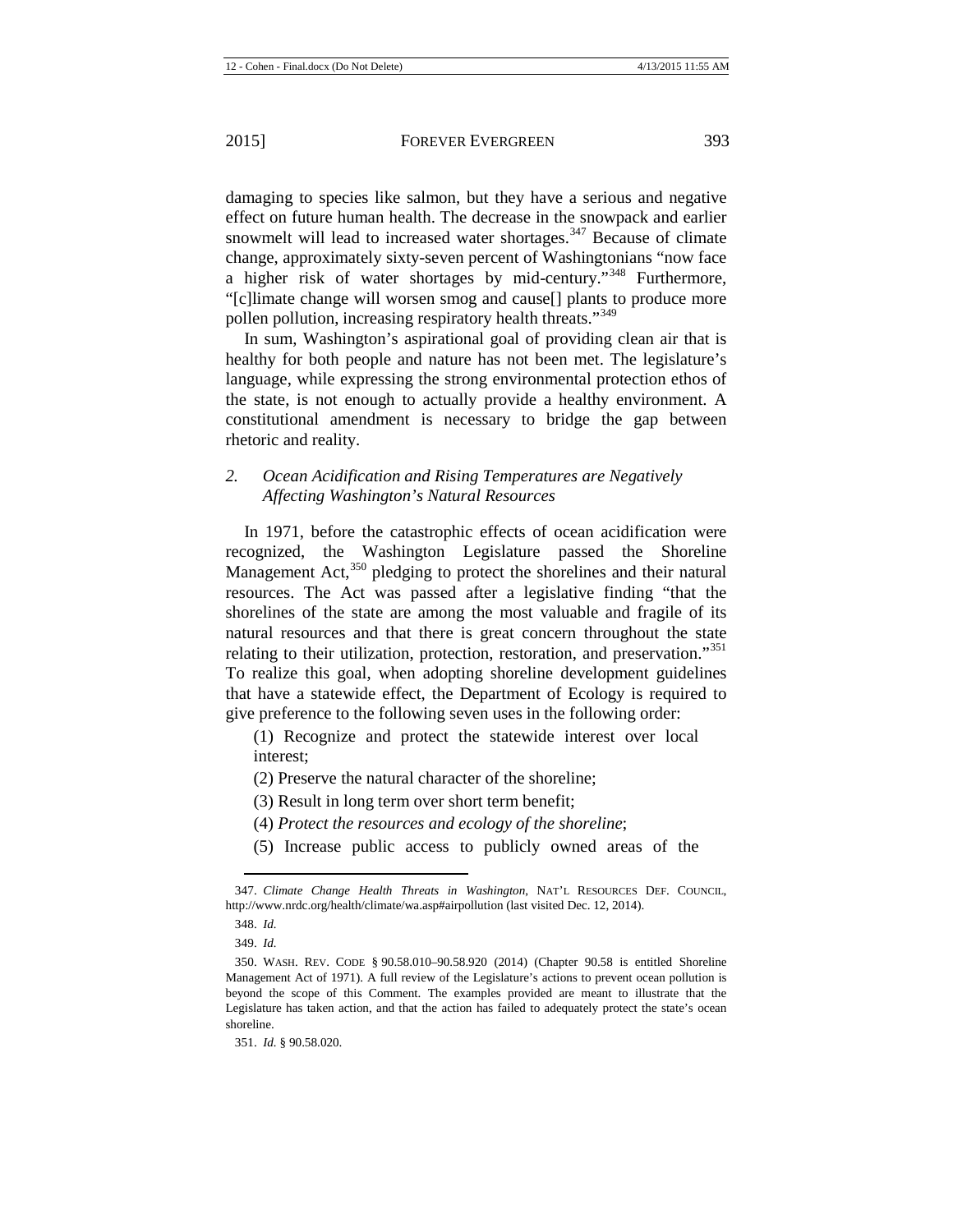shorelines;

(6) Increase recreational opportunities for the public in the shoreline;

<span id="page-46-11"></span>(7) Provide for any other element as defined in RCW 90.58.100 deemed appropriate or necessary.<sup>[352](#page-46-1)</sup>

The recent oyster die-offs<sup>[353](#page-46-2)</sup> and the continuing ocean acidification<sup>[354](#page-46-3)</sup> demonstrate that the legislature has not met its goal of protecting the ecology of the shoreline—the fourth required use of the shorelines.

The Legislature has taken one step in response to the challenges of ocean acidification. In 2013 the State Legislature passed Engrossed Senate Bill 5603.<sup>[355](#page-46-4)</sup> Section 4 of this legislation establishes the Marine Resources Advisory Council.<sup>[356](#page-46-5)</sup> In addition to providing a forum for discussion around ocean acidification and its attendant problems,  $357$  the Council provides recommendations to the governor, local agencies, and the legislature on coastal waters issues.<sup>[358](#page-46-7)</sup> The effectiveness of this Council remains to be seen.

What is known is that up to this point, the state has failed (and is failing) to protect its citizens and natural resources from ocean acidification, with devastating consequences. One of the leading causes of ocean acidification is atmospheric carbon dioxide.<sup>[359](#page-46-8)</sup> Changes in land use, in combination with the burning of fossil fuels, has resulted in massive quantities of carbon dioxide being released into the earth's atmosphere.<sup>[360](#page-46-9)</sup> The ocean has absorbed approximately one-quarter of anthropogenic carbon dioxide. This has caused ocean acidification, or the decrease in upper-oceans  $pH.<sup>361</sup>$  $pH.<sup>361</sup>$  $pH.<sup>361</sup>$ 

<span id="page-46-0"></span>This acidification is particularly damaging for Washington given the

 $\overline{a}$ 

<span id="page-46-10"></span>361. *Id.* 

<sup>352.</sup> *Id.* (emphasis added).

<span id="page-46-2"></span><span id="page-46-1"></span><sup>353.</sup> Elizabeth Grossman, *Northwest Oyster Die-Offs Show Ocean Acidification Has Arrived*, YALE ENV'T 360 (Nov. 21, 2011), http://e360.yale.edu/feature/northwest oyster dieoffs\_show\_ocean\_acidification\_has\_arrived/2466/.

<sup>354.</sup> *See infra* note[s 359](#page-46-0)[–369](#page-47-0) and accompanying text.

<span id="page-46-5"></span><span id="page-46-4"></span><span id="page-46-3"></span><sup>355.</sup> *Ocean Acidification and Washington State*, DEP'T OF ECOLOGY, ST. OF WASH., http://www.ecy.wa.gov/water/marine/oceanacidification.html (last visited Jan. 4, 2015); Engrossed S. 5603, 63d Leg., Reg. Sess. (Wash. 2013).

<sup>356.</sup> Wash. Engrossed S. 5603 § 4.

<sup>357.</sup> *Id.* § 2(2)(c).

<sup>358.</sup> *Id.* § 2(2)(f).

<span id="page-46-8"></span><span id="page-46-7"></span><span id="page-46-6"></span><sup>359.</sup> WASH. SHELLFISH INITIATIVE BLUE RIBBON PANEL ON OCEAN ACIDIFICATION, SCIENTIFIC SUMMARY OF OCEAN ACIDIFICATION IN WASHINGTON STATE MARINE WATERS, at xi (Nov. 2012), *available at* https://fortress.wa.gov/ecy/publications/publications/1201016.pdf [hereinafter BLUE RIBBON SUMMARY].

<span id="page-46-9"></span><sup>360.</sup> *Id.*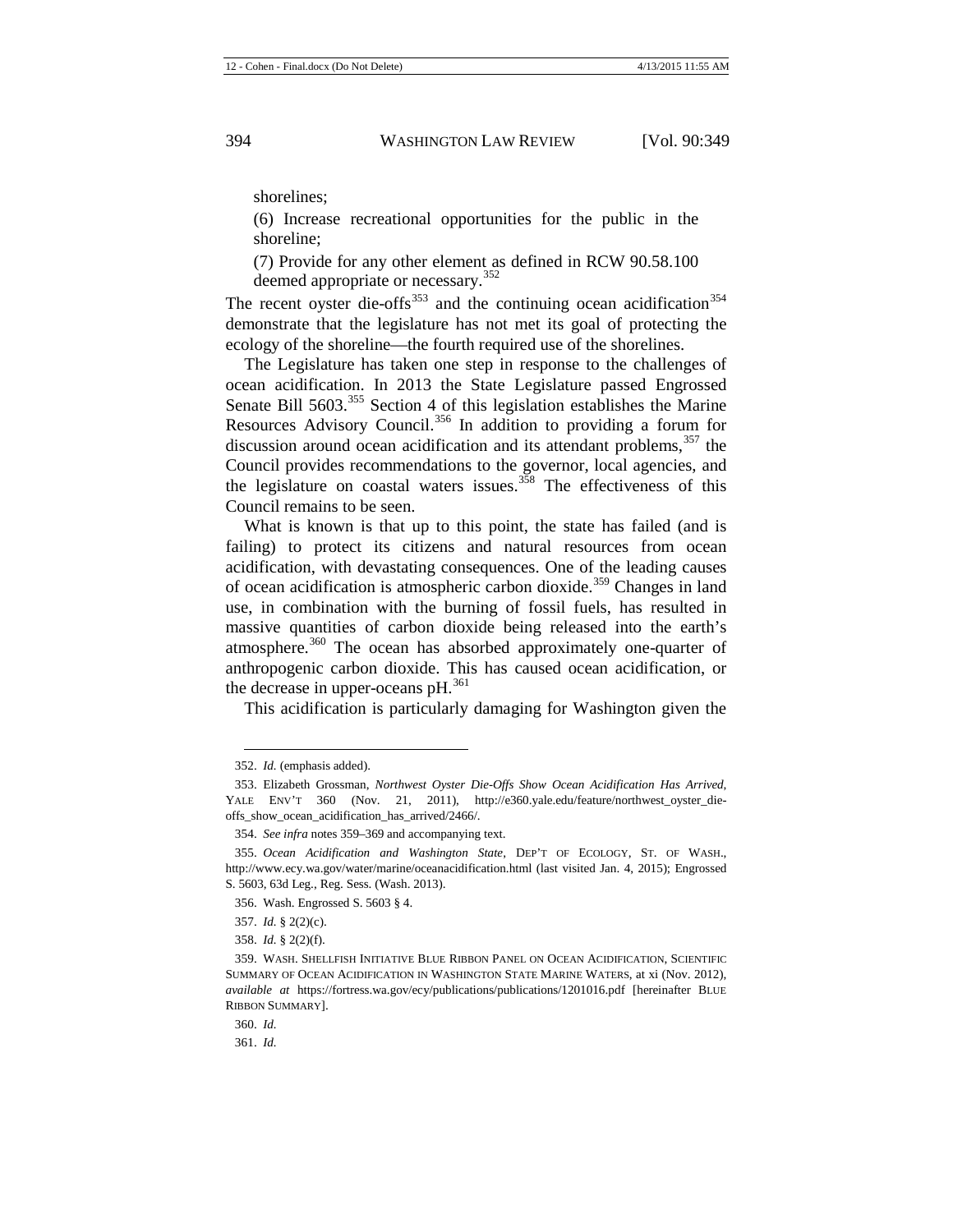state's location and geography.<sup>[362](#page-47-1)</sup> In addition to atmospheric carbon dioxide, "acidification in Washington State coastal waters is driven by a combination of factors, particularly in the deep waters of Puget Sound and the nearshore regions that are so important to Washington's shellfish industry."<sup>[363](#page-47-2)</sup> These factors include an increase in nutrients like nitrogen, phosphorus, and silicate in Washington waters caused, in part, by fertilizer runoff and erosion.<sup>[364](#page-47-3)</sup> These nutrients can lead to algae blooms, which, when they die, drive down pH levels in deeper waters and are indicated by incidences of coastal hypoxia (very low oxygen levels).<sup>[365](#page-47-4)</sup> Nutrients in animal waste runoff from large farms can also cause algal blooms, leading to acidification.<sup>[366](#page-47-5)</sup> Large factory farms also emit greenhouse gases, which contribute to climate change<sup>[367](#page-47-6)</sup> and its attendant negative effects on water quality. In addition, burning fossil fuels releases gases like nitrogen oxides and sulfur oxides, which form acids when dissolved in seawater.<sup>[368](#page-47-7)</sup> Finally, industrial wastes that are deposited directly into marine waters can be acidic.<sup>[369](#page-47-8)</sup>

<span id="page-47-0"></span>Ocean acidification is a huge problem for Washington State, and the effects can already be felt. The recent oyster die-offs along the Washington coast were a result of ocean acidification.<sup>[370](#page-47-9)</sup> Other species that have cultural and economic importance to Washington and have negative reactions to ocean acidification include clams and mussels.<sup>[371](#page-47-10)</sup> In addition, marine fish species have shown changes in behavior, survivorship, and growth in response to ocean acidification.<sup>[372](#page-47-11)</sup> Ocean acidification is threatening Washington's marine species and consequently the state's economy.<sup>[373](#page-47-12)</sup> Washington is the nation's largest provider of farmed oysters, mussels, and clams.<sup>[374](#page-47-13)</sup> The industry supports

368. BLUE RIBBON SUMMARY, *supra* not[e 359,](#page-46-0) at xii.

371. BLUE RIBBON SUMMARY, *supra* not[e 359,](#page-46-0) at xii.

374. *Id.*

<span id="page-47-1"></span><sup>362.</sup> *Id.*  **.** 

<sup>363.</sup> *Id.* 

<sup>364.</sup> *Id.* at xii.

<sup>365.</sup> *Id.*

<span id="page-47-5"></span><span id="page-47-4"></span><span id="page-47-3"></span><span id="page-47-2"></span><sup>366.</sup> *Facts About Pollution from Livestock Farms*, NAT. RESOURCES DEF. COUNCIL, http://www.nrdc.org/water/pollution/ffarms.asp (last visited Dec. 29, 2014).

<span id="page-47-7"></span><span id="page-47-6"></span><sup>367.</sup> CARRIE HRIBAR, NAT'L ASS'N OF LOCAL BDS. OF HEALTH, UNDERSTANDING CONCENTRATED ANIMAL FEEDING OPERATIONS AND THEIR IMPACT ON COMMUNITIES 7 (2010), *available at* http://www.cdc.gov/nceh/ehs/docs/understanding\_cafos\_nalboh.pdf.

<span id="page-47-8"></span><sup>369.</sup> *Id.*

<sup>370.</sup> Grossman, *supra* not[e 353.](#page-46-11)

<sup>372.</sup> *Id.*

<span id="page-47-13"></span><span id="page-47-12"></span><span id="page-47-11"></span><span id="page-47-10"></span><span id="page-47-9"></span><sup>373.</sup> WASH. OCEAN ACIDIFICATION CENTER, FOCUSED ON OCEAN ACIDIFICATION IMPACTS AND ADAPTATION IN WASHINGTON 1 (2013), *available at* http://www.ecy.wa.gov/water/marine/oa/ 20131121workplan.pdf.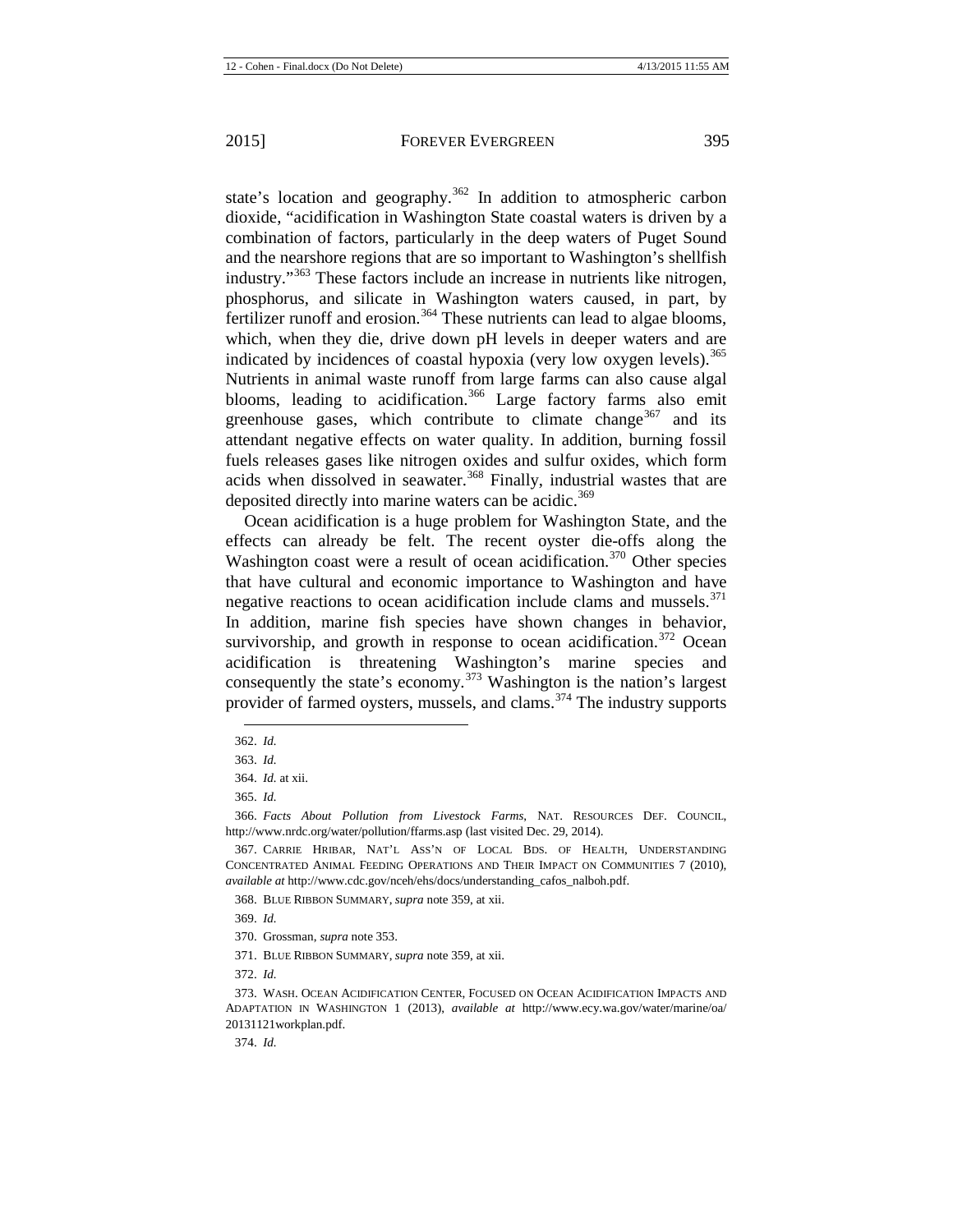3200 jobs, and generates  $$270$  million annually.<sup>[375](#page-48-0)</sup> Local coastal economies also benefit greatly from the recreational harvests of clams and oysters.[376](#page-48-1) Tribes also "depend upon shellfish for food, income and connection to their cultural heritage."<sup>[377](#page-48-2)</sup> Washington's seafood industry—which could be threatened by changes to marine food webs is also a major contributor to the state economy, generating a gross of at least \$1.7 billion, and providing over  $42,000$  jobs.<sup>[378](#page-48-3)</sup> Ocean acidification could threaten not only Washington's natural marine resources, but also its economy and culture.

In addition to ocean acidification, climate change is increasing, or will increase, water temperatures in streams, lakes, and rivers.<sup>[379](#page-48-4)</sup> Rising temperatures will have a particularly large impact on cold-water fish, like salmon.<sup>[380](#page-48-5)</sup> The United States Global Change Research Program predicts that up to forty percent of Pacific Northwest salmon could be lost by the year 2050.<sup>[381](#page-48-6)</sup> The loss of the salmon would be particularly devastating in Washington, where salmon is a source of food, employment, and recreation, and plays a central role in culture and tradition<sup>[382](#page-48-7)</sup>

## *3. Washington's Land/Soil Is Polluted, Increasing the Potential for Serious Health Risks*

Washington has also passed environmental legislation that sounded promising in its potential for protecting the state's land and soil. The Model Toxics Control  $Act^{383}$  $Act^{383}$  $Act^{383}$  was passed as a voter initiative in November 1988, and became effective in 1989.<sup>[384](#page-48-9)</sup> The "main purpose . . . is to raise sufficient funds to *clean up all hazardous waste sites* and to *prevent the creation of future hazards* due to improper disposal of toxic wastes into the state's land and waters."<sup>[385](#page-48-10)</sup> Twenty-five

<sup>375.</sup> *Id.* **.** 

<span id="page-48-3"></span><span id="page-48-2"></span><span id="page-48-1"></span><span id="page-48-0"></span><sup>376.</sup> *Id.* Coastal economies receive more than twenty-seven million dollars annually from the recreational harvests of these species. *Id.*

<sup>377.</sup> *Id.*

<sup>378.</sup> *Id.*

<sup>379.</sup> Craig, *supra* not[e 42,](#page-6-1) at 793.

<sup>380.</sup> *Id.*

<sup>381.</sup> *Id.*

<span id="page-48-8"></span><span id="page-48-7"></span><span id="page-48-6"></span><span id="page-48-5"></span><span id="page-48-4"></span><sup>382.</sup> *Salmon Recovery in Washington*, WASH. ST. RECREATION & CONSERVATION OFFICE, http://www.rco.wa.gov/salmon\_recovery/ (last visited Jan. 4, 2015).

<sup>383.</sup> WASH. REV. CODE §§ 70.105D.010–70.105D.921 (2014).

<sup>384.</sup> *Id.* § 70.105D.920.

<span id="page-48-10"></span><span id="page-48-9"></span><sup>385.</sup> *Id.* § 70.105D.010 (emphasis added). Generally, hazardous substance has a broad definition, including that of hazardous waste, which is "any discarded, useless, unwanted, or abandoned substances . . . which are disposed of in such quantity or concentration as to pose a substantial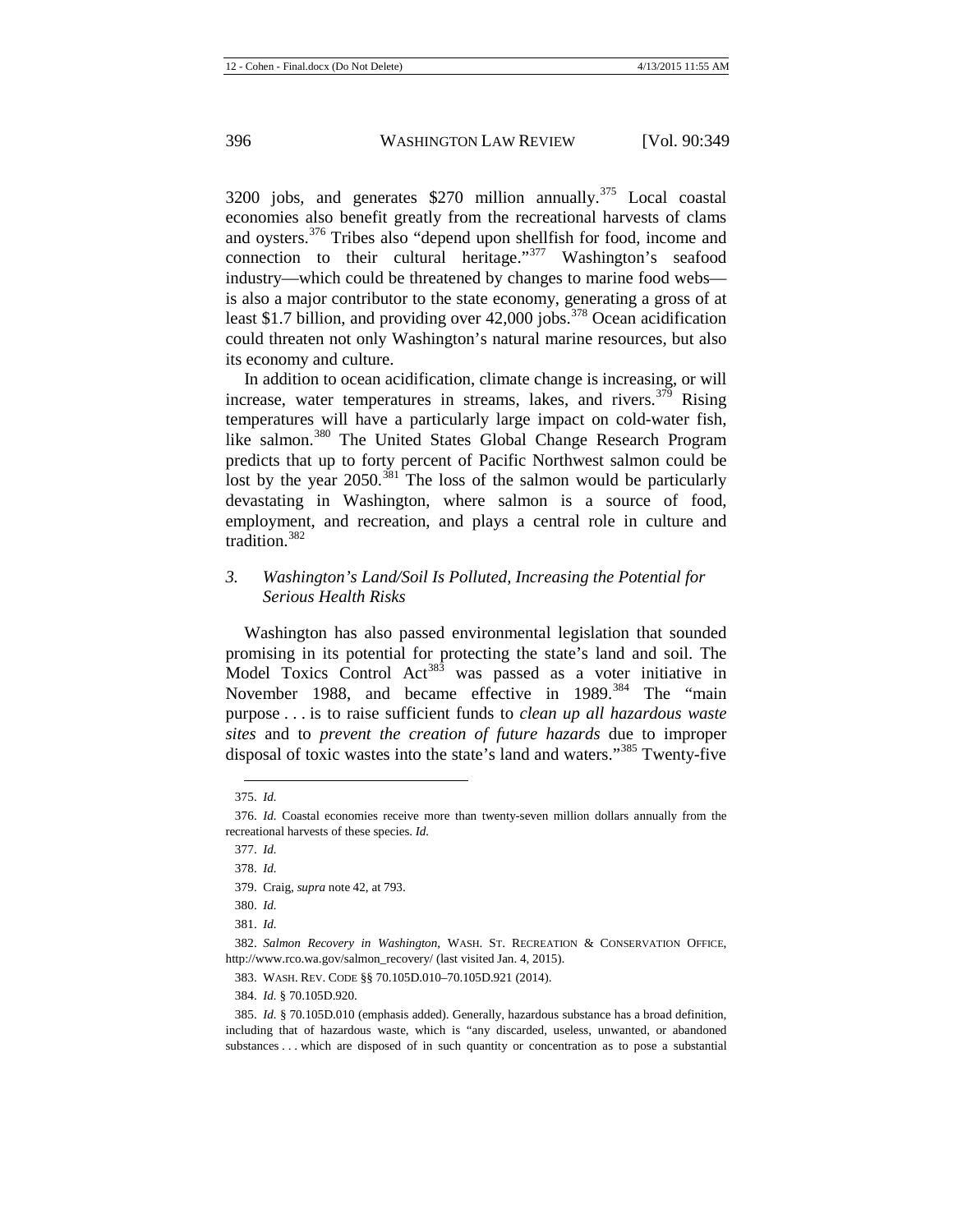years later, not only is hazardous waste still a continuing problem in Washington, but new sources of hazardous waste are adding pollution to the state's soils.

There are approximately 677,000 acres in the state of Washington that are classified as being affected by area-wide soil contamination.<sup>[386](#page-49-0)</sup> These contaminated areas are affected by low- to moderate-level soil contamination, which generally have arsenic and lead levels that are higher than levels established under the Model Toxics Control Act and higher than naturally occurring amounts.<sup>[387](#page-49-1)</sup> The cause of this contamination is often historic, including contamination from metal smelting operations, the "use of lead-arsenate pesticides," and leaded gasoline.[388](#page-49-2) However, present-day sources of soil-polluting arsenic include "wood treated with chromated copper arsenic (often called 'pressure-treated' wood), emissions from coal-fired power plants and incinerators, and other industrial processes."<sup>[389](#page-49-3)</sup> There are numerous present-day sources of lead that pollute the soil, including "lead-based paint, lead-soldered water pipes, home remedies or health-care products that contain lead, hobbies that use lead (e.g., staining glass or sculpturing), food and beverages, combustion of coal or oil, waste incinerators, and mining and industrial processes (such as battery and ammunitions manufacturing)."<sup>[390](#page-49-4)</sup>

Both lead and arsenic have negative health implications for children and adults. Although in general the amount of arsenic found in Washington's soils is too low to cause serious effects after short-term exposure, $391$  long-term exposure to amounts that can be found in the environment can have serious health effects. Multiple types of cancer—

387. *Id.*

 $\overline{a}$ 

388. *Id.*

389. *Id.*

390. *Id.*

Environment/Contaminants/Arsenic.aspx (last visited Jan. 4, 2015).

present or potential hazard to human health, wildlife, or the environment because such wastes: (a) Have short-lived, toxic properties that may cause death, injury, or illness or have mutagenic, teratogenic, or carcinogenic properties; or (b) are corrosive, explosive, flammable, or may generate pressure through decomposition or other means." *Id.* § 70.105.010(1); *see also id.* § 70.105D.020(13)(a).

<span id="page-49-1"></span><span id="page-49-0"></span><sup>386.</sup> *Toxics Cleanup Program: Areawide Soil Contamination Project*, DEP'T OF ECOLOGY, ST. OF WASH., *available at* http://www.ecy.wa.gov/programs/tcp/area\_wide/AW/toolbox\_chap1.html (last visited Jan. 4, 2015) [hereinafter *Toxics Cleanup Program*].

<span id="page-49-5"></span><span id="page-49-4"></span><span id="page-49-3"></span><span id="page-49-2"></span><sup>391.</sup> "Swallowing relatively large amounts of arsenic (even just one time) can cause mild symptoms, serious illness, or death. Milder effects may include swelling of the face, nausea, vomiting, stomach pain, or diarrhea. Serious effects may include coma, internal bleeding, or nerve damage causing weakness or loss of sensation in the hands, arms, feet, or legs. Levels of arsenic in Washington's soil and water are generally too low to cause health effects from short-term exposure." *Arsenic*, WASH. ST. DEP'T OF HEALTH, http://www.doh.wa.gov/Communityand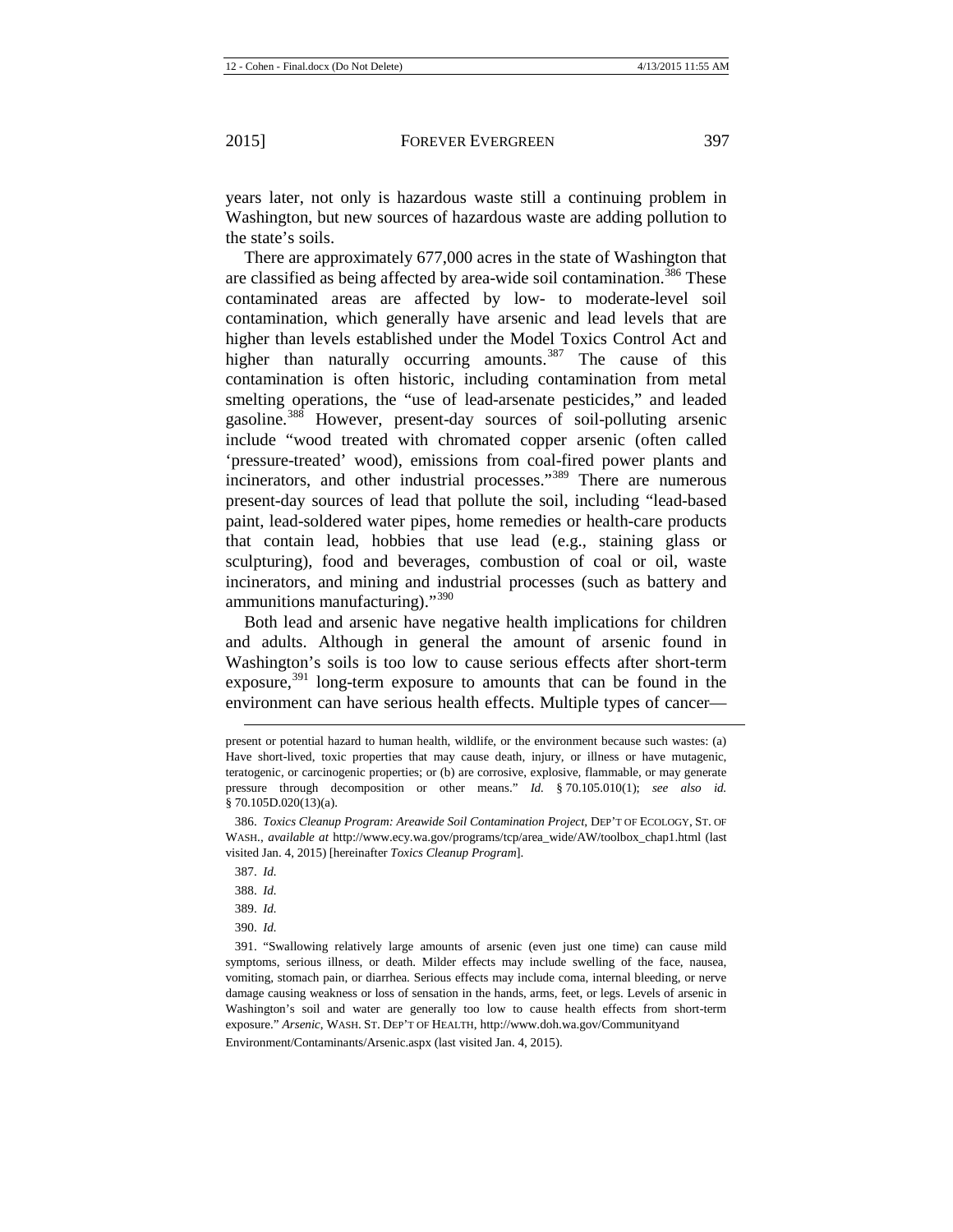including lung, bladder, non-melanoma skin, liver, and kidney—as well as cardiovascular disease, damage to peripheral nerves, and diabetes mellitus, are strongly linked to long-term arsenic ingestion.<sup>[392](#page-50-0)</sup> Even if other factors, like genetics, may have a stronger role in the development of these diseases than arsenic, "arsenic can increase the risk of developing these illnesses and is likely to contribute to some of the cases."[393](#page-50-1) In Washington, environmental exposure is most likely to result in a small increased risk in the development of some types of cancer.<sup>[394](#page-50-2)</sup>

Children and adults can be exposed to lead through the air, food, water, and soil.<sup>[395](#page-50-3)</sup> Exposure can "damage the nervous system, kidneys, and reproductive system."[396](#page-50-4) Lead exposure can have serious consequences for both children and adults. In children, it can result in behavioral problems, learning difficulties, and diminished growth.<sup>[397](#page-50-5)</sup> "In adults, lead can increase blood pressure, affect memory, and contribute to other health problems."[398](#page-50-6) The toxins that pollute Washington's soil can have serious health consequences for Washingtonians of all ages.

In sum, despite Washington's legislative efforts and ambitious goals, the state continues to face serious pollution problems, which can have negative effects on human health and the economy. Air pollution and the attendant respiratory problems cost the state millions of dollars per year. Ocean and air pollution, and the attendant changes in pH, are warming the waters and creating an aquatic environment that is inhospitable to shellfish and salmon. Continuing exposure to lead and arsenic in the soil increases the chances of serious disease, and can cause additional mental and behavioral problems. The legislature has passed legislation to address each of these areas of pollution, and yet, despite its lofty and admirable goals, the pollution persists. Although Washington cannot solve all of its environmental challenges alone—many of them are affected by outside causes and sources—it must do its part in the fight against pollution. The pervasive and difficult nature of these problems

<sup>392</sup>*. Id.* **.** 

<sup>393.</sup> *Id.*

<sup>394.</sup> *Id.*

<span id="page-50-3"></span><span id="page-50-2"></span><span id="page-50-1"></span><span id="page-50-0"></span><sup>395.</sup> AGENCY FOR TOXIC SUBSTANCES & DISEASE REGISTRY, DIV. OF TOXICOLOGY & HUMAN HEALTH SCIS., CAS NO. 7439-92-1, LEAD – TOXFAQS (2007), *available at* http://www.atsdr.cdc.gov/toxfaqs/tfacts13.pdf (explaining that both children and adults can be exposed to lead by "breathing workplace air or dust, eating contaminated foods . . . drinking contaminated water . . . [or by] playing in contaminated soil").

<sup>396.</sup> *Id.*

<span id="page-50-6"></span><span id="page-50-5"></span><span id="page-50-4"></span><sup>397.</sup> *Toxics Cleanup Program: Health Effects of Arsenic and Lead*, DEP'T OF ECOLOGY, ST. OF WASH., *available at* http://www.ecy.wa.gov/programs/tcp/sites\_brochure/dirt\_alert/2011/healtheffects.html (last visited Jan. 4, 2015).

<sup>398.</sup> *Id.*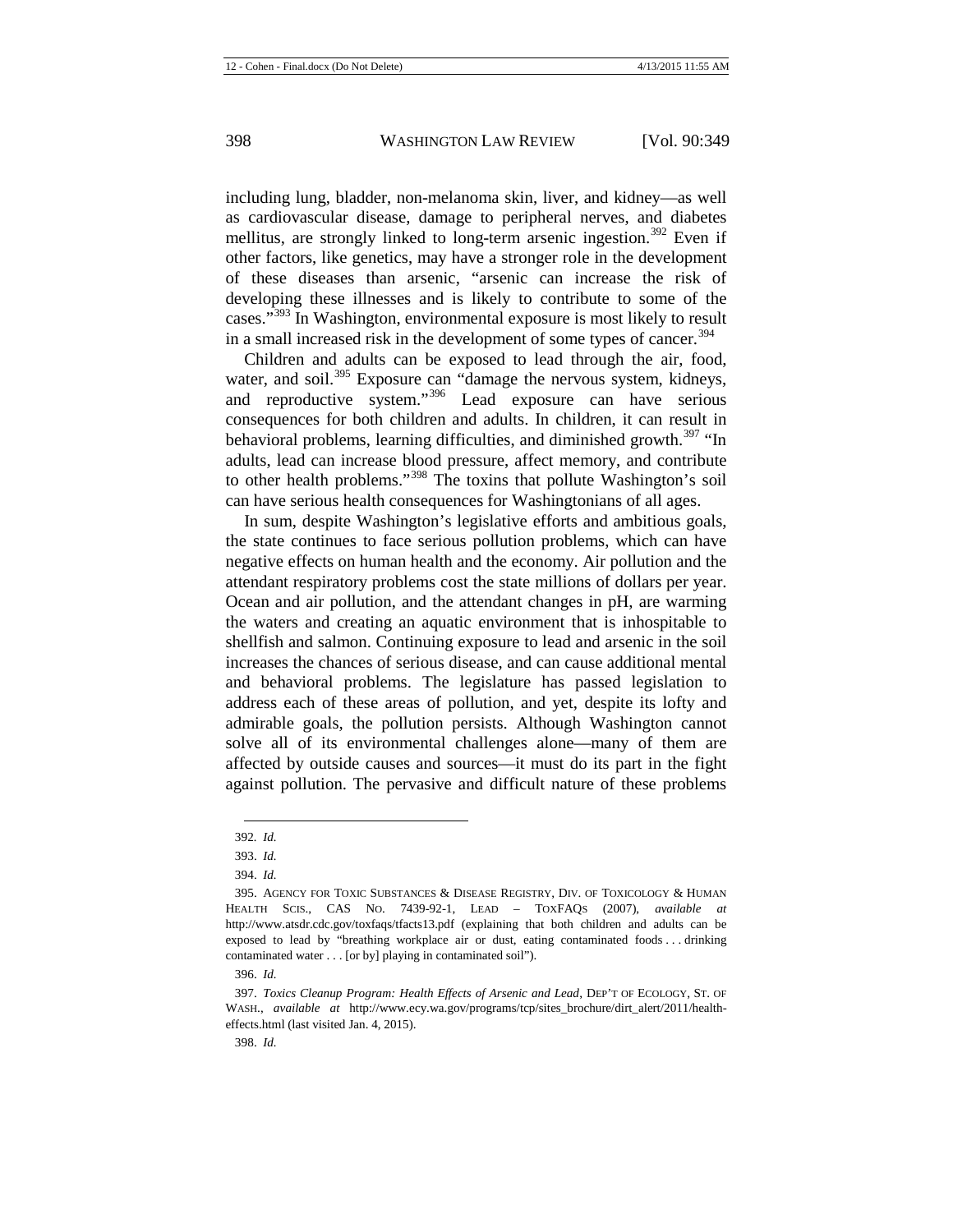indicates that these challenges need to be given higher priority through a constitutional amendment.

## *B. Amending the Washington State Constitution Is Necessary to Address These Environmental Challenges*

Amending the Washington State Constitution to include an expanded public trust doctrine that codifies a positive right to a healthy environment is necessary to address the state's ongoing environmental challenges. As demonstrated above, despite their ambitious language, legislative measures have not been successful in protecting the environment. Elevating environmental protection to the constitutional level will provide the necessary political clout and technical means to ensure that the citizens of Washington are able to live in a healthy environment, or at least legally fight for one.<sup>[399](#page-51-0)</sup>

## *1. The Current Codified Public Trust Doctrine Is Too Narrow to Fully Protect the Environment*

As it is currently interpreted, Washington's public trust doctrine does not adequately protect a wide range of natural environments and resources.<sup>[400](#page-51-1)</sup> Indeed, at least some scholars have argued that the public trust doctrine has "made little difference in citizen rights and the availability of legal remedies in the State of Washington."[401](#page-51-2) Although the narrow, traditional public trust doctrine<sup>[402](#page-51-3)</sup> is codified in the State Constitution,<sup>[403](#page-51-4)</sup> a broad public trust doctrine that protects all elements of the environment—not just those connected to navigable waters—is not. Expanding and codifying a public trust doctrine that reaches all elements of the environment, including the land and the air, would provide greater protection for all aspects of an interconnected environment.<sup>[404](#page-51-5)</sup>

<span id="page-51-0"></span><sup>399.</sup> Amending the Constitution to include a right to a healthy environment that provides a private right of action would give individual citizens a chance to address specific pollution problems. *See generally* Svitak *ex rel.* Svitak v. State, No. 69720-2-I, 2013 WL 6632124 (Wash. Ct. App. Dec. 16, 2013). The amendment that this Comment is proposing will be self-executing, meaning that it will not need any legislative action to become functional. Like the right to education, the proposed amendment would provide a private right of action.

<sup>400.</sup> Bodi, *supra* not[e 73,](#page-9-0) at 645.

<sup>401.</sup> *Id.*

<span id="page-51-3"></span><span id="page-51-2"></span><span id="page-51-1"></span><sup>402.</sup> The traditional public trust doctrine provides for state ownership and protection of just navigable waters and their beds and shorelands. WASH. CONST. art. XVII, § 1; *see also supra* Part I.B.1.

<sup>403.</sup> WASH. CONST. art. XVII, § 1; *see also supra* Part I.B.1.

<span id="page-51-5"></span><span id="page-51-4"></span><sup>404.</sup> The Washington State Supreme Court recognized that some states have extended the public trust doctrine beyond resources connected to navigable waters because modern science identified a public need beyond navigable waters. *See* Orion Corp. v. State, 109 Wash. 2d 621, 641 & n.10, 747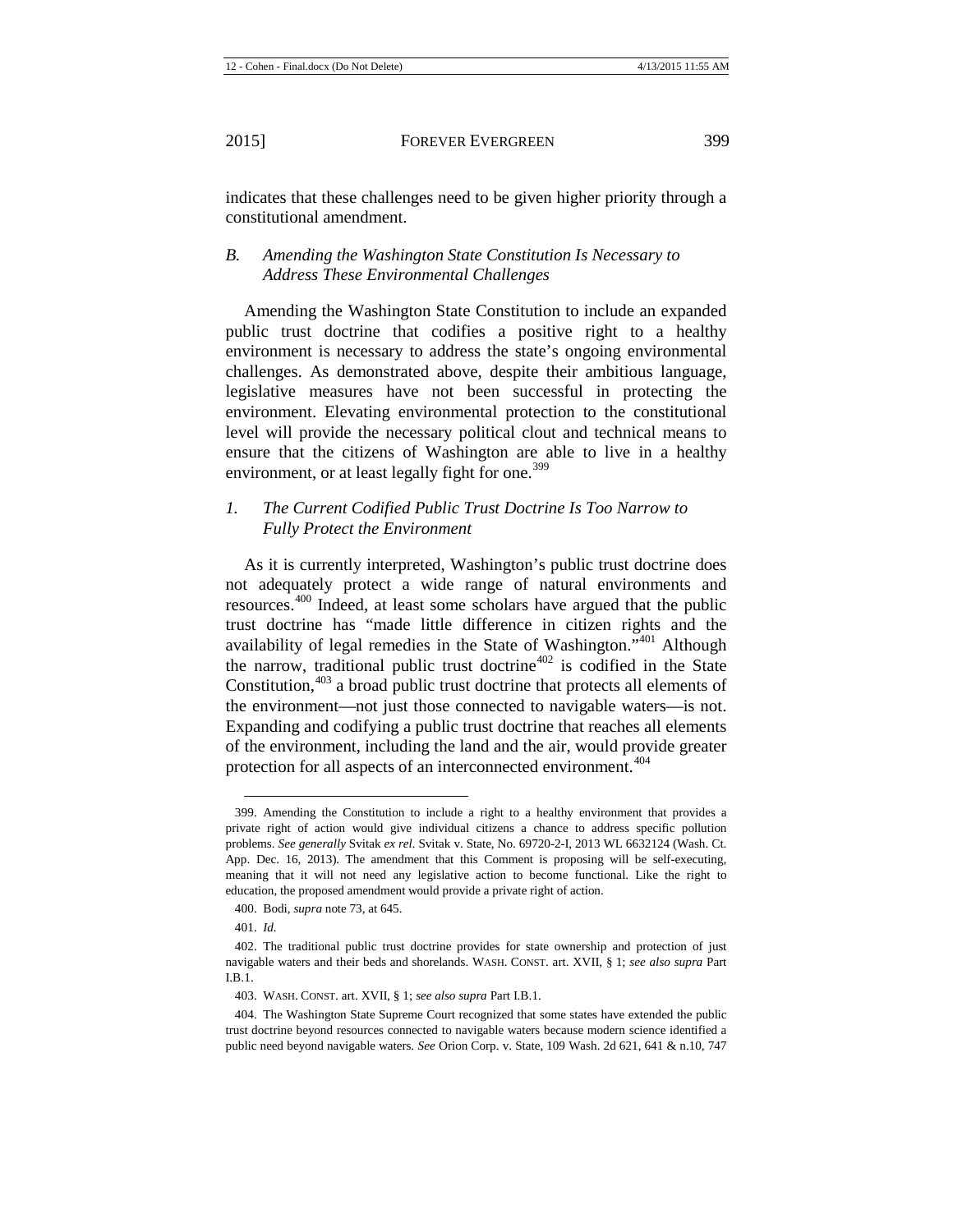## *2. An Expanded Common Law Public Trust Doctrine Is Not Sufficient Because Its Uses Are Limited and It Is Inherently Vulnerable to Erosion*

Even if the public trust doctrine were to be expanded under common law, such an expansion would not adequately protect the environment. As a recent Washington case, *Svitak ex rel. Svitak v. State*, [405](#page-52-0) demonstrates, the common law public trust doctrine cannot be the basis of a suit for injunctive or declaratory relief based on state inaction.<sup>[406](#page-52-1)</sup> In *Svitak*, a group of minor children and their guardians filed a complaint for declaratory and injunctive relief against the state of Washington and various government officials, alleging "that under the public trust doctrine, the atmosphere is a public trust resource, and the State has an affirmative fiduciary duty as its trustee to preserve and protect the atmosphere from global warming for the benefit of present and future generations."[407](#page-52-2) The complaint did not allege a failure of any specific law or constitutional provision.<sup>[408](#page-52-3)</sup>

The court dismissed the action for two reasons. First, the court found that it was a political question, and thus was not appropriate for the court to decide.<sup> $409$ </sup> Second, "the issue is not justiciable as there is no allegation of violation of a specific statute or constitution."[410](#page-52-5) The court found that there was no actual dispute because the plaintiffs did not identify any constitutional provision that would have been "violated by state inaction."[411](#page-52-6) Environmental problems are often the result of state inaction,[412](#page-52-7) and injunctive and declaratory relief can be powerful tools used to protect the environment. $413$  Amending the Washington State

- 408. *Id.*
- <span id="page-52-4"></span><span id="page-52-3"></span>409. *Id.*

<span id="page-52-0"></span>P.2d 1062, 1073 & n.10 (1987). Scholars have also recognized the importance of applying the public trust doctrine to all natural resources—not just those related to navigable waters—due to the interconnected nature of the environment. *See, e.g.*, Wood, *supra* not[e 7,](#page-2-6) at 83–84.

<span id="page-52-1"></span><sup>405.</sup> No. 69710-2-I, 2013 WL 6632124 (Wash. Ct. App. Dec. 16, 2013).

<sup>406.</sup> *Id.*

<span id="page-52-2"></span><sup>407</sup>*. Id.* at \*1.

<sup>410.</sup> *Id.*

<sup>411.</sup> *Id.* at \*2.

<span id="page-52-7"></span><span id="page-52-6"></span><span id="page-52-5"></span><sup>412.</sup> *See, e.g.*, Michael J. Cohen, *Hazard's Toll: The Costs of Inaction at the Salton Sea*, PAC. INST. (Sept. 2014), *available at* http://pacinst.org/wp-content/uploads/sites/21/2014/09/PacInst\_ HazardsToll.pdf (detailing the negative effects and costs—environmental, monetary, and healthrelated—of state inaction on the Salton Sea in California).

<span id="page-52-8"></span><sup>413.</sup> Benjamin I. Narodick, Legal Update, *Winter v. Natural Resources Defense Council: Going into the Belly of the Whole of Preliminary Injunctions and Environmental Law*, 15 B.U. J. SCI. & TECH. L. 332, 335 (2009) ("[L]itigants filing claims under environmental law often seek preliminary injunctions or other declaratory relief."). Although *Winter v. Natural Resources Defense Council*,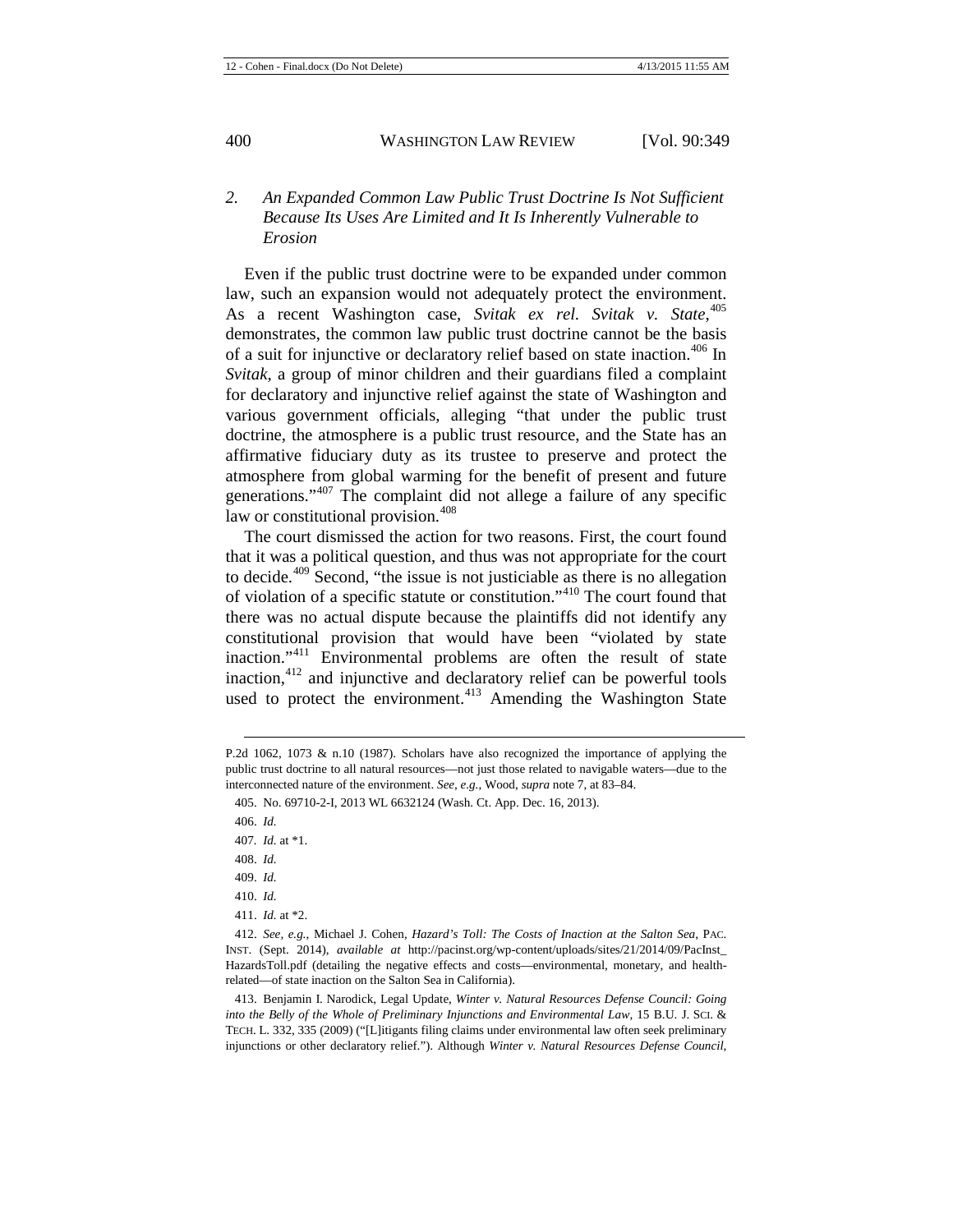$\overline{a}$ 

Constitution to provide a broader codified public trust doctrine and an affirmative right to a healthy environment would provide the legal, constitutional basis necessary to sustain this type of otherwise nonjusticiable suit. $414$ 

Furthermore, as a common law doctrine alone, the public trust doctrine is limited in what it can achieve.<sup>[415](#page-53-1)</sup> Generally, the common law develops slowly, in reaction to case-specific circumstances.<sup>[416](#page-53-2)</sup> Not only does the common law public trust doctrine fail to support claims for injunctive or declaratory relief, $417$  it is subject to the political will of the legislature, $418$  which can erode the doctrine at any time or refuse to act in favor of environmental protection. Furthermore, courts can either refuse to expand the doctrine<sup> $4\bar{19}$ </sup> or, if they want to, find that they cannot. The common law nature of the public trust doctrine curtails the courts' ability "[t]o create and impose [a] new duty, [which] would necessarily involve resolution of complex social, economic, and environmental issues."<sup>[420](#page-53-6)</sup> Indeed, courts have recognized that under the common law they are constrained from creating programs to protect the environment by the separation of powers doctrine.<sup> $421$ </sup> The establishment of programs

415. *See* Klass, *supra* not[e 31,](#page-5-12) at 712.

<span id="page-53-2"></span><span id="page-53-1"></span>416. *Id.* at 713. *But see* Wood, *supra* not[e 7,](#page-2-6) at 78 (arguing that the flexibility of the common law public trust doctrine is a "great strength[]" and that "[i]n the face of climate crisis, which presents an urgency to which the political branches have not responded, the common law's adaptability to new situations may prove crucial").

<span id="page-53-3"></span>417. Svitak *ex rel.* Svitak v. State, No. 69710-2-I, 2013 WL 6632124f, at \*2 (Wash. Ct. App. Dec. 16, 2013).

<span id="page-53-4"></span>418. *See* Ralph W. Johnson, *Protection of Biodiversity Under the Public Trust Doctrine*, 8 TUL. ENVTL. L.J. 21, 29 (1994). *But see* Wood, *supra* not[e 7,](#page-2-6) at 75–77 (arguing that judges could exercise a powerful public trust "veto" which would allow the court to invalidate "[l]egislative acts inconsistent with the trust," but recognizing that "[m]any courts . . . stay their hand" and grant deference to the legislature).

420. *Svitak ex rel. Svitak*, 2013 WL 6632124f, at \*2.

<span id="page-53-7"></span><span id="page-53-6"></span><span id="page-53-5"></span>421. *Id.* ("Courts have recognized that creation of [programs to protect the environment] under the common law is inappropriate because it invades the prerogatives of the legislative branch,

<sup>555</sup> U.S. 7 (2008), scaled back equitable relief, Narodick, *supra* at 344, plaintiffs can and do still seek injunctive relief in environmental cases. *See* Eric J. Murdock & Andrew J. Turner, *How "Extraordinary" Is Injunctive Relief in Environmental Litigation? A Practitioner's Perspective*, 42 ENVTL. L. REP. NEWS & ANALYSIS 10464, 10473 (2012).

<span id="page-53-0"></span><sup>414.</sup> Because the amendment is still a hypothetical, it is unclear how its contours would develop. It is possible that the courts, through common law, would determine how the amendment may be utilized and the extent of its protections. On the other hand, it is equally likely that the legislature would play an integral role in determining the meaning of "healthy." Or, like the right to education, the contours of the amendment may be determined by both the legislature and the courts. *Cf.* McCleary v. State, 173 Wash. 2d 477, 483–84, 269 P.3d 227, 231 (2012) (indicating that both the legislature and the court shape the right to education). Because this Comment is meant primarily as an introduction to the idea of an amendment giving the people the right to a healthy environment, a discussion of how that amendment, if adopted, may develop, is outside its scope.

<sup>419.</sup> *See* Klass, *supra* not[e 31,](#page-5-12) at 712.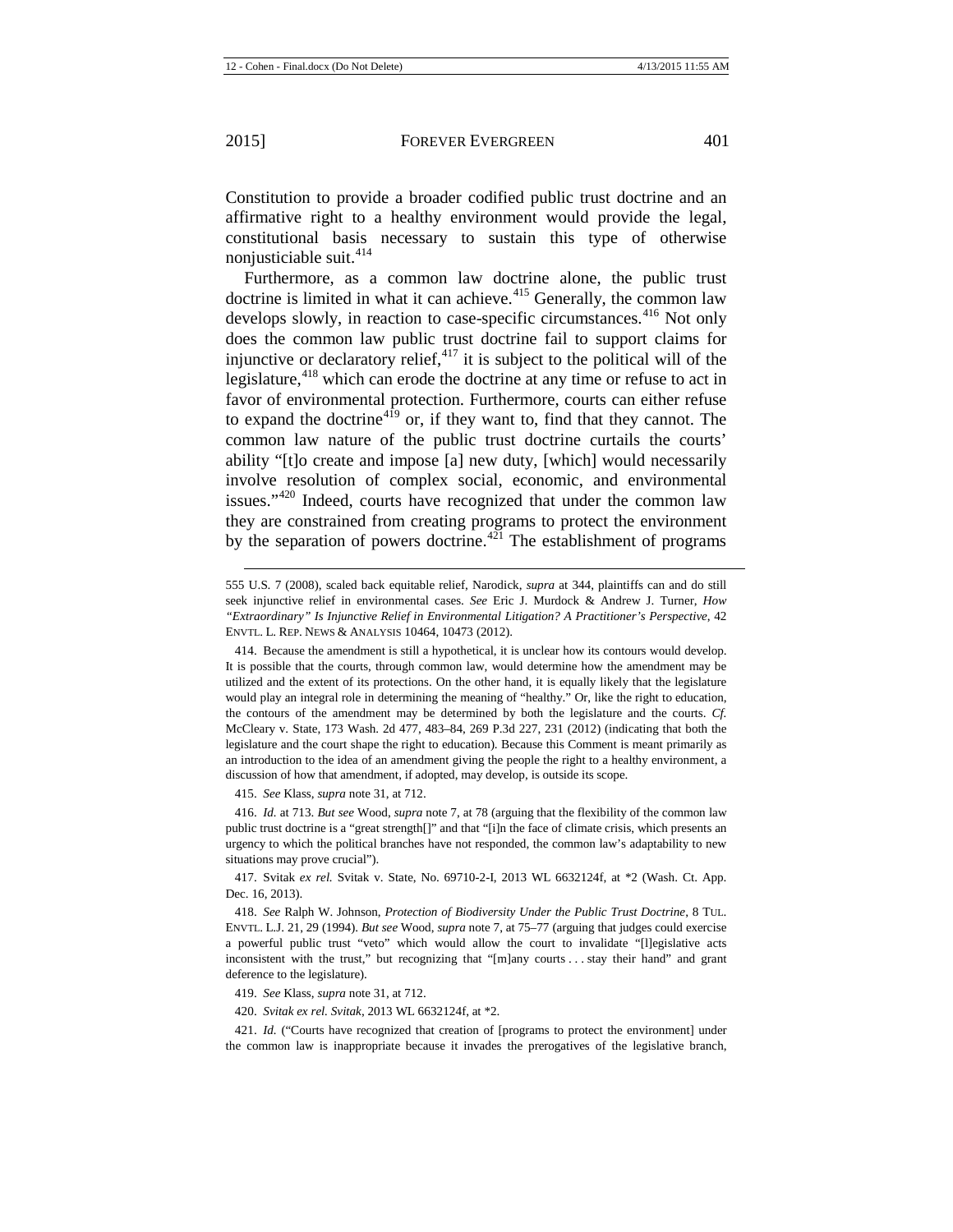that have broad social and economic implications is generally the prerogative of the legislative branch.<sup> $4\overline{2}$ </sup> Because there is no constitutionally protected right to a healthy environment, the courts' hands are tied where the legislature has either refused to act or has not gone far enough. Amending the Constitution to include a broad public trust doctrine that clearly states the public has a right to a healthy environment would give the courts the constitutional hook necessary to force state (or private party) action.<sup>[423](#page-54-1)</sup>

## *3. An Amendment Would Provide the Necessary Constitutional Hook for Courts and Impose Duties on the State and Its Agencies*

The amendment that this Comment suggests would, in many ways, be analogous to the right to education enshrined in article IX, section 1 of the Washington State Constitution in that it would provide the courts with a constitutional hook that would allow them to step into an area of law that is traditionally within the purview of the legislature. In the context of education, the Court is monitoring the legislature's implementation of reforms to education funding to ensure that the state is complying with its duty to provide education for the children within its borders.[424](#page-54-2) As the Court recognized in *McCleary*, while it cannot dictate "the precise means by which the State must discharge its duty," it also "cannot stand on the sidelines and hope the State meets its constitutional mandate to amply fund education." $425$  Like the constitutional mandate to fund education, the proposed amendment would create a state mandate to provide for a healthy environment. The proposed amendment would, like article IX, section 1, be "a mandate, not to a single branch of government, but to the entire state."<sup>[426](#page-54-4)</sup> A broad mandate ensures that the courts cannot "abdicate [their] judicial role" in ensuring that the mandate is followed.<sup>[427](#page-54-5)</sup> A clear, codified right to a healthy environment could also give the court reason to closely scrutinize state action or inaction that may be imposing negative

<span id="page-54-0"></span>thereby violating the separation of powers doctrine.").

<sup>422.</sup> *Id.*

<span id="page-54-1"></span><sup>423.</sup> If such an amendment is adopted, Washington courts could look to other states that have a similar constitutional provision, like Montana and Pennsylvania (discussed *supra* Parts I.E.1.a & c), for guidance on how to interpret and implement an amendment guaranteeing a right to a healthy environment. A more detailed comparison between the proposed Washington amendment and other states' provisions is beyond the scope of this Comment.

<sup>424.</sup> *See* McCleary v. State, 173 Wash. 2d 477, 546–47, 269 P.3d 227, 261 (2012).

<span id="page-54-3"></span><span id="page-54-2"></span><sup>425.</sup> *Id.* at 541, 269 P.3d at 259.

<span id="page-54-4"></span><sup>426.</sup> *Id.*

<span id="page-54-5"></span><sup>427.</sup> *Id.*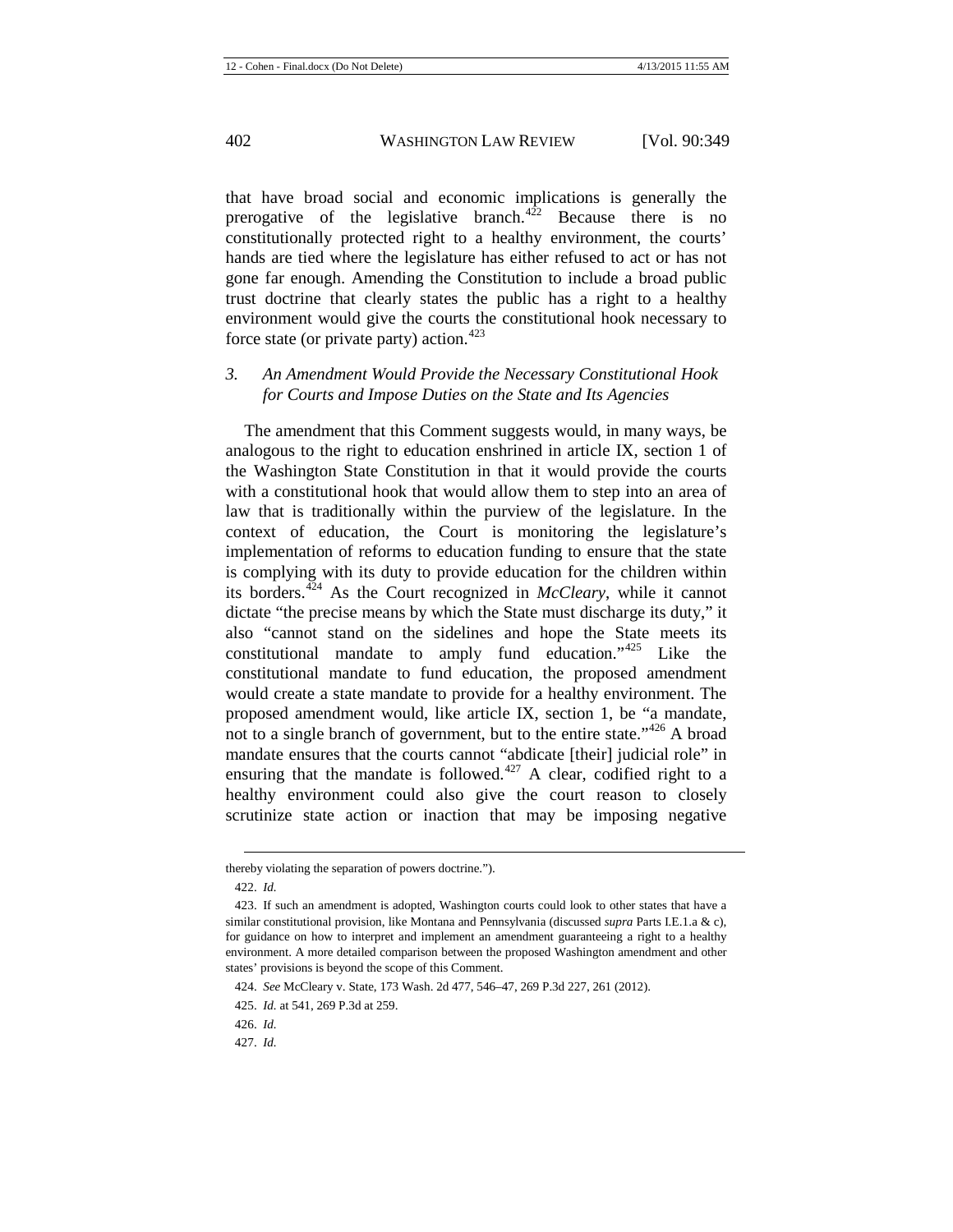environmental consequences.<sup>[428](#page-55-0)</sup>

A constitutional amendment could not only be a judicial hook, but could also impose a mandate (and the authority necessary to carry it out) on state agencies $429$  and the legislature. $430$  Passing a constitutional right to a healthy environment has a huge influence on environmental legislation. $431$  In the vast majority of the countries examined by Professor Boyd, countries with a constitutional right to a healthy environment have strengthened national environmental laws, and "incorporat[ed] substantive and procedural environmental rights."<sup>[432](#page-55-4)</sup> A constitutionally enshrined broad public trust doctrine that clearly creates a positive right to a healthy environment could provide the vision and support required for the state to implement controversial environmental protection measures.<sup>[433](#page-55-5)</sup> With a constitutional mandate, neither the legislature nor the courts could avoid their duty to protect the environment. Having constitutional authority for environmental protection is particularly important given the politically controversial and often divisive nature of many environmental problems.<sup>[434](#page-55-6)</sup>

## **CONCLUSION**

Amending the Washington State Constitution to include a positive right to a healthy environment is not a radical step for Washington. It is a necessary step to ensure the state's environmental integrity and protect its citizens' health. Washington, along with the rest of the world, is facing and will continue to face serious environmental challenges. Although Washington cannot control nor solve all of its impending environmental problems by itself, it must do what it can because those problems will negatively affect the state's citizens, economy, and natural resources. Amending the Constitution, and empowering individuals with a positive right to a healthy environment, is the first crucial step to ensure that the Evergreen State remains forever green.

<span id="page-55-0"></span><sup>428.</sup> Klass, *supra* not[e 31,](#page-5-12) at 719.

<span id="page-55-1"></span><sup>429.</sup> Craig, *supra* not[e 42,](#page-6-1) at 831.

<span id="page-55-2"></span><sup>430.</sup> *Cf. McCleary*, 173 Wash. 2d 477, 269 P.3d 227.

<sup>431.</sup> BOYD, *supra* not[e 261,](#page-34-7) at 279.

<sup>432.</sup> *Id.* at 279–80.

<sup>433</sup>*. See id.* at 28.

<span id="page-55-6"></span><span id="page-55-5"></span><span id="page-55-4"></span><span id="page-55-3"></span><sup>434.</sup> *See, e.g.*, Wood, *supra* note [7,](#page-2-6) at 57–59 (discussing the political nature of many environmental decisions); Juliet Eilperin, *The Keystone XL Pipeline and Its Politics, Explained*, WASH. POST (Feb. 4, 2014), http://www.washingtonpost.com/blogs/the-fix/wp/2013/04/03/thekeystone-xl-pipeline-and-its-politics-explained/ (explaining why the proposed Keystone XL Pipeline is so politically controversial).